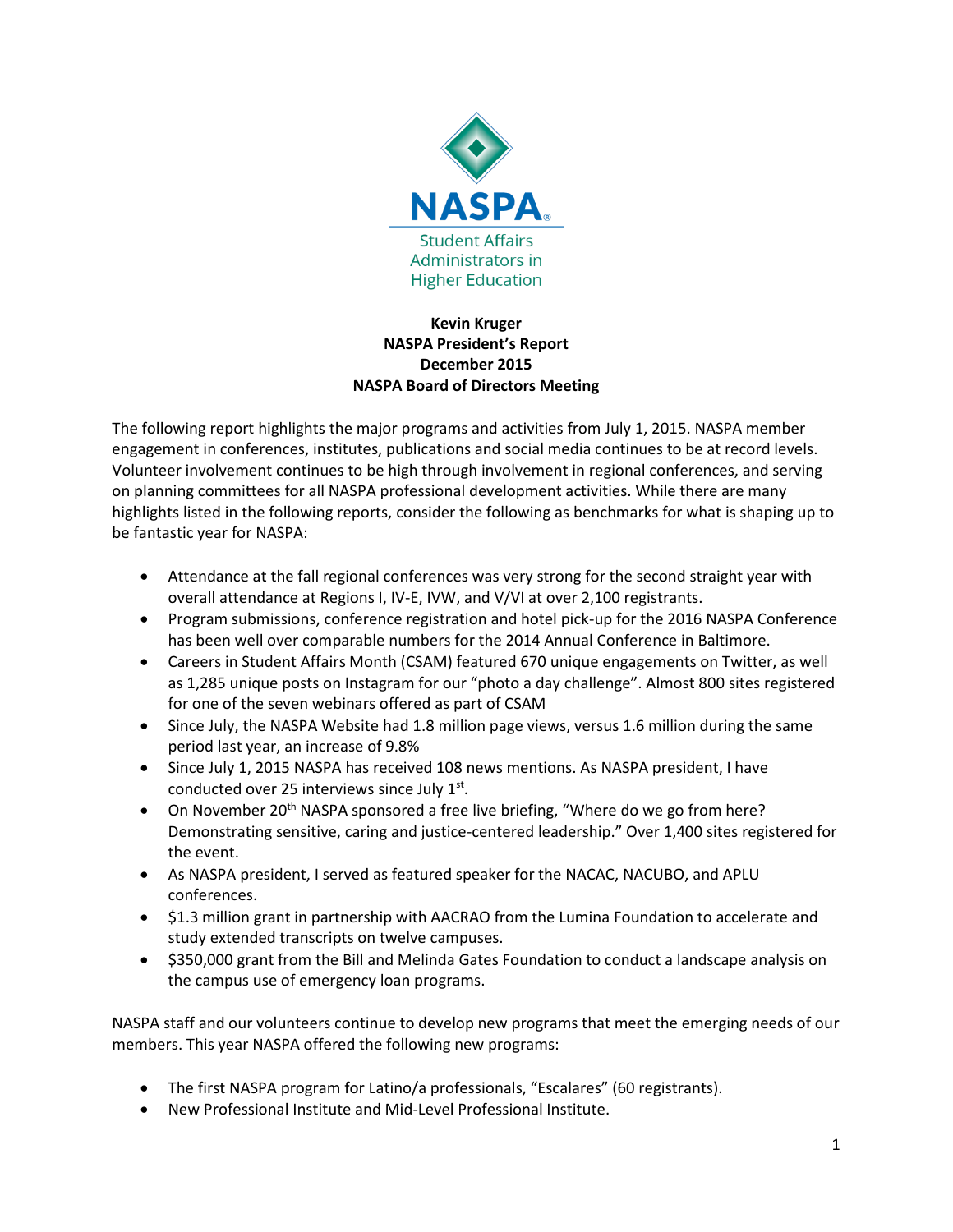- Joint Civic Learning and Democratic Engagement with AASCU, American Democracy Project, and The Democracy Commitment.
- Techne A six-week online technology conference.
- Series of live briefings and one-day professional development for student affairs professionals in Chile.
- Three regionally based community college drive-in programs.
- Two regional trainings on Behavioral Intervention Teams for the California State University system.
- Ten-part short course on Outcomes Based Assessment Fundamentals.
- Joint Research Publication on Military Connected Students in partnership with the American Council of Education (ACE).

While only half way through the fiscal year, it has already been a very successful year. We have invested in expanding our membership services team and financial services team in order to meet the expanding customer service requests as NASPA approaches 16,000 members. This year we also completed a oneyear RFP process and contracted with Nimble User for new Association Management System (AMS). Amy Shopkorn has provided outstanding leadership to our financial, membership, technology, communications and corporate relations team members.

NASPA regional events, conferences, institutes and on-line professional development have been very well attended these past three months. The educational programs staff, in collaboration with hundreds of volunteers, continue to produce innovative and leading edge programs. Stephanie Gordon has built a strong, talented team that set the standard for outstanding professional development in student affairs. Her leadership is a key part of NASPA's success.

In seven short months, Amelia Parnell, NASPA's vice president for research and policy has distinguished herself by jumping in to manage the two grants from Lumina and Gates foundations. Her leadership has allowed NASPA to make significant progress in advancing these two grants. In addition, the Research and Policy team have significantly expanded NASPA's efforts in research and public policy. I am blessed to have such a strong executive leadership team and amazing NASPA staff. These fine professionals plus the hundreds and hundreds of volunteers make NASPA one of the most vibrant and innovative associations in higher education.

Finally, I would also like to acknowledge the outstanding leadership of Frank Lamas in his role of Board Chair. Frank and I talk bi-weekly and I am thankful for his support and guidance as NASPA pursues its strategic objectives. NASPA and I are fortunate to have his inspired leadership.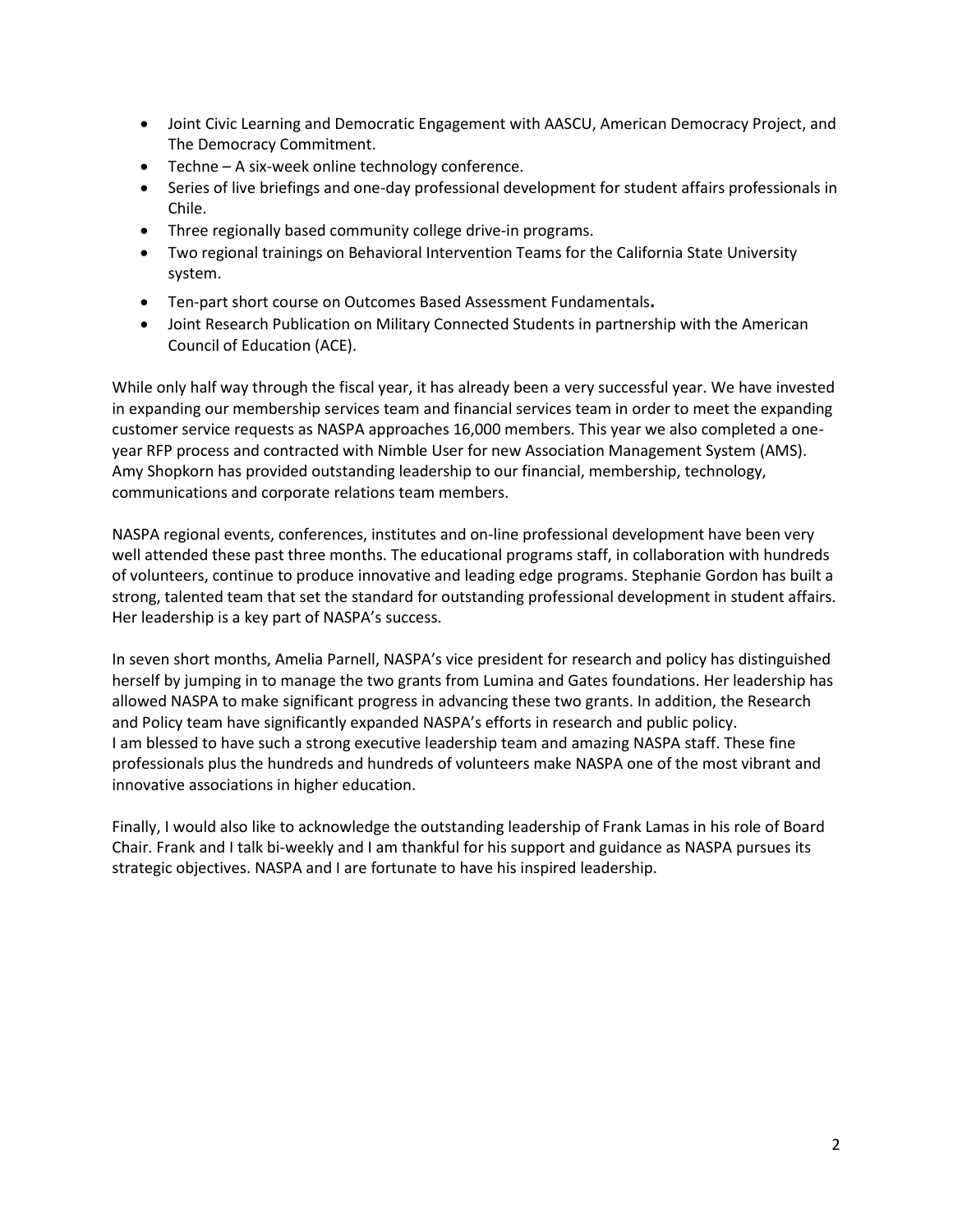### **NASPA Mission**

To be the principal source for leadership, scholarship, professional development, and advocacy for student affairs.

### **Leadership & Member Engagement**

## **Conference Planning Committee**

### 2016 NASPA Annual Conference

- The planning committee has regular monthly conference calls to get updated on aspects of the conference and discuss items that need broader decisions.
- Under Frank Ross' continued leadership, the organization and planning of the conference is right in line with previous years. Diana Sims-Harris is heading the Local Arrangements Committee for 2016 and has continued to keep her local team engaged and in constant communication.
- In October 2015, the Conference Leadership Committee met in Washington, DC to review all the submitted programs and make final decisions on program selections. Each committee member was assigned a content area, professional development competency and professional level to focus on while reviewing the reviews of the program submissions. Committee members also assisted with the selection of SA Speaks sessions, Virtual Ticket selections and Innovation Station preferences.

### 2017 NASPA Annual Conference

- Under the direction of Lori White, Board Chair-Elect, and Nancy Crimmin, 2017 Conference Chair, the Conference Leadership Committee for the 2017 NASPA Annual Conference was appointed in March.
- The committee held its first planning meeting in San Antonio from October 20-22, 2015 to tour the convention center and to discuss ideas for the 2017 NASPA Annual Conference.

## **The Placement Exchange Committee**

### The Placement Exchange

• The 2015 TPE Planning Committee met July 26 – 28, 2015 in Indianapolis, Indiana. The committee is chaired by Anthony White, Eastern Kentucky University.

## **Graduate Associate Program (GAP)**

- The Graduate Associate Program was developed to engage graduate students pursuing a career in student affairs through opportunities for networking, leadership, and professional development.
- For the 2015-2016 GAP class, there were 75 applications from 62 different institutions, down from 88 applications from 71 institutions in the 2014-2015 applicant pool.
- Associates' duties include:
	- $\circ$  Serve as a primary contact for students seeking info on how to get involved with NASPA.
	- o Participate in monthly conference calls with NASPA staff liaison and GAP peers
	- o Provide NASPA with feedback on programs/services students need from NASPA
	- $\circ$  Actively outreach to students/professionals who are not currently members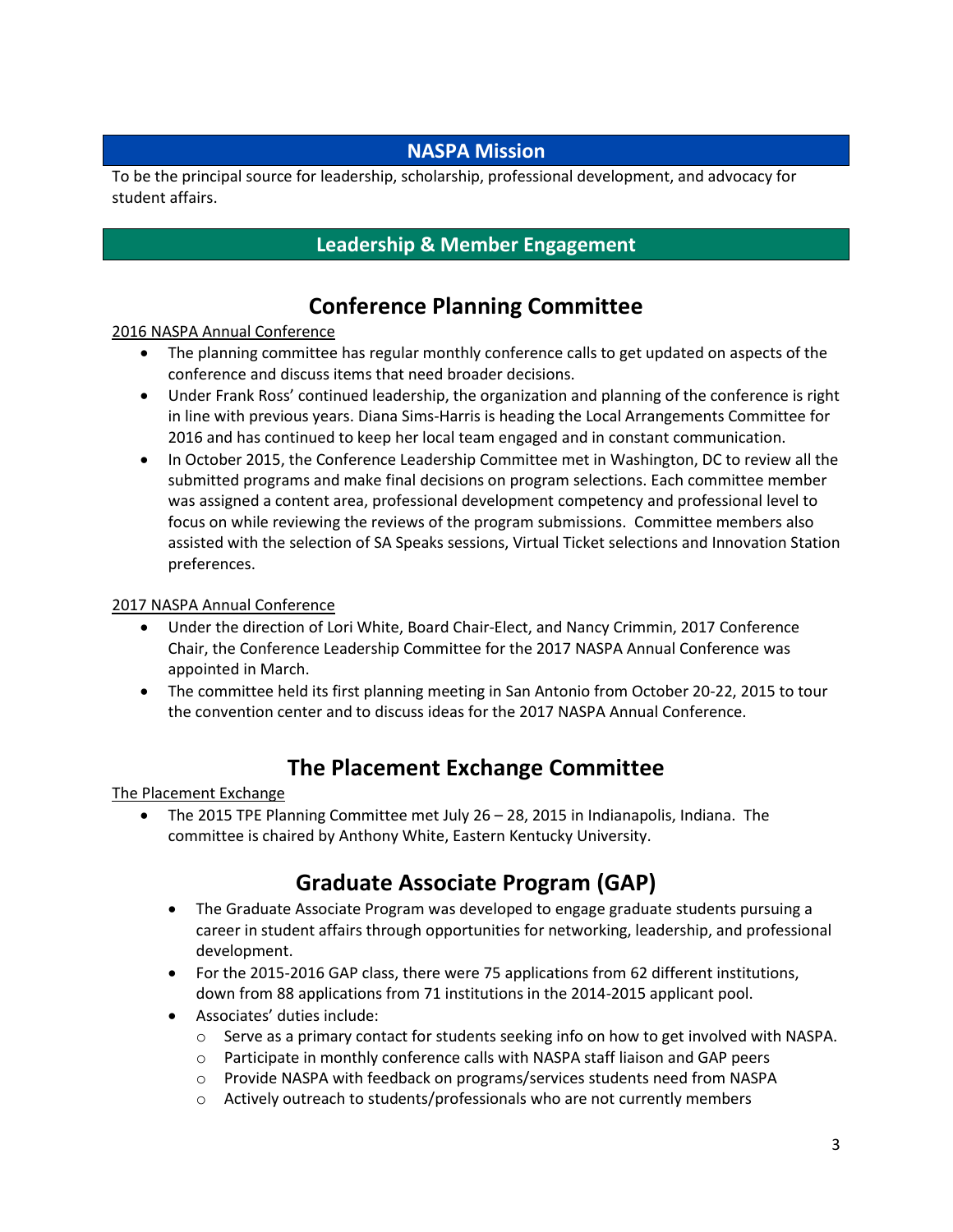- o Facilitate four outreach events
	- Examples of outreach events:
		- Careers in Student Affairs Month (CSAM) programming.
		- Host a Student Affairs Social (#SASocial).
		- Write a blog post for the NASPA GAP blog.
		- Host a NASPA webinar showing on campus.

### **Awards**

#### Annual Awards

- Ching Award for Excellence as a Student Affairs Professional Award received 12 nominations.
- The President's Award received 13 nominations.
- George D. Kuh Award for Outstanding Contribution to Literature and/or Research received 1 nominations.
- Robert H. Shaffer Award for Academic Excellence as a Graduate Faculty Member received 2 nominations.
- Fred Turner Award for Outstanding Service to NASPA received 7 nominations.
- Scott Goodnight Award for Outstanding Performance as a Dean received 6 nominations.

#### Excellence Awards

 The 2015-2016 Excellence Awards process has been extended to November 4. A full report of the awards will be available in the March 2016 Board Report.

### **Elections**

- The following NASPA Regions will hold elections in January 2016: Region II, IV-East, and V. All candidate information has been shared with the NASPA Office by early November 2015.
- The following NASPA Knowledge Communities will hold elections in January 2016: African American; Asian Pacific Islanders; Assessment; Evaluation and Research; Campus Safety; Disability; Indigenous Peoples; Men and Masculinities; MultiRacial; Parent and Family Relations; Spirituality and Religion in Higher Education; Student-Athlete; Student Affairs Fundraising and External Relations; Student Affairs Partnering with Academic Affairs; Technology; and Women in Student Affairs.
- All candidate information for both the Regions and KCs will be shared with the NASPA Office by early November 2015. KCs ballots will be shared with Regional Directors once all are received.

## **NUFP (NASPA Undergraduate Fellows Program)**

### Program Numbers:

 There are a total of 385 Fellows for the 2015-2016 academic year, with an additional 150 applicants pending with the extended deadline for Careers in Student Affairs Month. Please see the NUFP Board Chair report for a demographic chart breakdown by region. ".5" indicates that a Fellow selected more than one option.

#### NUFP Dungy Leadership Institute:

 NASPA members have the opportunity to apply for a faculty position at the Dungy Leadership Institute, which will be held at The Ohio State University. Information will be posted through Volunteer Central and have a late December deadline.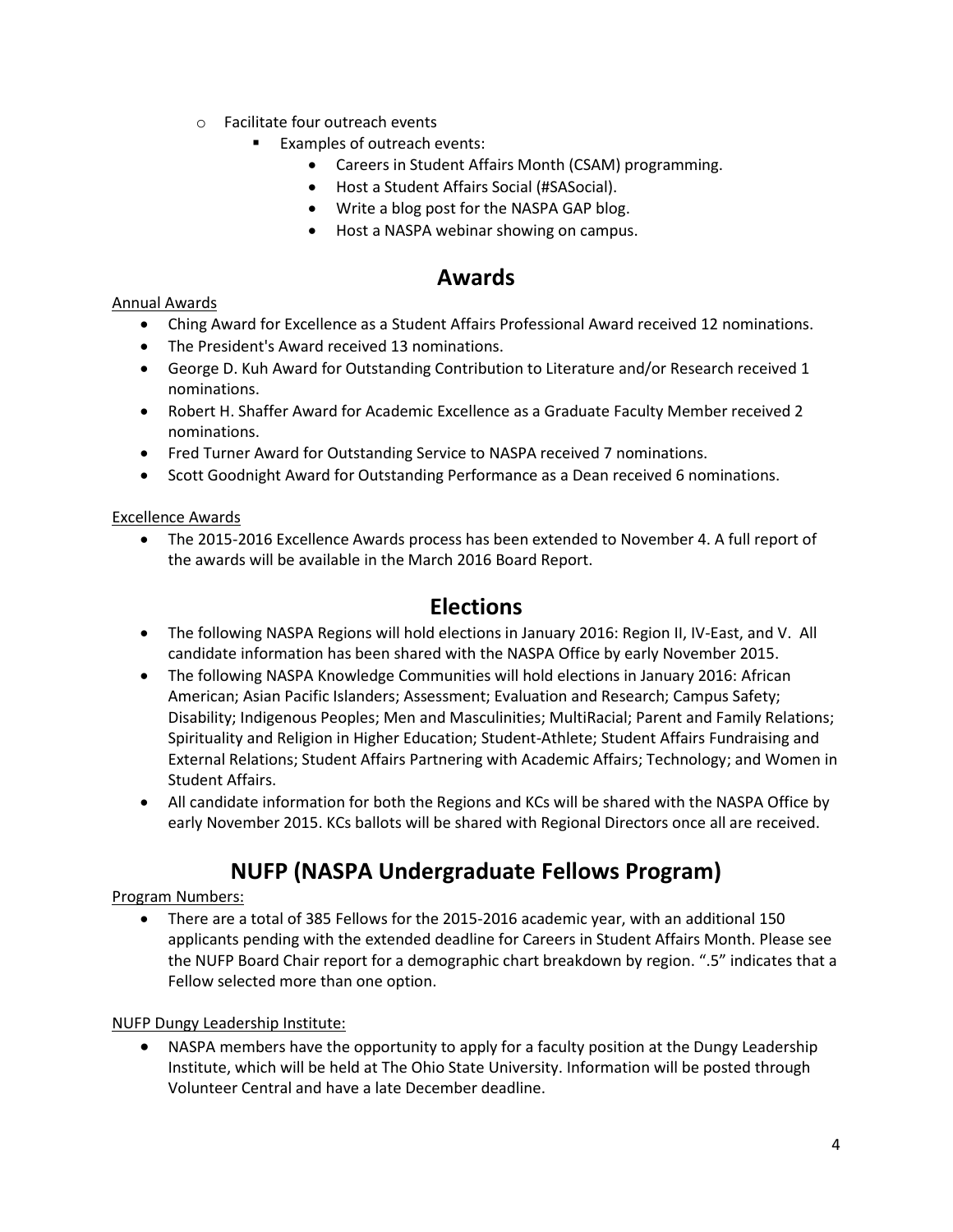# **Community Colleges Division (CCD)**

- The Community Colleges Division Latino/a Task Force was selected as one of the Commitments to Action by the [White House Initiative on Educational Excellence for Hispanics](http://sites.ed.gov/hispanic-initiative/) as part of their 25th anniversary call to action.
- The Community Colleges Division developed an 18 month communications and marketing plan to further communicate the value of the CCD and the importance of community colleges to NASPA.
- The Community Colleges Division has been instrumental in advising program and content development for the Community Colleges Symposium Series, Community Colleges Conference, and online Community Colleges Certificate Course.

# **Enough is Enough Advisory Board (EiE)**

- The Enough is Enough advisory board is functioning well within the Campus Safety and Violence Prevention KC.
- Enough is Enough will host their annual EiE week April 4 8, 2016.

## **Global Advisory Board**

- Turgut Mustafayev, Dean of Student Services and Director of Admissions at ADA University, Azerbaijan serves as the current chair of the Global Advisory Board (GAB).
- The rest of the board consists of:
	- o Past International Advisory Board Chair: Brett Perozzi, Associate Vice President for Student Affairs, Weber State University, United States
	- o Africa Representative: Birgit Schreiber, Director, University of the Western Cape, South Africa
	- o Europe Representative: Chrysovalantis Margaritidis, Dean of Students, Central European University, Hungary
	- o IEKC Co-Chair: Hui-Ling Chan, Assistant Director of Residence Life, Western Washington University, United States
	- o International Exchange Coordinator: Karen Pennington, Vice President of Student Affairs, Montclair State University, United States
	- o International Symposium Director: Jacqueline Beaulieu, Ph.D. Student, University of Toronto, Canada
	- o LAC Area Director: William Young, Director of Student Affairs, Pontificia Universidad Católica de Chile, Chile
	- o Member-at-Large: Tarifa Al Zaabi, Executive Dean of Student Services, Higher Colleges of Technology, United Arab Emirates
	- o MENASA Area Director: Courtney Stryker, Consultant, Qatar University, Qatar

## **International Exchange Program (IEP)**

The IEP was created to give NASPA members the opportunity to study student affairs and higher education through intentional interaction with colleagues from various organizations and institutions world-wide. NASPA maintains 7 reciprocal exchange agreements with sister organizations across the globe. Dr. Karen Pennington serves as the International Exchange Program Coordinator. Dr. Jeanine Ward-Roof will begin her term as International Exchange Program Coordinator in March of 2016.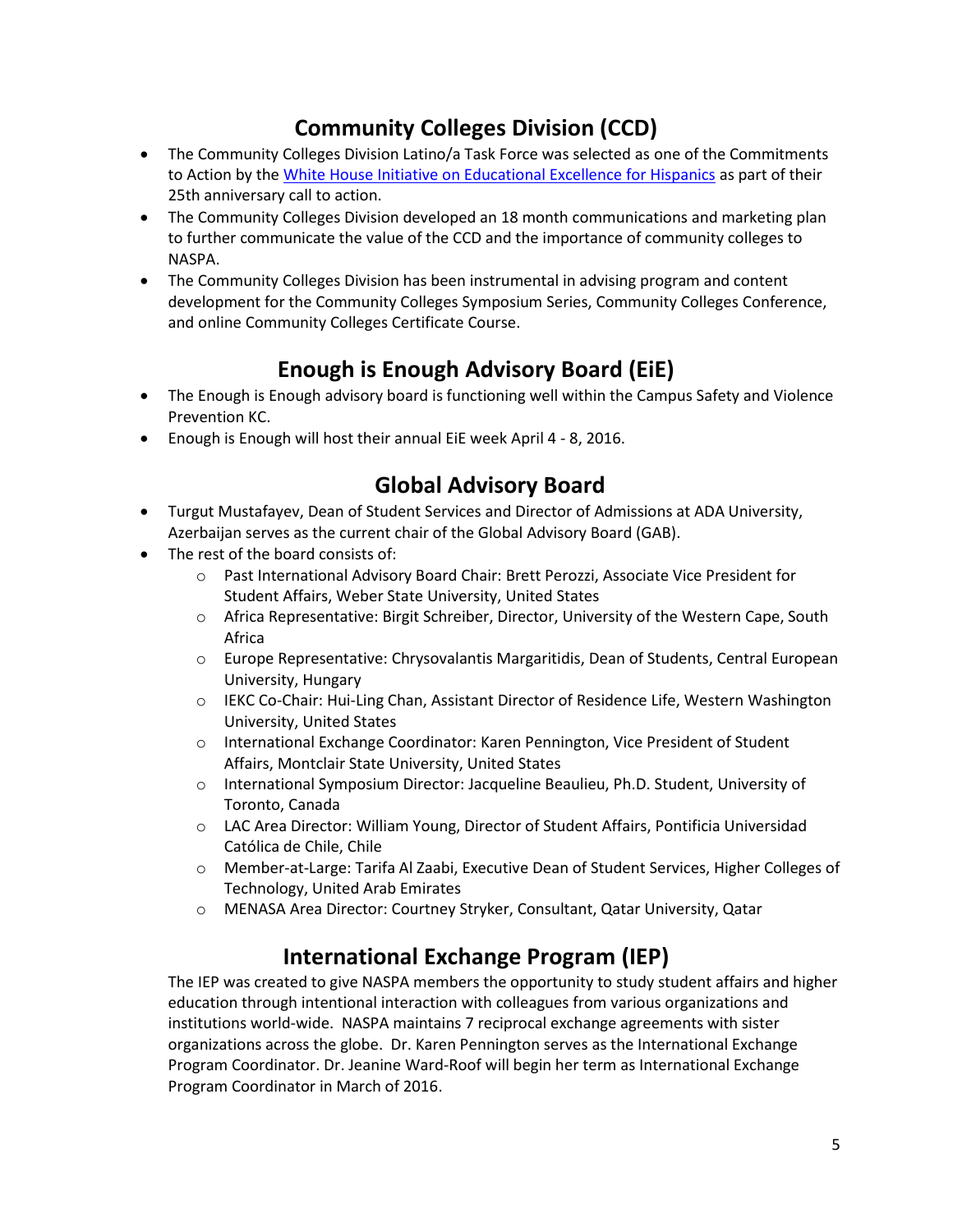- o Inbound Exchanges
	- Mexico-October 11-16, 2015: A five-person delegation visited the Seattle area from October 11 -16, 2015. The delegates represented The Instituto Technológico y de Estudios de Monterrey (ITESM).
	- Australia/New Zealand- March, 2016: A three-person delegation will be visiting the US to attend the NASPA annual conference in Indianapolis, IN.
	- United Kingdom -June 2016: A five-person delegation will be visiting the US. The delegates will represent the Association of Managers of Student Services in Higher Education (AMOSSHE).
	- Ireland June 15-19, 2016: A three-person CSSI delegation will be visiting the US. The delegates will be members of the Confederation of Student Services in Ireland (CSSI).
- o Outbound Exchanges
	- Australia/New Zealand December 2015: A three-person NASPA delegation will be visiting Hobart, Tasmania, December 2015. The delegates will be hosted by the Australia and New Zealand Student Services Association (ANZSSA). The majority of the exchange will take place during ANZSSA's biennial conference.
	- Germany February 2016: A five-person NASPA delegation will be visiting Germany, hosted by the Deutsches Studentenwerk (DSW), Germany's national coordinating body for student services.

## **Latin America and the Caribbean Advisory Board (LAC)**

- The NASPA LAC Advisory Board had its inaugural meeting virtually in June of 2015. The board composition is ongoing and the board is currently comprised of the following members:
	- o Area Director: William Young, Pontificia Universidad Católica de Chile, Chile
	- o Country Representative: Alicia Cantón, Universidad de Monterrey, Mexico
	- o Country Representative: Karla Fraser, Ross University , School of Medicine, Dominica
	- o Country Representative: Edna Liliana Peralta Baquero, Universidad de la Salle, Colombia
	- o Country Representative: Erick Lobo, Universidad Latinoamericana de Ciencia y Tecnología, Costa Rica
	- o Country Representative: Monica M
	- o Country Representative: Evelyn Rivera Torres, Universidad de Puerto Rico, Rio Piedras Campus, Puerto Rico
	- o Secretary and Communications: Enrique Lara, Universidad Autónoma de Yucatán, Mexico
	- o Social Meida and Webmaster ,Gabriel Mijares Ramos, Universidad Autónoma de Nuevo León, Mexico
	- o Member at Large: Margarita Delgado Corporación Universitaria Minuto de Dios, Colombia
	- o Member at Large: Marianela Nuñez, Universidad Latinoamericana de Ciencia y Tecnología, Costa Rica

## **LAC Online Briefing Series**

The LAC began a series of online briefings to familiarize student affairs practitioners in Latin American and the Caribbean area with NASPA, student affairs, and professional development. The series is being offered in both Spanish and English. The topics are presented in English and then directly afterward in Spanish to ensure that participants are able to obtain information and converse without any language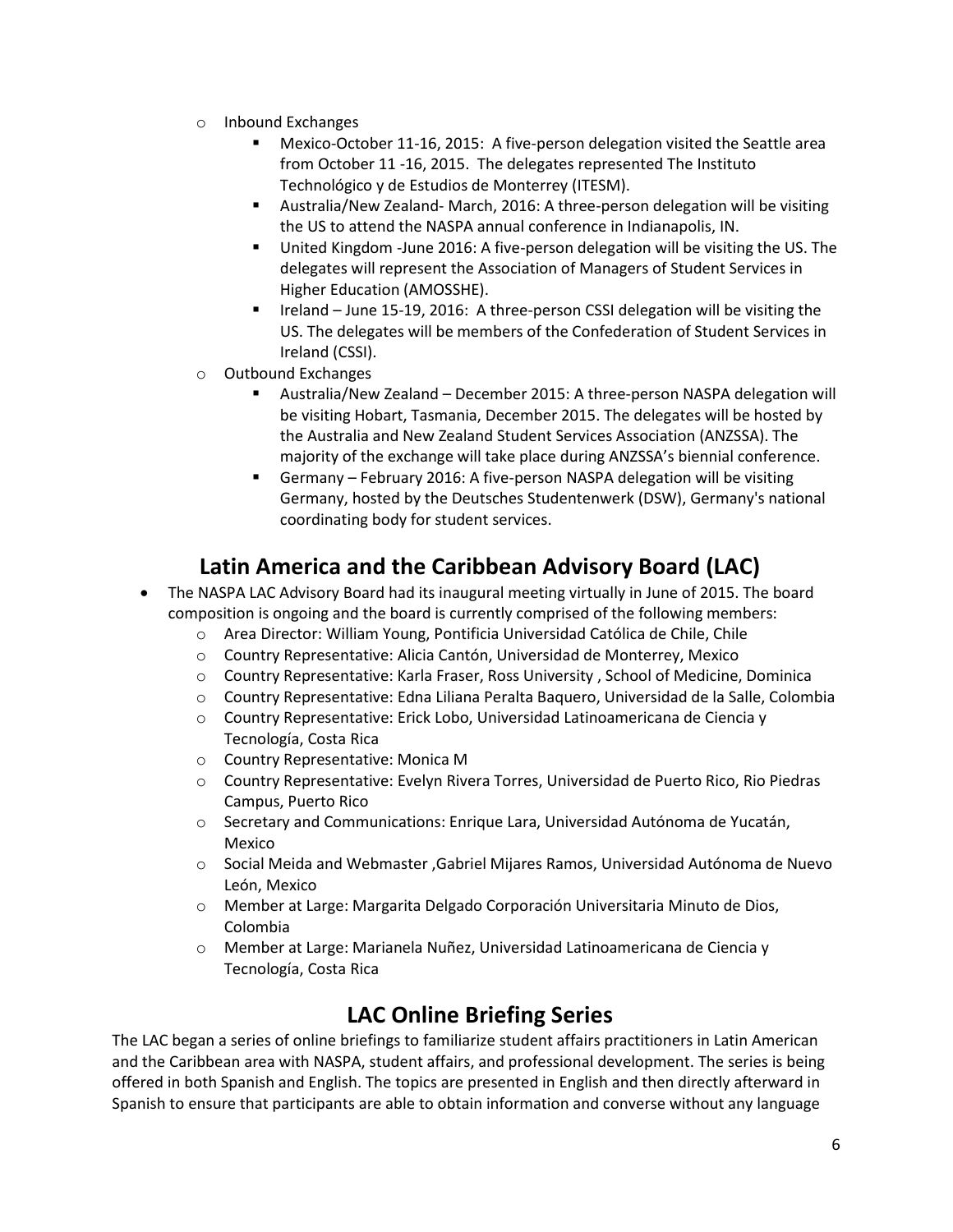barriers. Given the success of the series, the LAC will continue to offer live, online briefings but due to the lack of attendance and participation for the English versions, the LAC has decided to discontinue the duplication of the briefings in English.

| <b>Date</b>        | <b>Title</b>                                             | <b>Participants Registered</b> |
|--------------------|----------------------------------------------------------|--------------------------------|
|                    | Overview of Student Affairs: Three International         |                                |
| September 22, 2015 | Perspectives                                             | 3                              |
|                    |                                                          |                                |
| September 22, 2015 | Asuntos Estudiantiles: Tres Perspectivas Internacionales | 72                             |
|                    | Understanding the Role that Student Affairs Plays in     |                                |
| October 13, 2015   | <b>Student Success</b>                                   |                                |
|                    | Entendiendo el Rol de Asuntos Estudiantiles en el Éxito  |                                |
| October 13, 2015   | del Estudiante                                           | 49                             |
| November 3, 2015   | The Globalization of Student Affairs and Services        | 7                              |
| November 3, 2015   | La Globalización de Asuntos/Servicios Estudiantiles      | 34                             |
| December 8, 2015   | <b>Student Affairs in Multi-Location Campuses/Sites</b>  | <b>Registration On-going</b>   |
| December 8, 2015   | Asuntos Estudiantiles en Sistemas Multi-Campus           | <b>Registration On-going</b>   |

## **MENASA Advisory Board**

- The NASPA MENASA Advisory Board had its inaugural meeting virtually in June of 2015. The board composition is ongoing and the board is currently comprised of the following members:
	- o Area Director: Courtney Stryker, Qatar University, Qatar
	- o Country Representative: Talal Nizameddin, American University of Beirut, Lebanon
	- o Country Representative: Moza Al Shehhi, American University of Sharjah, United Arab Emirates
	- o Country Representative: Hidab Hamwi, Australian College of Kuwait, Kuwait
	- o Country Representative: Buthaina Mohammed, Sltan Qaboos University, Oman
	- o Country Representative: Kholoud Al Otaibi, Qatar University, Qatar
	- o Professional Development Chair: Eman ElKaleh, Zayed University, United Arab Emirates
	- o Historian: Naila Sherman: Georgetown University of Qatar, Qatar
	- o Membership Coordinator: Tadd Kruse, American University of Kuwait, Kuwait

## **BACCHUS Initiatives**

- The BACCHUS Initiatives provide support, training, and resources to collegiate peer health and safety education programs. A network of volunteers assists the BACCHUS Initiatives staff to reach institutions of higher education across the country.
- Nine full-time campus professionals serve as BACCHUS Regional Consultants to provide support and expertise to campuses in their region. The BACCHUS Regional Consultants are responsible for organizing the annual regional spring conferences. They also serve as the advisory board to the BACCHUS Initiatives.
- 30 full-time campus professionals serve as State Coordinators and assist the BACCHUS Regional Consultants to manage the BACCHUS affiliates in the region and hold the spring conference.
- Two peer educators are elected for a one-year term, serving as the voice of the students on the BACCHUS advisory board. They also are the leaders for the Student Advisory Committee (SAC).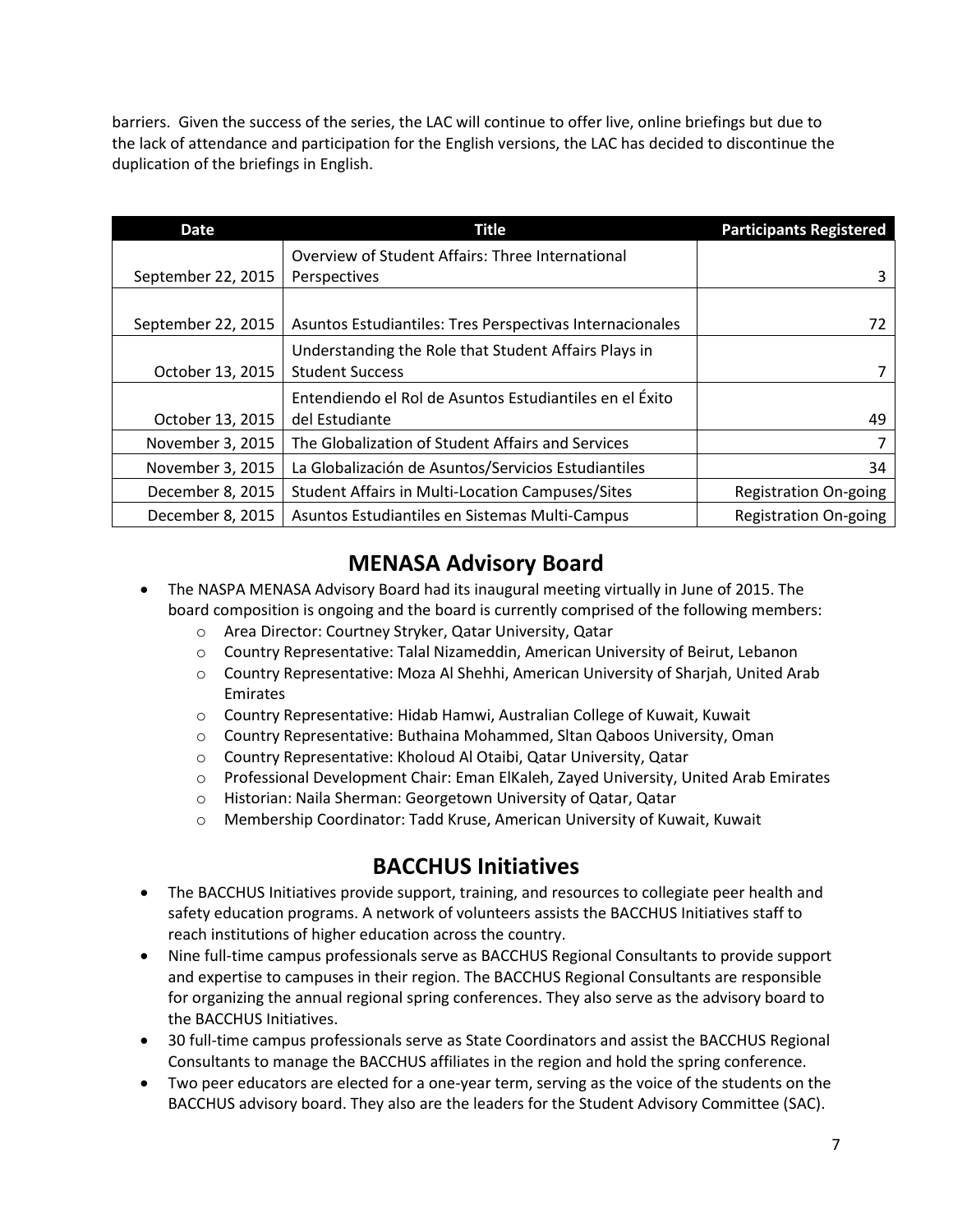- 12 peer educators are elected by students in their region to serve a one-year term as the Student Advisory Committee (SAC) member. They assist the BACCHUS Regional Consultants and State Coordinators with region communications and the regional spring conference.
- **Student Advisory Committee members met in Stony Brook, NY, June 21 23, 2015 for training** and to plan for the 2015 – 2016 Academic year.
- BACCHUS volunteers will meet during the 2015 BACCHUS Initiatives of NASPA General Assembly in Reston, Virginia, November 12 – 14.

## **James E. Scott Academy Advisory Board**

- Todd Olson, Georgetown University, continues to serve as the Board's chair. His two-year term will end in March, 2016. He will be succeeded by Kathryn Hutchinson, St. John's University, who will serve as the Board's chair from March 2016 through March 2018.
- Currently, 21 vice presidents for student affairs from a variety of institutional types and all of NASPA's regions serve on the Board.
- With Olson's leadership last year, the Board shifted its focus from tactical, programmatic matters to engaging in conversations that relate to developments in the field of student affairs and higher education, more broadly. Since the last reporting period, the Board has met twice and has focused on the topics of civic learning and democratic engagement and low-income students and degree attainment.
- In October 2015, the Academy sponsored one of its signature initiatives, the NASPA Institute for New Vice Presidents for Student Affairs. Institute faculty led by the institute director and Academy Board member Joan Kindle of Eastern Iowa Community College District executed a highly successful, refreshed institute that drew 51 participants. Other faculty included Mamta Accapadi, Rollins College, and Academy Board members Shannon Ellis, University of Nevada, Reno, and Ajay Nair, Emory University. See *Professional Development & Events* for more information.

## **NASPA AVP Initiatives**

- In March 2015, Cynthia Hernandez, Texas A & M University, assumed the role of chair of the AVP Steering Committee. She will serve until March 2017.
- Under Hernandez' leadership, the Steering Committee determined that it would continue to advance the following goals:
	- o Goal 1: Market and communicate programs and resources relevant to AVPs
	- o Goal 2: Create and deliver programs and resources centered on AVP core competencies
	- o Goal 3: Create opportunities for networking and connection among AVPs
- The Steering Committee will launch an initiative that profiles accomplished AVPs. This "AVP Spotlight" program is expected to be initiated prior to the 2016 NASPA Annual Conference.
- The Steering Committee's blog features regular postings that are relevant for AVPs.
- In September 2015, the Steering Committee hosted its second "AVP Reads" online live event. "Times Are A-Changing: Social Media, Heightened Scrutiny Broaden Impact of Student Protests," from NASPA's *Leadership Exchange* magazine was the article selected for discussion, and authors Mary Coburn and Lori Reesor participated in the lively discussion.
- During the 2016 NASPA Annual Conference, the AVP Steering Committee will
	- o hold its third open meeting;
	- o conduct an AVP-oriented pre-conference workshop;
	- o hold a roundtable session; and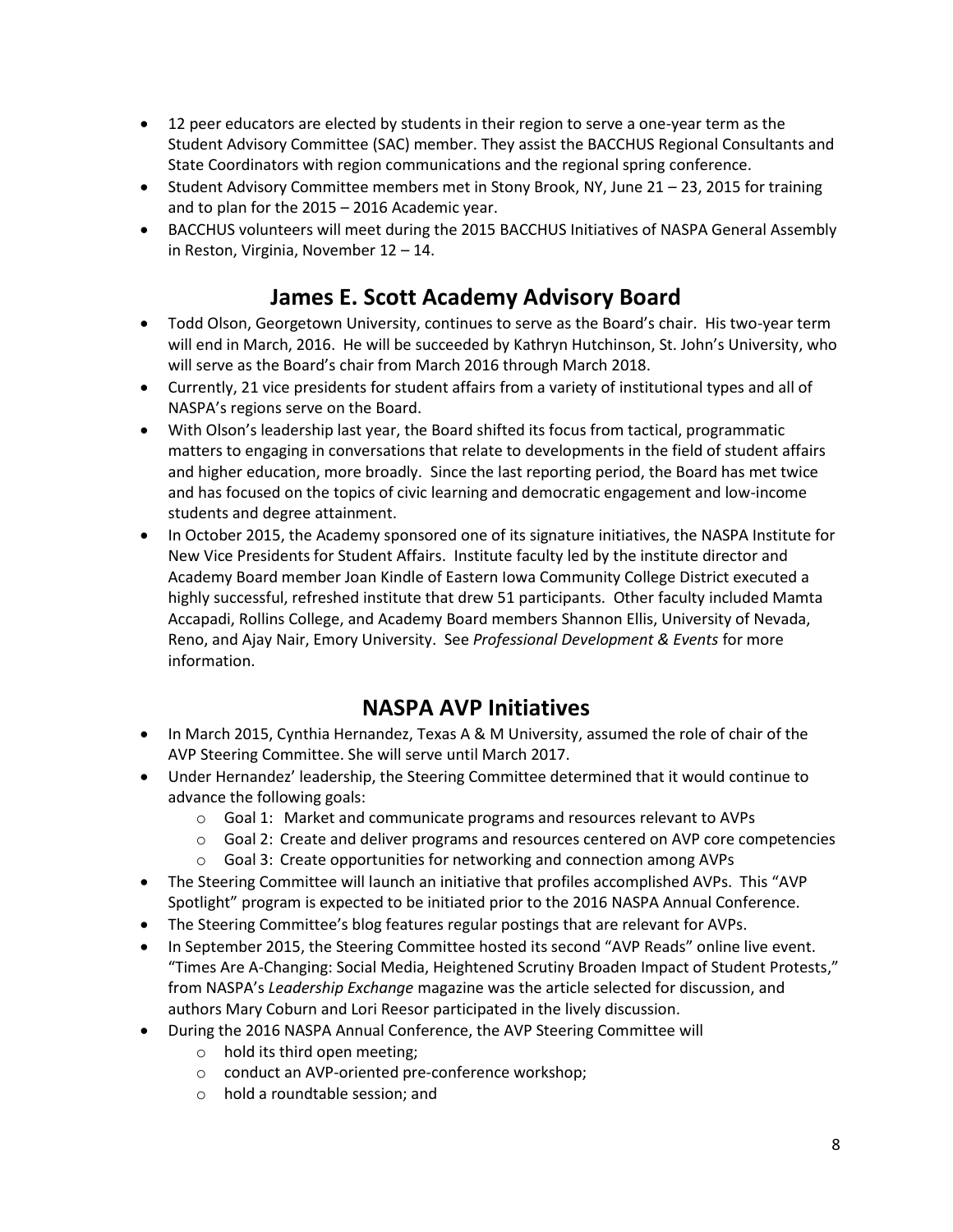- o hold a mixer for AVPs in attendance at the conference.
- The Steering Committee continues to influence heavily the ongoing development of one of NASPA's newest initiatives, the NASPA AVP Institute – *Excellence in the "Number Two" Role*. Two Steering Committee members serve on the faculty for the 2016 Institute, and the entire Steering Committee was invited to provide input regarding the 2016 program.

## **Small Colleges and Universities Division**

- Zauyah Waite, Chatham University, has served as the Director of the Small Colleges and Universities Division since March 2015. She will serve until March 2017.
- The Division's Advisory Board has established the following goals for the 2015-2016 year: Goal 1: Expand professional development, visibility and communication supporting excellence in practice at small colleges and universities in NASPA. Goal 2: Provide strong advocacy for small colleges and universities in NASPA. Goal 3: Strengthen partnerships, outreach and collaboration among small colleges and universities.
- Waite has continued the practice established by her predecessor of communicating with the NASPA members at small colleges and universities through a quarterly communication to that group. The most recent quarterly communication was sent on September 17, 2015.
- On November 3, 2015, the Division hosted an online live session, "A Day in the Life of a Student Affairs Professional at a Small College or University," as part of Careers in Student Affairs Month. The session featured Sean McGreevey, (Chatham University), Meg Nowak, (Hartwick College), Damon Sloan, (University of St. Francis), and Lou Stark (Case Western Reserve University). Eighteen people attended the session.
- The Division has undertaken a project to collect video messages from student affairs professionals at small colleges/universities that describe pathways into the profession at SCUs. The videos will be released in November and December 2015.
- Planning is underway for the *2016 NASPA Small Colleges and Universities Institute*, which will take place at Macalester College in Saint Paul, Minnesota from June 25-28, 2015. Trina Dobberstein (Baldwin Wallace University) and Damon Sloan (University of St. Francis) serve as co-chairs for the 13-member institute planning team.
- The Division's social media strategy continues to develop. The Division's blog regularly contains new posts, and @NASPAscu now has 498 followers, a 12% increase since last reported.
- During the 2016 NASPA Annual Conference, the Division will coordinate a pre-conference workshop for mid-level professionals at small colleges and universities, a town hall meeting, and a reception for VPSAs at SCUs.
- *Please see Small Colleges and Universities Division Report for additional information.*

# **Knowledge Communities (KCs)**

- Pauline Dobrowski, Stonehill College, has served as the National Director of Knowledge Communities since March 2015. She will serve until March 2017.
- Dobrowski, Stephanie Reynolds, and James Stascavage are working with Ellen Meents-DeCaigny (DePaul University), Chair of the KC Publication Committee, on the development of the 2016 KC Online Publication. The publication will contain articles from all 28 KCs and the KC Public Policy Liaison and will be released in conjunction with the 2016 NASPA Annual Conference.
- In December 2015, Stephanie Rizk, Reynolds, and Stascavage will conduct an hour-long training as a live-briefing on how KC leaders can host sessions in the NASPA Online Learning Community.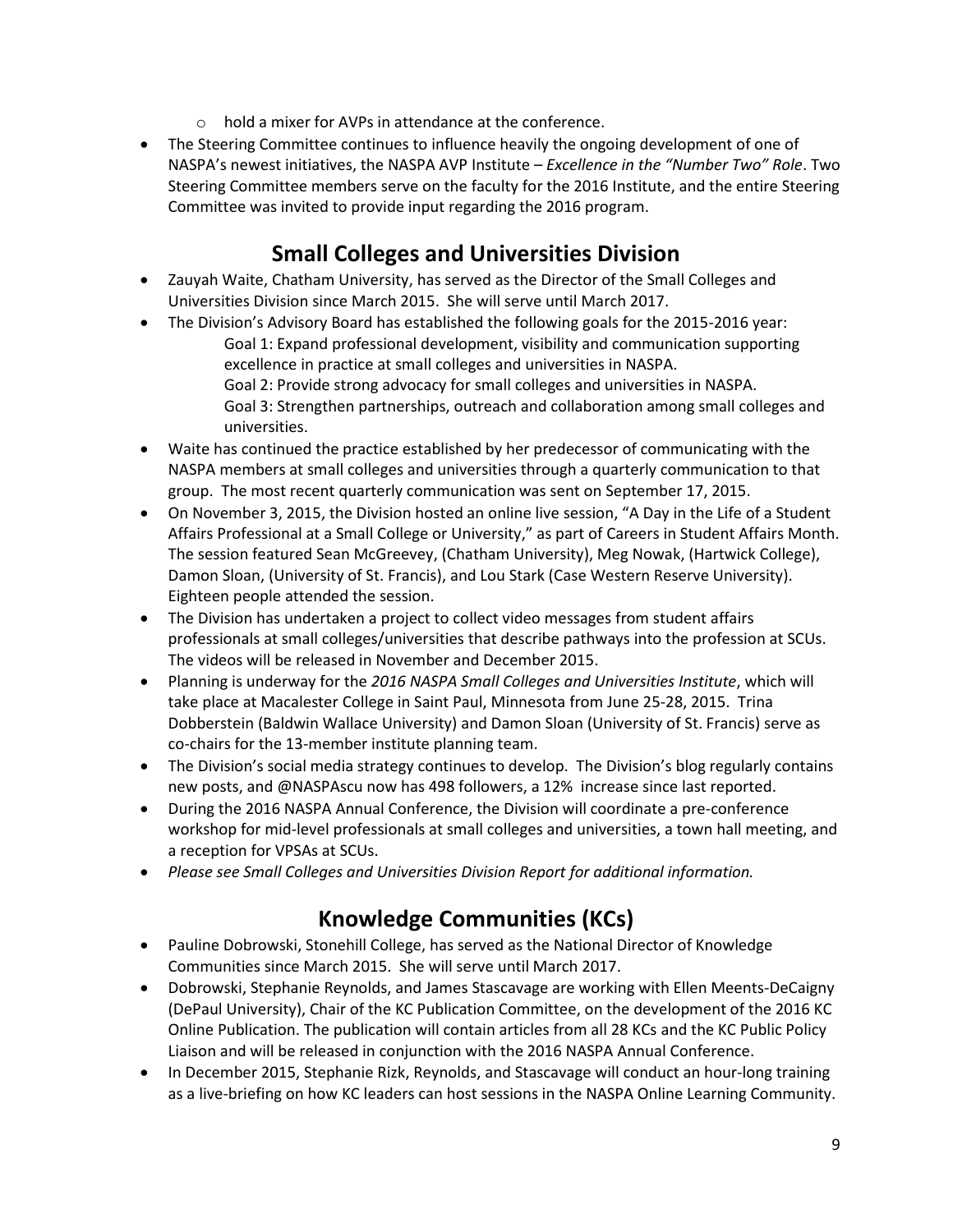- KC representatives from the MultiRacial KC, Latino/a KC, Student-Athlete KC, the Gay, Lesbian, Bisexual, and Transgender KC, and the Professional Standards KC Liaison will collaborate with Dobrowski, Reynolds, and Stascavage to build and the New Knowledge Community Leader Orientation program at the 2016 NASPA Annual Conference.
- KC representatives from the Latino/a KC, Spirituality and Religion in Higher Education KC, Indigenous Peoples, and the Gay, Lesbian, Bisexual, and Transgender KC are part of the Indianapolis Action Committee.
- Dobrowski has initiated a Professional Competencies Think Tank led by KC leaders, Dustin Grabsch (Texas A&M University) and Ellen Meents-DeCaigny (DePaul University), to assess the KCs' awareness and use of the Professional Competencies. They will provide recommendations to Dobrowski about how the KCs can better utilize the Professional Competencies in their work.
- In order to best meet the needs of volunteer KC leaders, NASPA members, and NASPA staff, NASPA has launched a pilot program that involves the establishment of a new role, Knowledge Community Staff Communication Liaison. As NASPA introduces this new role, a subset of the KCs have been assigned a liaison. Following the 2016 NASPA Annual Conference, the program will be evaluated to determine if it is effective and, if so, how it can be scaled up to include all KCs.
- Current KC membership numbers follow: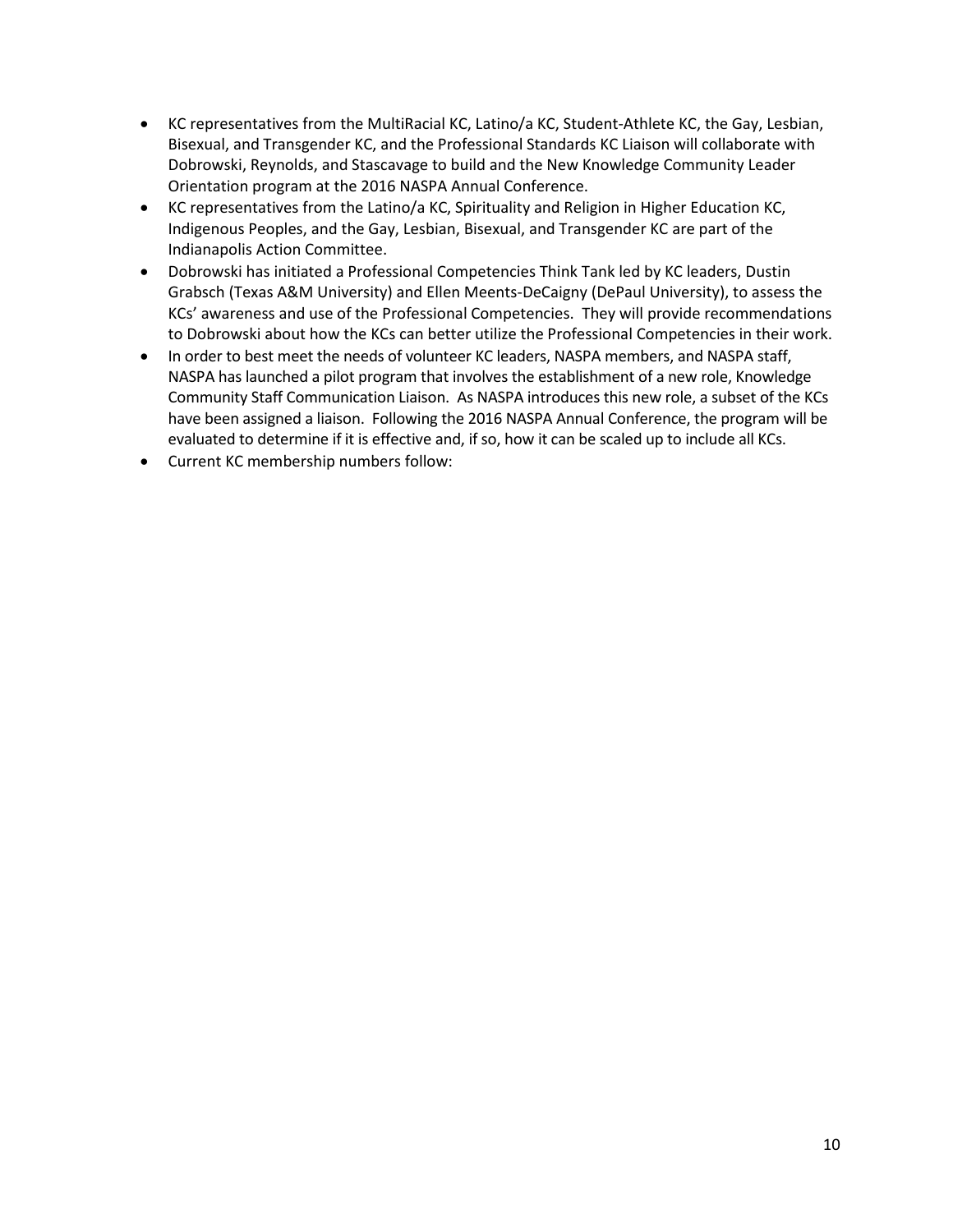| <b>Knowledge Community</b>                                                    | 1   | Ш   | Region Region Region Region Region Region Region<br>Ш | IV-E | IV-W | v   | VI  | LAC<br>Area    | Menasa<br>Area | Total | Summer<br>2015 |
|-------------------------------------------------------------------------------|-----|-----|-------------------------------------------------------|------|------|-----|-----|----------------|----------------|-------|----------------|
| <b>Administrators in Graduate and</b><br><b>Professional Student Services</b> | 142 | 275 | 403                                                   | 251  | 124  | 95  | 257 | 3              | 4              | 1,554 | 1,697          |
| <b>Adult Learners and Students with</b><br>Children                           | 49  | 84  | 110                                                   | 77   | 53   | 42  | 86  | 1              | 0              | 502   | 564            |
| <b>African American</b>                                                       | 97  | 261 | 424                                                   | 256  | 99   | 57  | 160 | 1              | 0              | 1,355 | 1,485          |
| <b>Alcohol and Other Drug</b>                                                 | 143 | 237 | 296                                                   | 212  | 128  | 73  | 138 | 4              | 1              | 1,232 | 1,354          |
| <b>Asian Pacific Islanders</b>                                                | 63  | 107 | 87                                                    | 99   | 40   | 65  | 214 | 0              | $\overline{2}$ | 677   | 749            |
| Assessment, Evaluation, and<br>Research                                       | 180 | 418 | 591                                                   | 392  | 188  | 188 | 292 | 5              | $\mathbf{z}$   | 2,256 | 2,413          |
| <b>Campus Safety and Violence</b><br>Prevention                               | 121 | 197 | 316                                                   | 197  | 117  | 80  | 137 | 3              | 3              | 1,171 | 1,190          |
| <b>Disability</b>                                                             | 74  | 110 | 150                                                   | 82   | 52   | 61  | 83  | 1              | $\overline{2}$ | 615   | 703            |
| <b>Fraternity and Sorority</b>                                                | 105 | 220 | 468                                                   | 238  | 152  | 53  | 138 | 1              | $\mathbf{1}$   | 1,376 | 1,566          |
| Gay, Lesbian, Bisexual, and<br>Transgender                                    | 211 | 336 | 364                                                   | 258  | 151  | 137 | 211 | $\overline{2}$ | $\mathbf{0}$   | 1,670 | 1.886          |
| <b>Indigenous Peoples</b>                                                     | 38  | 64  | 59                                                    | 71   | 55   | 58  | 78  | $\Omega$       | 0              | 423   | 452            |
| <b>International Education</b>                                                | 117 | 228 | 265                                                   | 174  | 94   | 87  | 188 | 3              | 13             | 1,169 | 1,312          |
| Latino/a                                                                      | 101 | 172 | 193                                                   | 127  | 86   | 69  | 230 | 0              | 0              | 978   | 1,084          |
| <b>Men and Masculinities</b>                                                  | 146 | 199 | 290                                                   | 234  | 111  | 70  | 159 | 1              | 0              | 1,210 | 1,355          |
| <b>MultiRacial</b>                                                            | 81  | 167 | 181                                                   | 124  | 70   | 175 | 129 | 1              | 0              | 927   | 926            |
| <b>New Professionals and Graduate</b><br><b>Students</b>                      | 242 | 426 | 679                                                   | 379  | 216  | 152 | 355 | 1              | 4              | 2.449 | 2,935          |
| <b>Parent and Family Relations</b>                                            | 107 | 174 | 253                                                   | 162  | 115  | 65  | 124 | $\overline{2}$ | 4              | 1,006 | 1,117          |
| Socioeconomic and Class Issues in<br><b>Higher Education</b>                  | 99  | 227 | 262                                                   | 202  | 81   | 77  | 191 | 0              | 1              | 1,140 | 1,247          |
| Spirituality and Religion in Higher<br><b>Education</b>                       | 111 | 177 | 283                                                   | 194  | 102  | 79  | 147 | 0              | 0              | 1.093 | 1,184          |
| <b>Student Affairs Fundraising and</b><br><b>External Relations</b>           | 35  | 108 | 117                                                   | 87   | 45   | 30  | 74  | $\mathbf{1}$   | 0              | 497   | 722            |
| <b>Student-Athlete</b>                                                        | 41  | 79  | 146                                                   | 108  | 47   | 34  | 65  | 1              | 0              | 521   | 594            |
| <b>Student Affairs Partnering with</b><br><b>Academic Affairs</b>             | 290 | 561 | 799                                                   | 571  | 285  | 221 | 431 | 4              | 9              | 3.171 | 3,399          |
| <b>Student Leadership Programs</b>                                            | 376 | 635 | 956                                                   | 575  | 316  | 248 | 493 | 6              | 14             | 3,619 | 3,978          |
| Sustainability                                                                | 61  | 84  | 127                                                   | 71   | 41   | 39  | 90  | 1              | 2              | 516   | 590            |
| <b>Technology</b>                                                             | 92  | 178 | 242                                                   | 169  | 86   | 70  | 145 | $\overline{2}$ | $\mathbf{1}$   | 985   | 1,049          |
| Veterans                                                                      | 55  | 98  | 140                                                   | 80   | 52   | 46  | 91  | $\mathbf{1}$   | 1              | 564   | 651            |
| <b>Wellness and Health Promotion</b>                                          | 156 | 229 | 291                                                   | 226  | 100  | 100 | 191 | 3              | 4              | 1,300 | 1,434          |
| <b>Women in Student Affairs</b>                                               | 325 | 572 | 785                                                   | 529  | 269  | 210 | 454 | 1              | 7              | 3,152 | 3,514          |

## **Commission on Equity & Inclusion**

Bobby Kunstman, University of North Carolina Chapel Hill is the chair of the Commission on Equity & Inclusion. The Commission is comprised of representatives from all the identity-based Knowledge Communities, Constituent Groups, and Advisory Boards. Kunstman is current recruiting from those KCs and advisory boards who have vacancies on the Commission. The group has been charged to revise the Association's Diversity Statement, create a Bias Response Protocol, and assist the staff in revising the NASPA website to highlight the work of the Association in equity, inclusion, and other areas.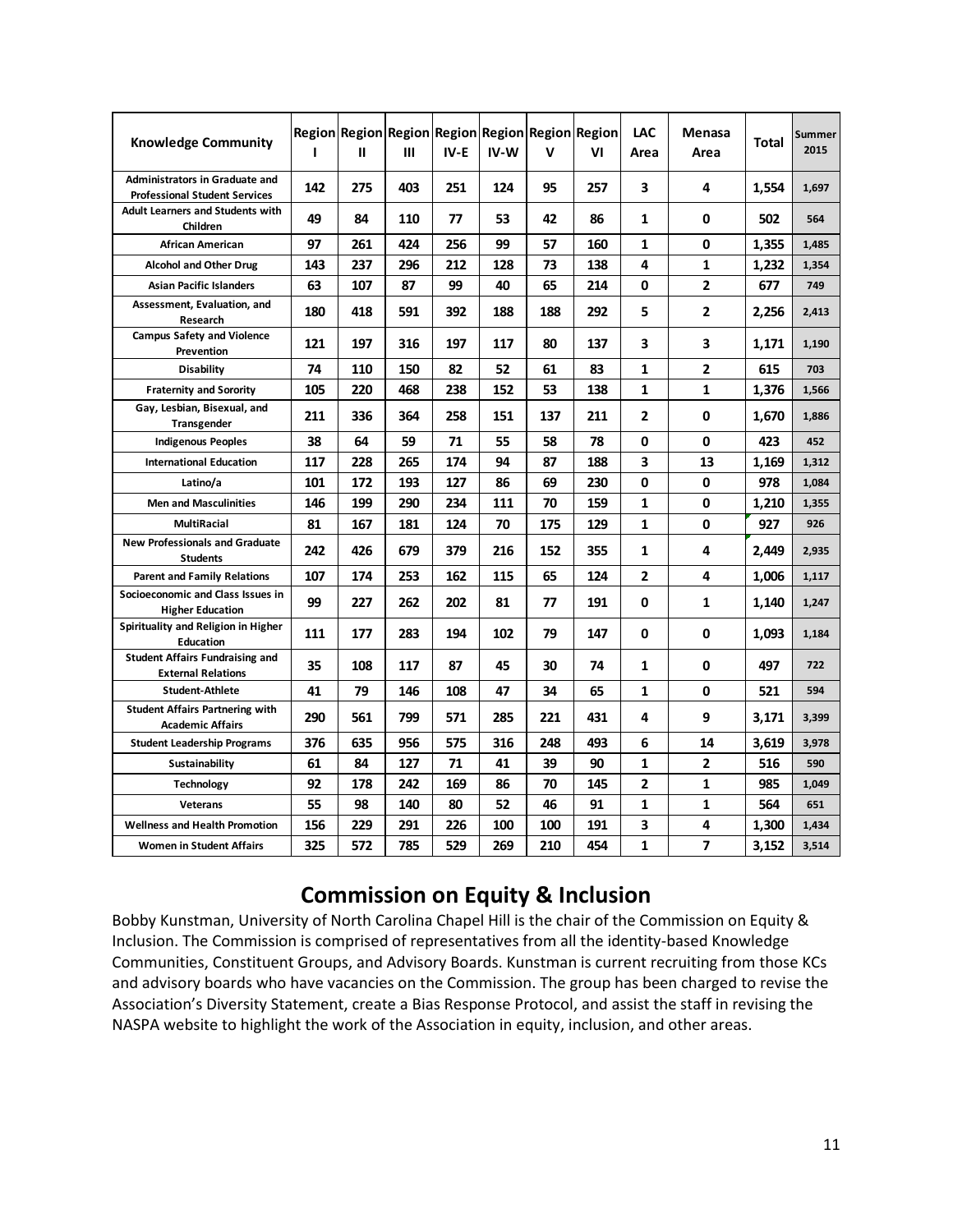# **NASPA Lead Initiative**

- NASPA continues to support the Lead Initiative, which recognizes a network of postsecondary institutions for their commitment to civic learning and democratic engagement. The initiative has grown to 74 institutions and continues to use the model of cohorts. These cohorts are overseen by six selected Lead Consulting Institutions. They provide networking, scholarship, assessment, and programing efforts critical to the advancement of civic learning and democratic engagement in higher education. Cohorts meet monthly through online platforms and in person at the Annual Conference and the CLDE Meeting.
- The Lead Consulting Institutions (LCIs) provide leadership for the Lead cohorts by acting in an advisory role, hosting monthly calls with their respective cohorts as well as monthly phone calls with NASPA, and include:
	- o Nereida Montijo, Assistant Director for Student Involvement and Civic Responsibility, Borough of Manhattan Community College
	- o William Mandicott, Assistant Vice President for Student and Community Involvement, Frostburg State University
	- o Lorrie Brown, Associate Director of Center for Service and Learning, IUPUI
	- o Katherine Nordyke, Director, Citizenship and Service-Learning, Missouri State University
	- o Sandra Rodriguez, Director of the ASUN Center for Student Engagement, University of Nevada, Reno
	- o Robert Kinzler, Director of University Ministry and Service, LaSalle University
- NASPA launched its first group of Lead Advisory Institutions as part of the NASPA Lead Initiative. Lead Advisory Institutions (LAIs) are institutions that have been a part of the NASPA Lead Initiative for four years and they will act as mentors, supports, and resources for all Lead Institutions. This category was created as a way to keep these institutions connected to the group and able to share their expertise within the CLDE field. Advisory institutions will collaborate with NASPA staff to create and execute strategy, publications, and online learning content.
- The 2015-2016 Lead Advisory Institutions are:

| <b>Alfred State College</b> | Alvernia University         | <b>Barry University</b>             |  |  |
|-----------------------------|-----------------------------|-------------------------------------|--|--|
| <b>Chapman University</b>   | <b>Chatham University</b>   | College of William & Mary           |  |  |
| <b>Drexel University</b>    | Eastern Illinois University | Fort Hays State University          |  |  |
| Illinois State University   | Kennesaw State University   | Northeastern Illinois<br>University |  |  |
| Oregon State University     | Rollins College             | <b>Stanford University</b>          |  |  |
| State University of New     | The School of the Art       | The University of North             |  |  |
| York at Geneseo             | Institute of Chicago        | Carolina at Greensboro              |  |  |
| <b>Towson University</b>    | University of Central       | University of Miami                 |  |  |
|                             | Oklahoma                    |                                     |  |  |
| University of Puget Sound   | Wake Forest University      | Washington & Jefferson              |  |  |
|                             |                             | University                          |  |  |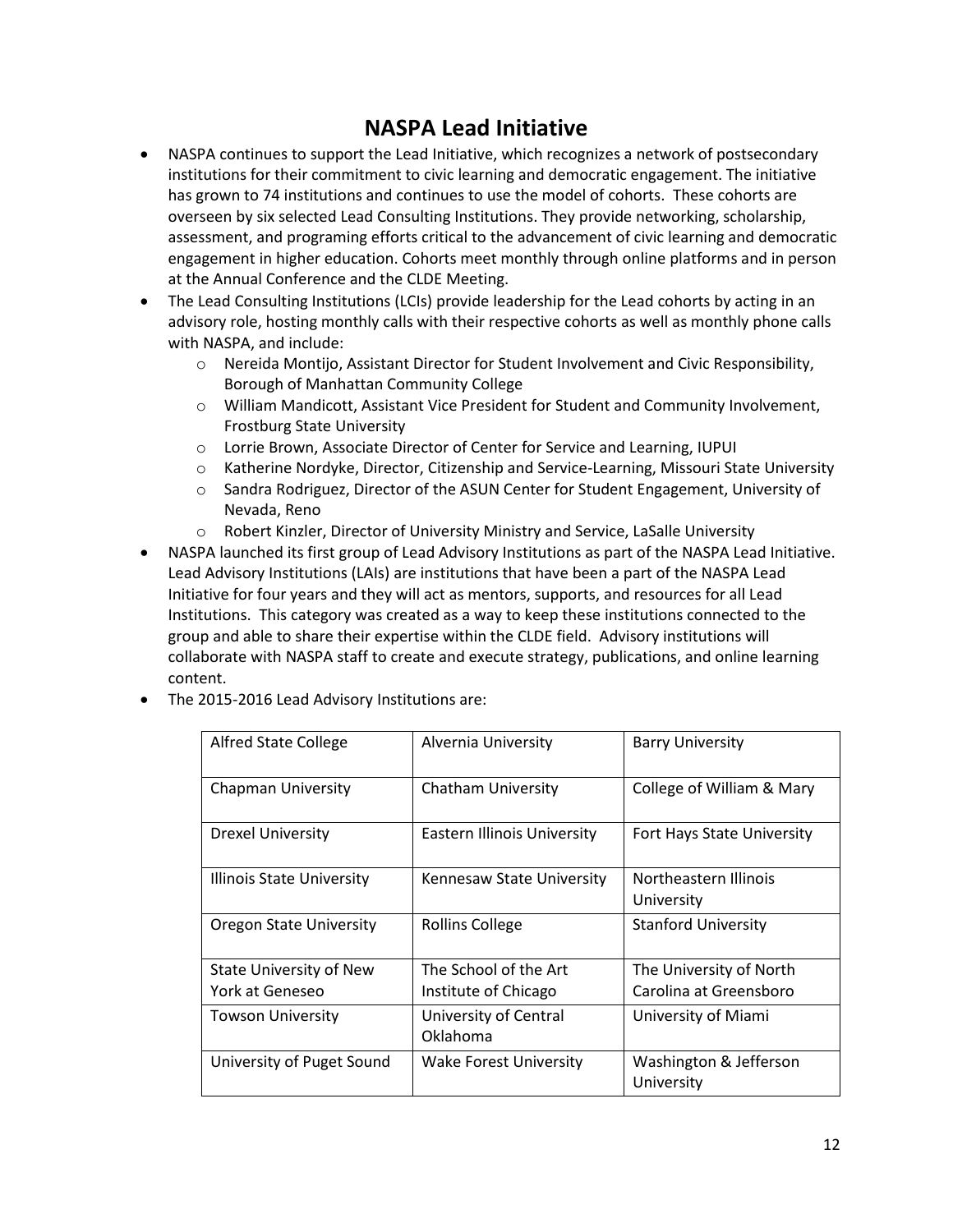# **Foundation Awards**

Melvene D. Hardee Dissertation-of-the-Year Award

- The call for 2016 Melvene D. Hardee Dissertation-of-the-Year Award applications opened for NASPA members in May 2015. Tony Cawthon is the 2015-2016 chair for the Dissertation of the Year Award committee.
- NASPA received 36 applications for this year compared to 33 applications last year.
- This award is sponsored by the NASPA Foundation.
- The NASPA office also facilitates the advertising, support, submission and review process for this award.

### Ruth Strang Research Award

- This award is sponsored by the Center for Women to promote high quality research in higher education / student affairs. The NASPA Foundation holds the scholarship award funds.
- Submissions highlight research completed in regard to women in education; the winner receives at \$500 award.
- The submission deadline is December 2, and winners will be announced January 11, 2016.

### Zenobia Hikes Manicur Scholarship Award

- Stephanie R. Gardner, Director UW LSAMP, Office of Minority Affairs and Diversity was the recipient of the Zenobia Hikes Manicur Scholarship Award, which is provided to one attendee of the Alice Manicur Symposium in the amount of \$1,500.
- The Foundation provides the funding and NASPA staff manage the review and submission process.

### John L. Blackburn Distinguished Pillar

 David Ambler, Vice Chancellor for Student Affairs Emeritus, University of Kansas and Judith Chambers, Vice Chancellor for Student Affairs Emerita, University of the Pacific were named as the John L. Blackburn Distinguished Pillars of the year in recognition of lifelong commitment to our profession.

### Pillars of the Profession – Class of 2016

- The Pillar of the Profession program continues to be an important recognition and fundraising initiative for the NASPA foundation. This year, 14 Pillars were selected for the 2016 class:
	- o Charles Fey; Vice President for Academic Support and Student Affairs; New Jersey Institute of Technology
	- o Richard Walker; Vice Chancellor/Vice President for Student Affairs and Enrollment Services; University of Houston
	- o Les Cook; Vice President for Student Affairs and Advancement; Michigan Technological University
	- o Lori Ideta; Interim Vice Chancellor for Student Affairs; University of Hawaii at Manoa
	- o Anna Ortiz; Professor; California State University, Long Beach
	- o Marc Wais; Vice President for Global Student Affairs; New York University
	- o Tisa Mason; President; Valley City State University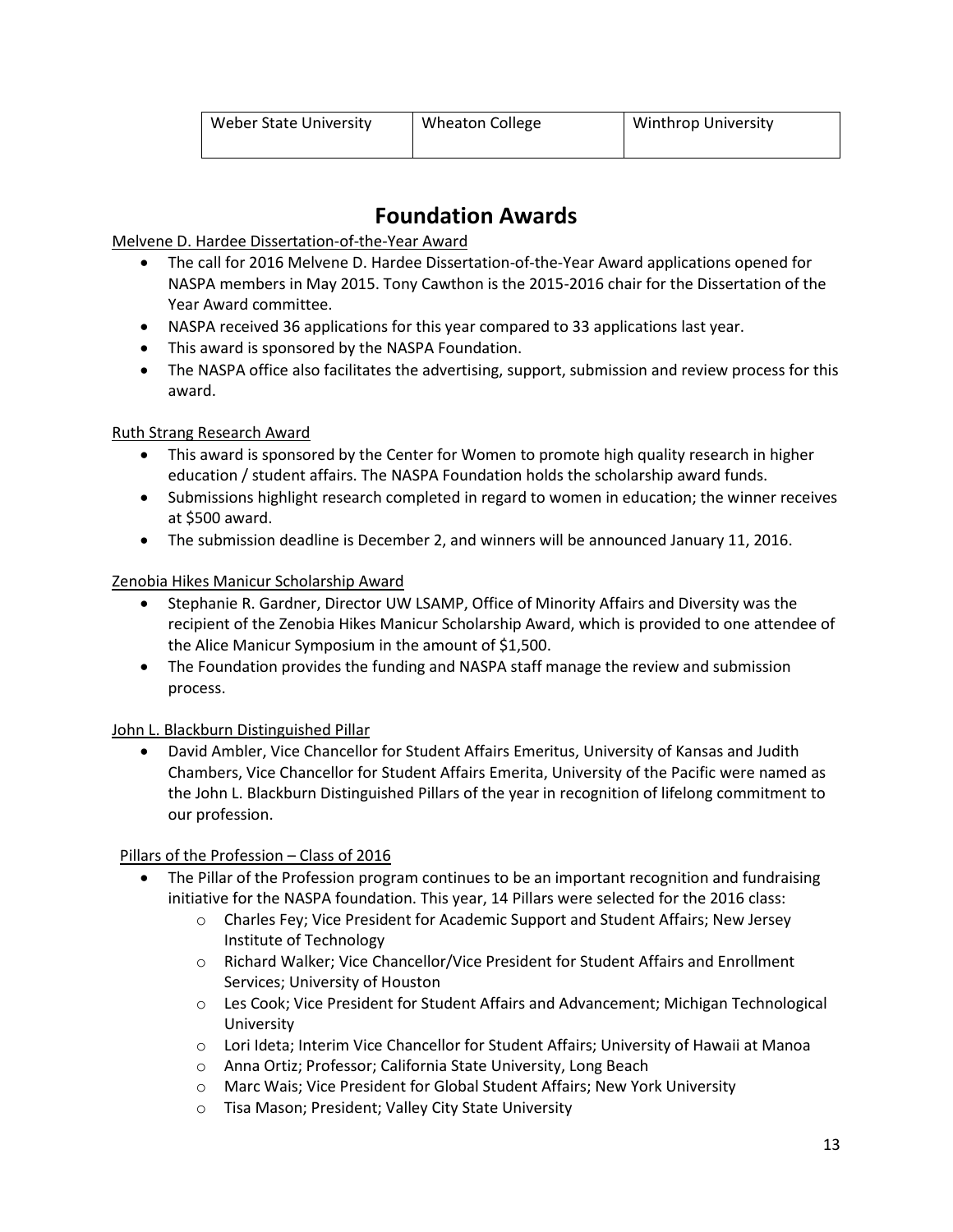- o Berenecea Johnson Eanes; Vice President for Student Affairs; California State University Fullerton
- o Greg Sawyer; Vice President for Student Affairs; California State University, Channel Islands
- o Jody Donovan; Assistant Vice President for Student Affairs/Dean of Students; Colorado State University
- o Peggy Burke; Associate Vice President for Student Development; DePaul University
- o Bridgette O. Pregliasco; Assistant Professor; University of Louisville
- o Ken Kelly; Director, Student Transition & Retention Services/Orientation Advising & Registration; California State University, Long Beach
- o Lisa Erwin; Vice Chancellor for Student Life and Dean of Students; University of Minnesota Duluth

### **Research and Policy Institute**

Lumina Foundation funded project with AACRAO – Comprehensive Student Record NASPA and AACRAO hosted a kick-off meeting with eight institutions selected to participate in a project to develop a comprehensive student record: Elon University, Indiana University – Purdue University Indianapolis, Quinsigamond Community College, Stanford University, University of Houston-Downtown, University of Maryland University College, University of South Carolina, University of Wisconsin Colleges and University of Wisconsin – Extension. Each campus will work with a NASPA consultant and an AACRAO consultant.

Lumina recently provided additional funding to add four more institutions. A second kick-off meeting for the additional institutions will be held in January 2016.

#### Gates Foundation funded project – Emergency Financial Aid

The Bill and Melinda Gates Foundation awarded NASPA \$285, 545 to conduct research related to institutions' capacity to provide emergency funds to students. The project will include interviews and a national survey of personnel from financial aid, student affairs, fundraising offices, and other campus partners.

Data will be collected via interviews in November and December 2015 and a national survey in January 2016. The project will conclude in April 2016.

#### ACE/NASPA Collaboration

The American Council on Education and NASPA held a convening of student veterans and NASPA members who work with service members and veterans on campus to understand the current state and next steps to support these students on campus.

#### ECS collaboration

Following discussion with NASPA's Public Policy Division, Education Commission of the States and NASPA's Research and Policy Institute have partnered in a year-long initiative to track state-level policy developments on guns on campus and campus sexual violence.

#### Coalition to Prevent ADHD Medication Misuse (CPAMM) Research Project

NASPA is coordinating an evidence-based research project with the University of Washington to combat the misuse of ADHD medication on college and university campuses in the United States.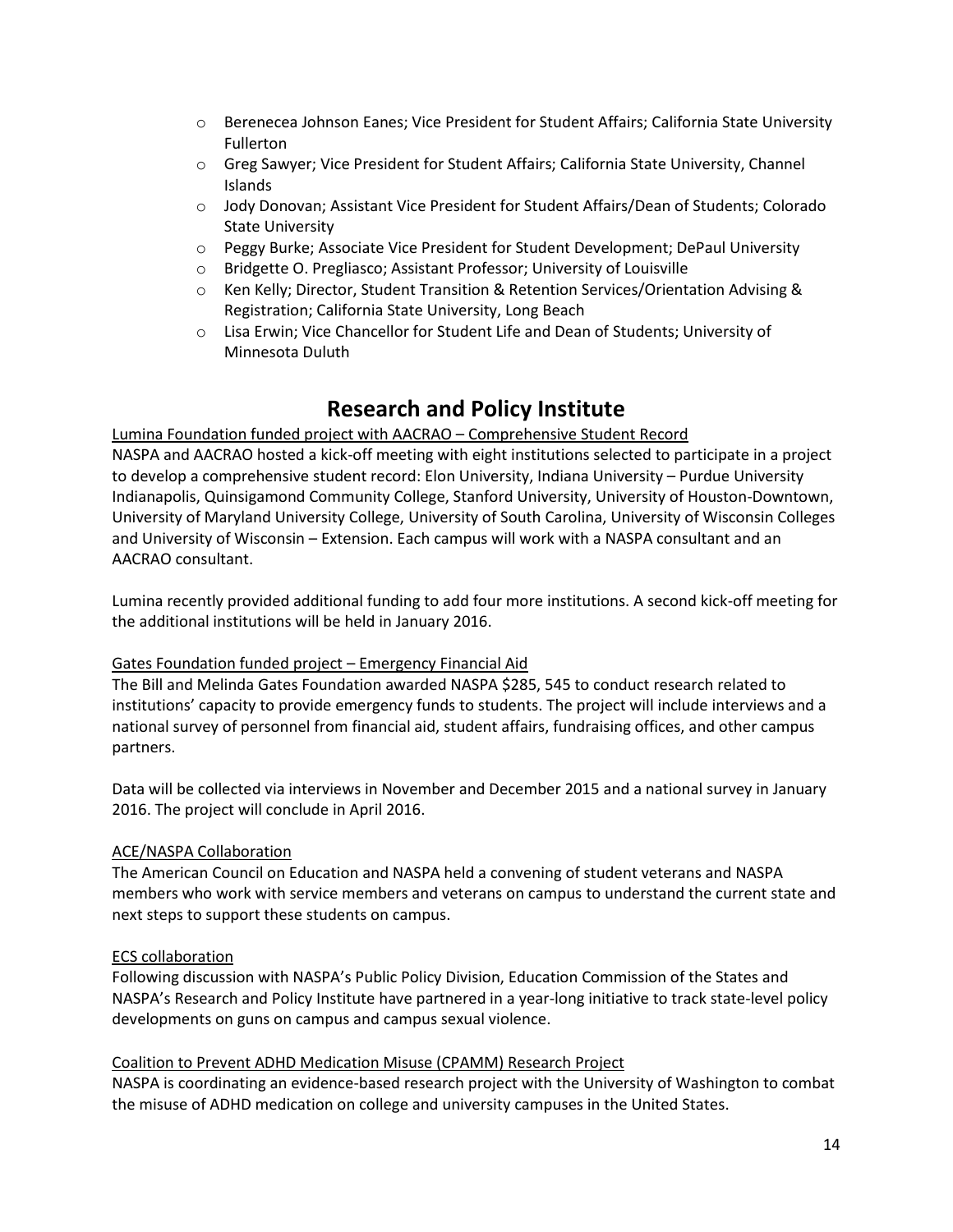The following six institutions have confirmed participation in the project, which will include a survey and focus groups: University of Washington, Whitman College, University of Colorado, Denver, Colorado College, Florida State University, and University of South Carolina.

# **Technology and Communications**

#### Internal Network

In July, we completed the migration of our phone and internet system to Level3 Communications. This marks a significant upgrade in our network bandwidth, improving the quality of internal and external communication applications (phone, internet, vpn connections, etc.).

#### NASPA Website

Over the summer we rolled out our updated Events section that allows for easier searching of events, more flexibility in promoting events, and allows for better integration of additions made post-launch. We're now in the process of developing a much more robust Online Learning Community addition that enhances the unique learning opportunities the OLC provides. In addition, the Research & Policy Institute launched a new sub-domain for the NASPA VPSA Census, census.naspa.org, which utilizes many new features not seen anywhere else in the NASPA online ecosystem.

#### Globalization Website Updates

- NASPA has taken strides to translate pages of the website in order to better serve members in our Areas.
- Adpearance has created a template that allows event pages to be translated into multiple languages. We currently support Arabic and Spanish, with the ability to expand in the future.
- Tiki and Max works with volunteers from each of the areas to ensure quality and consistency in translated pages.
- Work is currently underway to translate parts of the membership and history pages of the website into other languages.

Moving forward, the next 6 months will be primarily focused on the integration of NimbleAMS with the NASPA website as well as some exciting new member benefits that are only possible with the increased flexibility and usability of NimbleAMS.

### Current Web Analytics

- NASPA (Since July 1, 2015)
	- 1,838,900 page views vs. 1,674,00 same period last year, up 9.8%
	- 437,000 total sessions vs. 398,000 same period last year, up 9.7%
	- 227,000 users vs. 190,000 same period last year, up 19%
	- 47% new users vs. 42% new users same period last year, up 11%
	- Non-U.S. visits:
		- o Great Britain: up 37% same period last year
		- o Russian Federation: up 427% same period last year
		- o Spain: up 156% same period last year

#### The Placement Exchange Website

With the help of our website developers, Adpearance, we continue to make improvements to the stateof-the-art student affairs job board site that provides employers and candidates with year-round job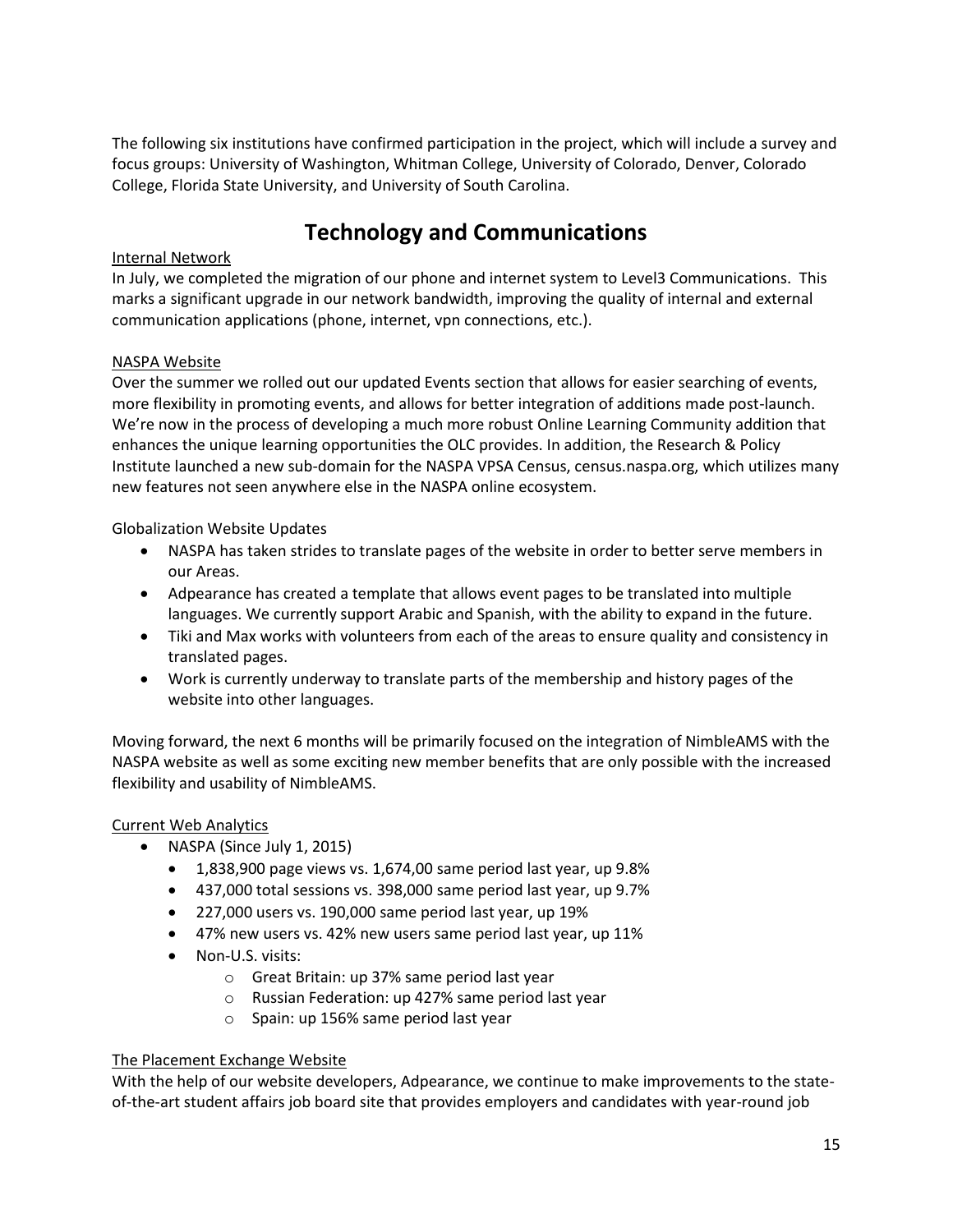placement opportunities, as well as fresh and dynamic content. The TPE onsite event section features a new and improved job interview scheduling module and makes it easy for employers and candidates to connect.

- The Placement Exchange (Since July 1, 2015)
	- o 239,357 page views
	- o 47,000 total sessions
	- o 24,000 users
	- o 3:30 minute average session, up 4.6%

#### Social Media

Twitter:

- Since July 1, 2015, our Twitter account gained 1,392 new followers through November 3, 2015. Our account has grown to 23,700 followers.
- We continue to see that original, non-advertising Tweets remain the most engaged with content.
- Our current demographics:
	- o 57% Female, 43% Male
	- $\circ$  45-65+ year olds = 11%
	- $\circ$  35-44 year olds = 21%
	- $\circ$  25-34 year olds = 44%
	- $\circ$  21-24 year olds = 18%
	- $\circ$  18-20 year olds = 6%

#### Facebook:

- Since July 1, 2015 our Facebook account has gained 1,585 new page likes through November 3, 2015. Our Facebook account has a total of 19,041 fans as of November 3, 2015.
- Between July 1, 2015 and November 3, 2015, our Facebook page had 742,002 impressions.
	- $\circ$  Of these views, 488,917 were organic meaning they appeared in users' feeds without the help of a friend taking an action on the post itself.
- Our current demographics:
	- o 69% Female, 31% Male
	- o 25-34 year olds most active group, followed by 35-44 year olds
	- $\circ$  U.S.-based English speakers is our predominant audience, with Chicago being our most active city

LinkedIn:

- Since July 1, 2015 our LinkedIn account has gained 900 new followers through November 3, 2015. Our LinkedIn account has a total of 7,126 followers as of November 3, 2015.
- Our current demographics:
	- o Our top followers consist of 32% entry level, 30% senior level, 17% director level

#### Public Relations

- News Mentions
	- $\circ$  Since July 1, 2015 NASPA has received 108 news mentions. These include articles in Inside Higher Ed on th[e comprehensive student record;](https://www.insidehighered.com/news/2015/07/13/project-create-models-broader-form-student-transcript) the Washington Post about the [DC bill to prevent campus sexual assault](https://www.washingtonpost.com/news/grade-point/wp/2015/07/20/a-scarlet-letter-for-students-implicated-in-sex-assaults-d-c-bill-sparks-debate/) and an op-ed by Kevin title[d Enough IS Enough;](https://www.washingtonpost.com/news/grade-point/wp/2015/07/27/enough-is-enough-colleges-dont-need-more-sex-assault-legislation/) an opinion piece in the Chronicle about [guns on campus;](http://chronicle.com/article/The-Case-Against-More-Guns-on/232093/) a New York Times piece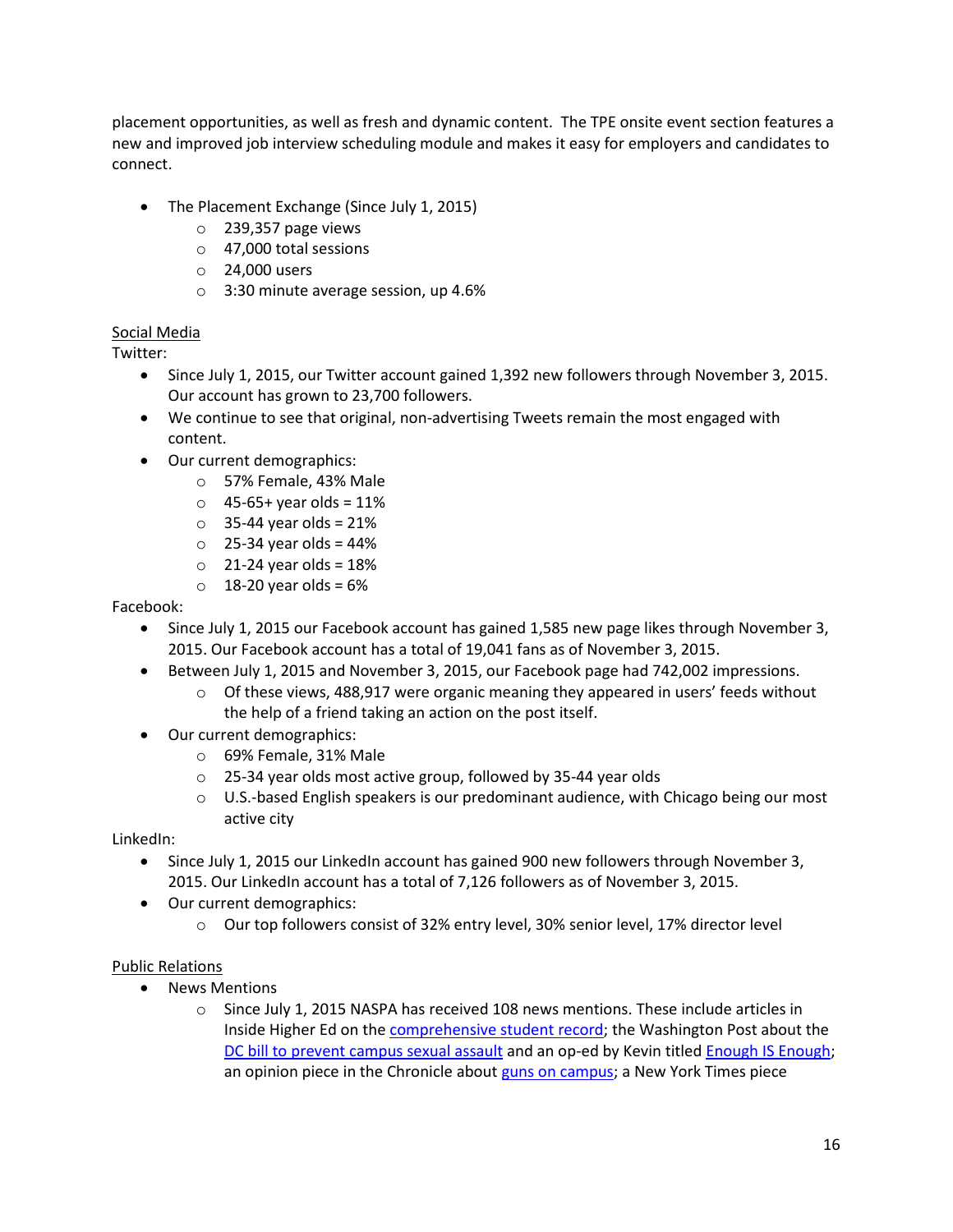following the [shooting at Umpqua Community College,](http://www.nytimes.com/2015/10/07/us/campus-security-teams-try-to-learn-from-each-new-attack.html?src=twr&_r=1) and an article in the Huffington Post about [fraternities.](http://www.huffingtonpost.com/entry/fraternity-groups-college-rape_55c10396e4b0e716be074a7f?kvcommref=mostpopular)

- Press Releases
	- o Between July 1, 2015 and November 3, 2015 NASPA has sent out 2 press releases.
	- $\circ$  We announced the 74 institutions committed to the Lead Initiative, the VPSA Census and salary tool, and the eight institutions working with NASPA and AACRAO to develop a comprehensive student record. We also announced the release of a new book *College in the Crosshairs* and announced the new 2016 Pillars of the Profession class.
- Media Requests
	- $\circ$  In this same time period, NASPA received 13 media requests from news outlets.
	- o Requests included CNN, NYTimes, University Business, Diverse Issues, Inside Higher Ed, Huffington Post, the Chronicle, San Jose Mercury News, the Daily Beast, International Business Times, Washington Monthly, Hartford Courant, and Community College Week.
	- $\circ$  Topics included sexual assault, violence prevention, tuition for veterans, and free speech.
	- o We declined one request from KCUR radio because the interview time didn't work with Kevin's schedule.

## **Membership**

### **Statistics**

- Please review the attached individual membership statistics report under Membership Committee section.
- Please review the attached institutional membership statistics report under Membership Committee section.

### Initiatives

- The 2015 institutional renewal process is almost concluded, ahead of schedule from previous years.
- The implementation of new membership database is underway, all NASPA staff members participating in the process. We are targeting a late-spring phase 1 launch date.
- The department has increased focus on recruitment and retention with additional new initiatives planned for the next six months. This has included targeted outreach to non-member conference registrants, an effort that has been very successful.

## **Finance**

### **Statistics**

Please see financial reports under Finance & Operations Committee section.

### Initiatives

- We have concluded the FY15 audit, with drafts included under Finance & Operations Committee tab. All prior management letter concerns have been formally addressed, with no new concerns raised by the auditors.
- We have implemented online tools for employee access to payroll and completion of timesheets, increasing efficiency across the organization.
- We continue to implement additional electronic options so that we are less reliant on paper.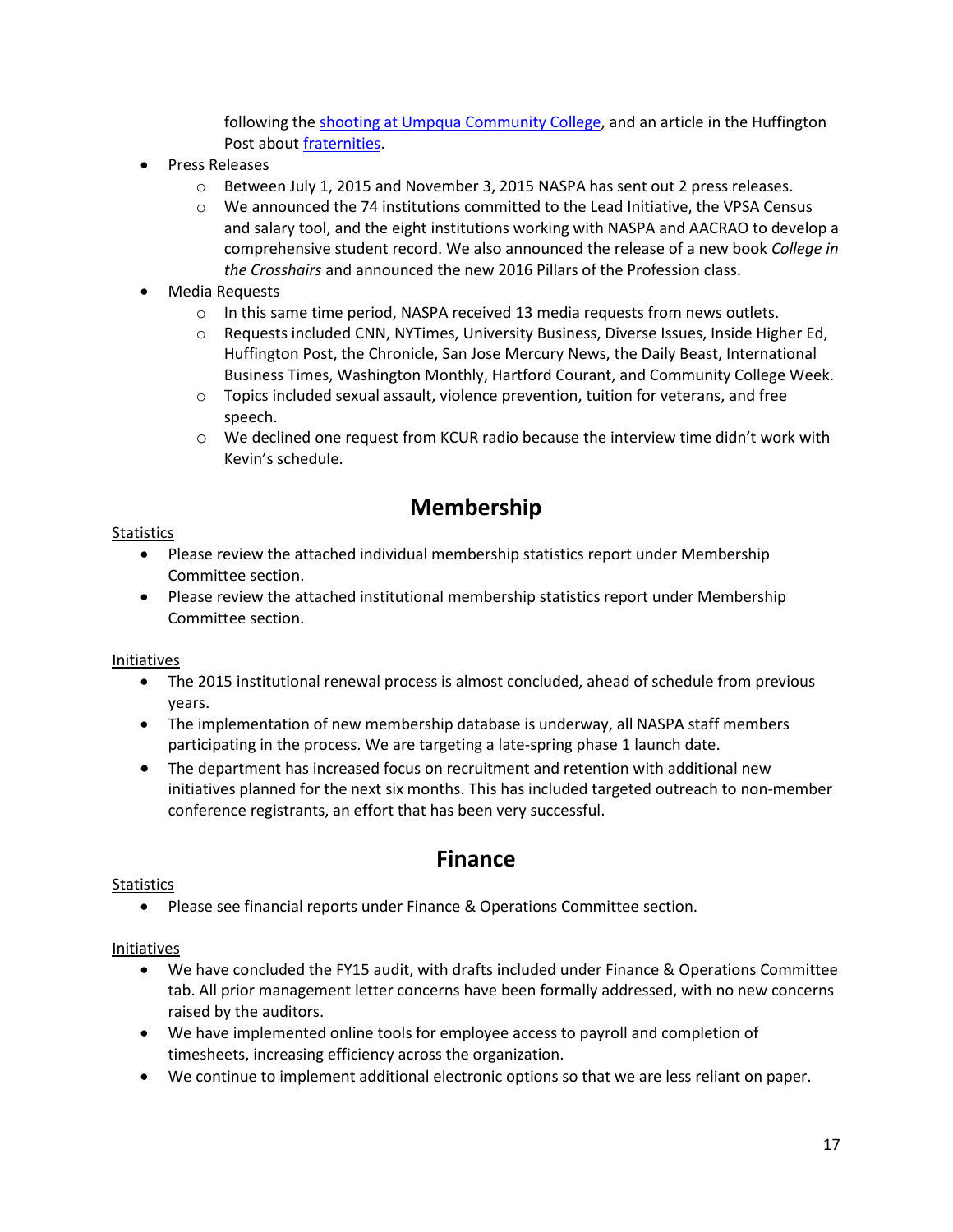### **Professional Development & Events**

## **NASPA Annual Conference & The Placement Exchange**

### 2016 NASPA Annual Conference

*March 12-16, 2016 ◊ Indianapolis, IN*

- At 17 weeks out from the 2016 NASPA Annual Conference there are 1,504 registrants. At 17 weeks out from the New Orleans 2015 conference there were 2,329 registrants and at 17 weeks out from the Baltimore 2014 conference there were 1,251 registrants. To measure where we are with attendance, growth and progress we have been comparing Indy 2016 to Baltimore 2014 as New Orleans 2015 was an unprecedented year.
- We are at 41%/1193 reservations on peak compared to 43%/994 reservations on peak in 2014 at the same number of weeks out. Although our peak percentage is lower in 2016, the number of rooms reserved is greater.
- In addition to the vice president for student affairs (VPSA) Lounge, we will once again create a lounge for faculty and an engagement area for our first time attendees. The lounges/engagement areas serve as a place for networking, relaxing, and sharing of information.
- Featured speakers have been identified for the conference:
	- o Monday's speaker will be Marc Lamont Hill, Professor, Morehouse College, CNN Commentator, Host of BET News & HuffPost Live.
	- o On Tuesday our Featured Speakers are Simón Silva, Speaker, artist, author and Allison Massari, motivational speaker. Simon Silva is a first-generation high school student and college student and will provide his insight on the importance of a college degree in the  $21<sup>st</sup>$  century. Allison Massari will talk about how she perseveres in life despite the trauma of surviving two nearly fatal car accidents.
	- $\circ$  Closing the conference will be Terrell Strayhorn, Director, Center for Higher Education Enterprise from Ohio State University. Terrell Strayhorn's session touches on the conference theme of shaping the vision of higher education by focusing on the students we serve and the profession that inspires us all.
- In 2014 NASPA had Innovation Labs, in 2015 there were Innovation Cafés and this year in 2016 there will be an Innovation Station. The Innovation Station will be a structure with unique presentation tools and seating. The committee has identified six accepted general interest sessions that they would like to showcase in this area and we will be looking for possible other sessions to go into this space. There are currently three Innovation Station sponsors who will also be speaking in the Innovation Station.
- The Opening Session will take place at Lucas Oil Stadium which is connected to the Indianapolis Convention Center. The opening session is currently scheduled to take place from 5-7 p.m. The Opening Reception will immediately follow the Opening Session at the same venue.
- Pre-conference workshops were posted and available for registration October 1, 2014: Full-day Pre-conference Submissions 49 Accepted 26 Half-day Pre-conference Submissions 27 Accepted 21
- The Program Committee met in October to review and select the educational programs: Program Reviewers 1,150

Total number of program submissions - 1480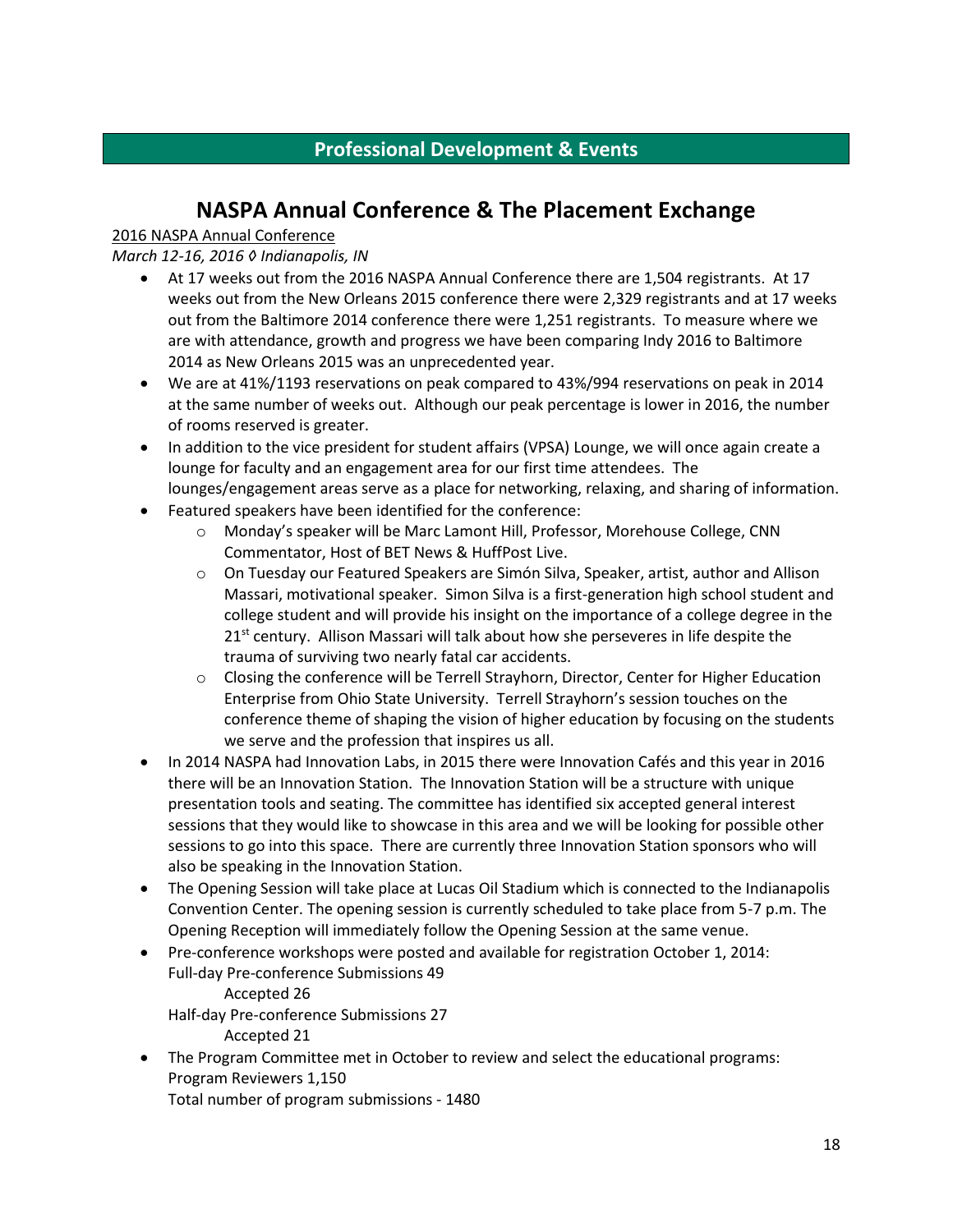General Interest Program Submissions Accepted - 452 KC General Program Sponsored Accepted - 88 Poster Session Submissions Accepted - 25 SA Speaks Submissions Accepted - 8 Scholarly Paper Submissions Accepted - 33 Rejected Programs – 697 (47% rejected)

- Virtual Ticket This is a virtual conference that will provide more sessions and live-streaming portions of the conference. Available packages for the Virtual Ticket are outlined below.
	- $\circ$  NASPA Live Complimentary to all NASPA members. This package gives registrants access to hear all the featured speaker, a number of general interest sessions, and SA Speaks. In addition, there will be several 10-minute talks on hot topics within student affairs.
	- $\circ$  On Demand Gives registrants access to over 60 educational sessions from the 2016 Conference that they will have access to for 12 months following the conference. This is also available as an add-on for anyone planning to attend the face-to-face meeting.
	- $\circ$  Professional Development allows for opportunities for individuals who cannot attend the face-to face to purchase the package, both live and on-demand as a combo package.

### VPSA Initiatives at NASPA Annual Conference

During the 2016 NASPA Annual Conference, NASPA will present a robust lineup of VPSA-exclusive offerings including:

- the traditional Monday afternoon VPSA reception;
- a full-day, pre-conference VPSA Institute;
- concurrent VPSA roundtables organized by institutional type (i.e., large, mid-size, small, community college, and minority serving institutions);
- follow-up session for recent attendees of the Institute for New VPSAs
- several VPSA-focused sessions; and
- Annual Conference "first-timer" session for VPSAs.

### International Symposium at NASPA Annual Conference

During the 2016 NASPA Annual Conference, the International Symposium will convene student affairs practitioners from around the world with offerings including:

- A 1.5 day full pre-conference experience
- A Panel discussion highlighting the New Internationalization of Student Affairs book.
- A keynote address by a thought-leader in the field of International Education
- Follow up sessions for attendees throughout the annual conference.
- A "first-timer" pre-session for international delegates.

### NUFP at NASPA Annual Conference:

- The Undergraduate Student Conference will be hosted by the University of Indianapolis on the Saturday, and Indiana University-Purdue University Indianapolis on the Sunday before the Annual Conference. All undergraduates, including NUFP fellows, will be invited to register. Shauna Harris, Assistant Director of Administration for the Department of Residential Life at North Carolina Central University is serving as chair.
- NUFP Fellows and Mentors will have a networking reception Friday evening before the preconference.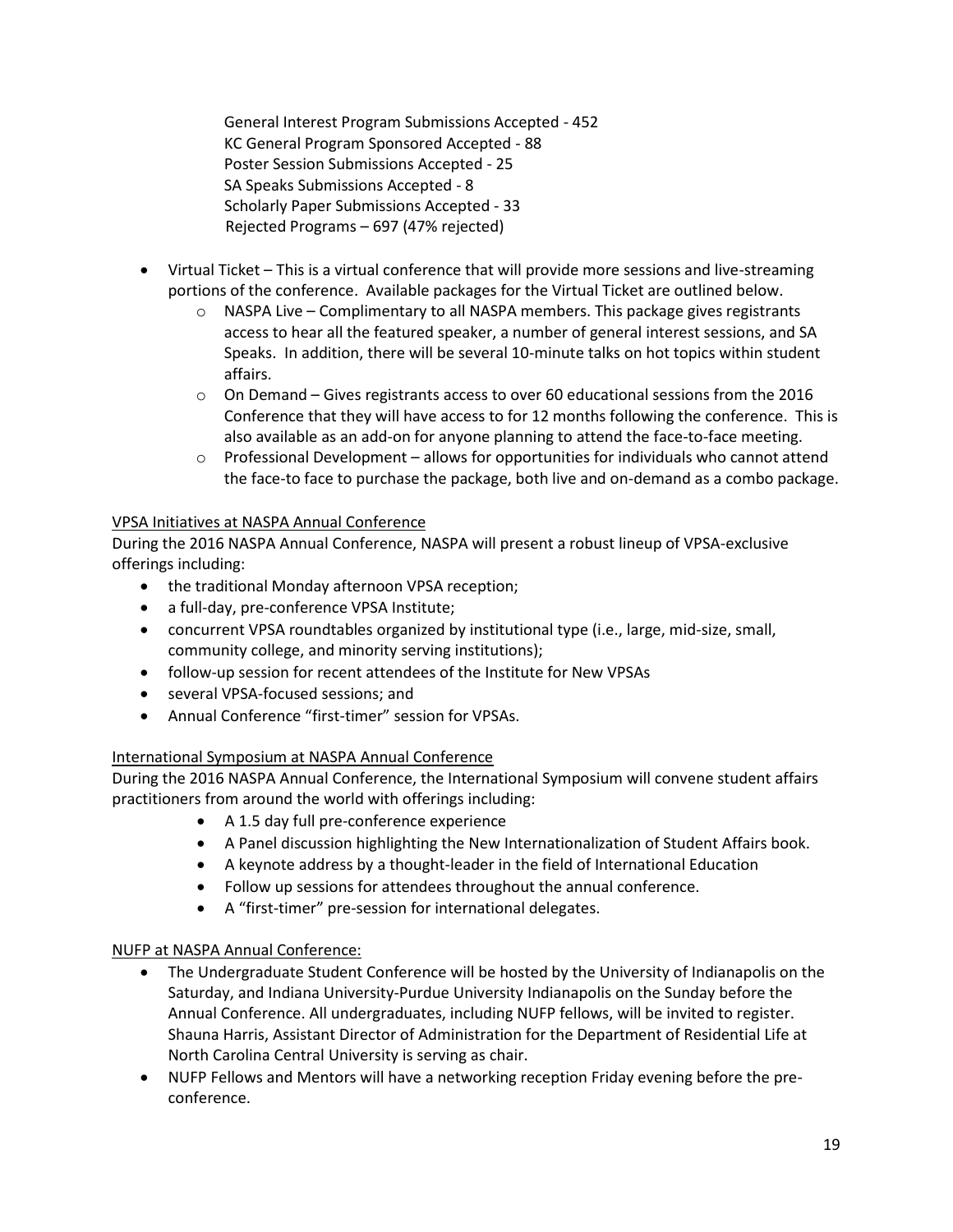NUFP will continue to have "NUFP Buddies," NUFP alumni who will serve as guides on-site at the Annual Conference for NUFP fellows in attendance.

### 2016 Lead Pre-Conference at NASPA Annual Conference

*March 12, 2016 ◊ Indianapolis Convention Center ◊ Indianapolis, Indiana*

- Lead Consulting Institutions are working on the content for this session.
- This pre-conference will be in conjunction with the 2016 NASPA Annual Conference service project at Gleanors Food Bank.

### The Placement Exchange

### *March 9-13, 2016 ◊ Indianapolis, IN*

- At the time of this report, there were 253 Student Candidates; 17 Professional Candidates; 61 Employer Registrations; 80 jobs posted and 156 interview tables (127 standard; 29 premium)
	- o At the time in 2015 there were 202 Student Candidates; 15 Professional Candidates; 49 Employer Registrations; 60 jobs posted and 129 interview tables (102 Standard and 27 Premium).

## **NUFP (NASPA Undergraduate Fellows Program)**

### Summer Internship Process:

- Host applications for the 2016 NUFP Summer Internship are due on January 6, 2016.
- The NUFP board is being more intentional to outreach to new institutions, including Community Colleges and International Members.

Dungy Leadership Institute

- The 2015 DLI was held at Stony Brook University with Tiffany Davis, Teaching Assistant Professor and Higher Education Master's Program Coordinator in the Department of Leadership, Policy, and Adult Higher Education at North Carolina State University served as Institute Director. The faculty for the program is available in the 2015 Summer Board Report.
- The 2016 DLI will be held at The Ohio State University. Davis will again serve as institute director.
- Applications to serve as faculty for the 2016 DLI will be posted on Volunteer Central, with a late December deadline.
- Applications to host the 2017 DLI have a priority deadline of December  $18^{th}$ , 2015 and a final deadline of January 15, 2016.

## **Investing in Our Future Webinar Series**

- In effort to increase programming for undergraduate and graduate members of NASPA, this webinar series, created to address the basic-level competencies of the Professional Competencies for Student Affairs Educators, will be continued for a third year.
- Webinars will begin in the month of December and go until July 2016.

## **Member Engagement**

 The NASPA Member Engagement team planned an Open House for New Professionals and Graduate Students in the local DMV (D.C., Maryland, Virginia) area to learn more about NASPA's initiatives, what NASPA can do for our members, and to learn what ideas our members have for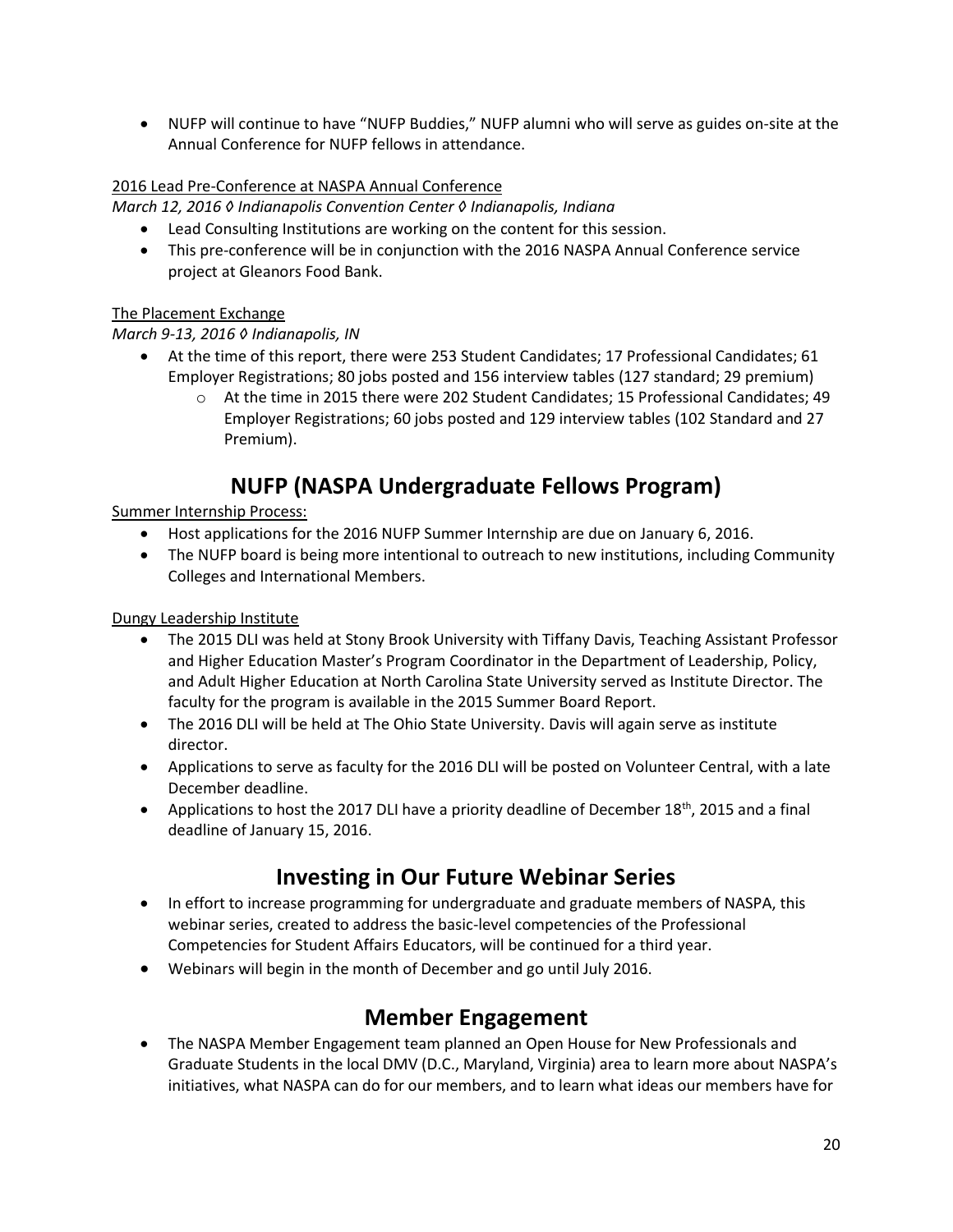the future of NASPA. The Member Engagement team also hosted a rooftop reception for members who were interested in networking with local professionals.

2015 NASPA Rooftop Reception, July 17, 2015

- The 2015 NASPA Rooftop Reception took place on July 17, 2015 from 5:30 pm to 7:30 pm, at the NASPA Office in Washington, D.C.
- There were 54 attendees.

## **Regions**

### 2015 NASPA Western Regional Conference, November 8 – 10, 2015

- The 2015 NASPA Western Regional Conference will take place from November 8 10, 2015 at the Oakland Convention Center Hotels in Oakland, CA.
- The Western Regional Conference will also host a number of pre-conference institutes:
	- o Dean of Students / Associate Vice President Institute 23 registrants
	- o Graduate Student Institute 28 registrants
	- o Mid-Level Institute 38 registrants
	- $\circ$  NUFP Institute 65 registrants
	- o New Professionals Institute 35 registrants
	- o Research Institute 25 registrants
	- o Senior Student Affairs Officers Institute 18 registrants
- The conference theme is "Forces of Change".
- There are currently 875 registrants.

### 2015 NASPA Region IV-E Conference, November 8 – 11, 2015

- The 2015 NASPA Region IV-E Conference will take place from November 8 11, 2015 at the Renaissance Schaumburg Convention Center in Schaumburg, IL.
- The Region IV-E Conference will also host a New Professionals Institute that currently has 14 registrants.
- The conference does not have a theme.
- There are currently 314 registrants.

### 2015 NASPA Region IV-W Conference, November 8 – 12, 2015

- The 2015 NASPA Region IV-W Conference will take place from November 8 12, 2015 at the Park Hyatt Beaver Creek in Beaver Creek, CO.
- The Region IV-W Conference will also host a number of pre-conference institutes:
	- o New Professionals Institute 28 registrants
	- 2<sup>nd</sup>'s Institute 19 Registrants
	- o Senior Student Affairs Officers / Faculty Institute 29 registrants
- The conference theme is "Renew. Elevate. Embrace."
- There are currently 347 registrants.

### 2015 NASPA Region I Conference, November 15 – 18, 2015

- The 2015 NASPA Region I Conference will take place from November 15 18, 2015 at the Radisson Hotel Manchester Downtown in Manchester, NH.
- The Region I Conference will also host a Student Affair Leaders of Tomorrow (SALT) Institute that currently has 50 registrants.
- The conference does not have a theme.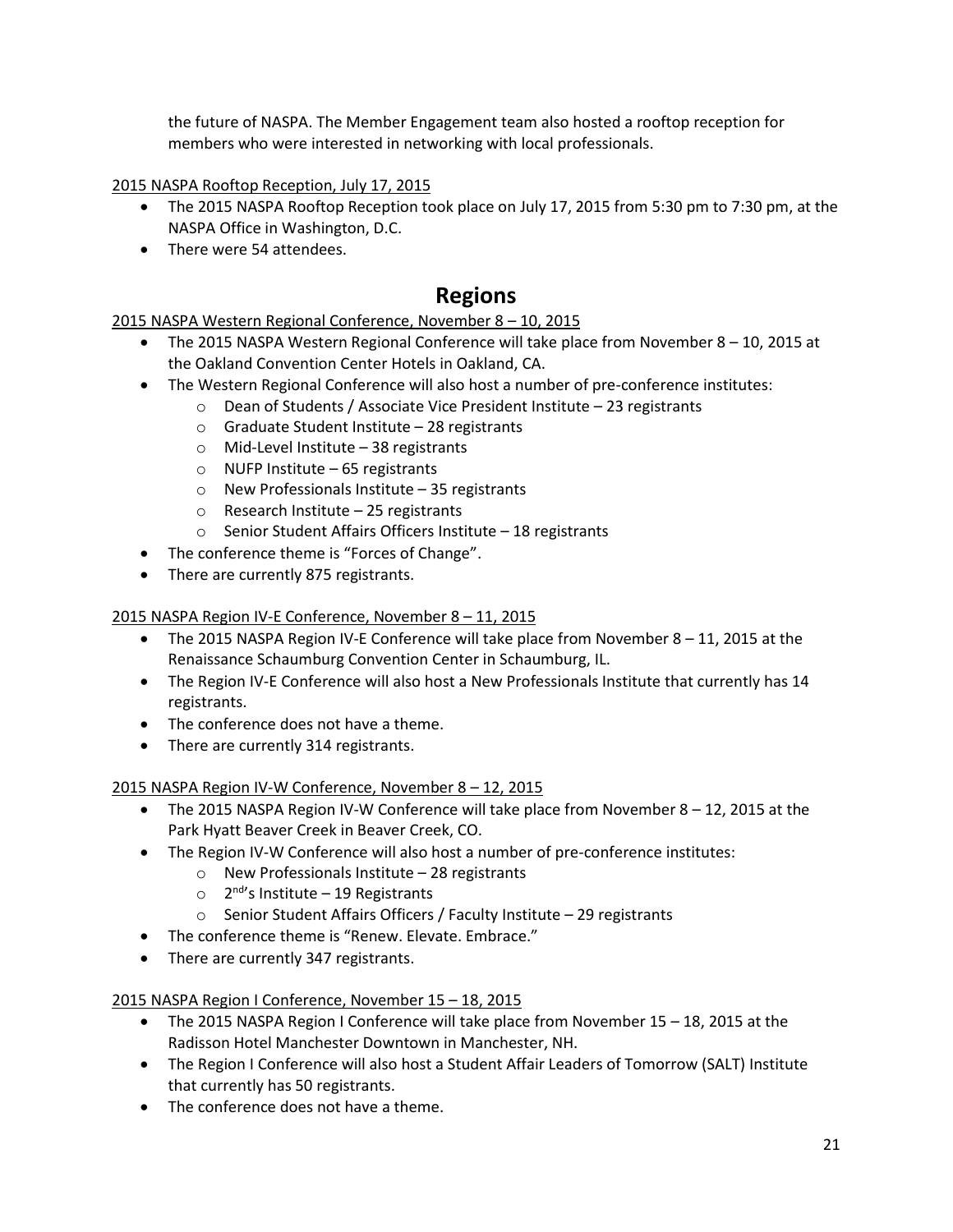• There are currently 504 registrants.

### **Past Events**

2015 NASPA Region I Rhode Island Drive-In Workshop, August 28, 2015

- The 2015 NASPA Region I Rhode Island Drive-In Workshop took place at Roger Williams University in Bristol, RI.
- The focus of the workshop was on the speaker, Jackson Katz.
- There were 41 attendees.

### 2015 NASPA Region IV-E WISA Drive-In Conference

- The 2015 NASPA Region IV-E WISA Drive-In Conference took place on September 25, 2015 at Northwestern University in Evanston, IL.
- The conference theme was "Visionary Leadership."
- There were 102 attendees.

### 2015 NASPA Region V Utah Conference, October 9, 2015

- The 2015 NASPA Region V Utah Conference took place on October 9, 2015 at the Utah Valley University Sorenson Student Center in Orem, UT.
- The conference theme was "Inspire Higher."
- There were 227 attendees.

2015 NASPA Region III Florida Drive-In & Undergraduate Symposium, October 15 – 17, 2015

- The 2015 NASPA Region III Florida Drive-In & Undergraduate Symposium took place from October 15 – 17, 2015 at the University of South Florida in Tampa, FL.
- The conference theme was "Connecting Passion with Purpose."
- There were 279 attendees for the Drive In and 62 for the Symposium.

2015 NASPA Region II Careers in Student Affairs Month (CSAM) Conference, October 23, 2015

- The 2015 NASPA Region II Careers in Student Affairs Month (CSAM) Conference took place on October 23, 2015 at Canisius College in Buffalo, NY; the New York Institute of Technology in New York, NY; and at Towson University in Towson, MD.
- The conference theme was "Careers in Student Affairs Month."
- There were 441 attendees across all 3 campuses.

## **Workshops, Conferences, & Institutes**

### NCC Online: Careers in Student Affairs Month

*October 8, 2015 Online ◊ Go-to-Webinar Offering* 

- o The Community Colleges Division participated in Careers in Student Affairs Month by focusing their fall NCC Online program on different opportunities and career pathways within the community college setting.
- o Derek Dabrowiak, Executive Director of Student Affairs Technical College System of Georgia; Keith Howard, Vice President of Student Affairs - Colorado Community College System and Community Colleges Division Region IV-W Representative; and Carla Stein, Dean of Student Services - Front Range Community College served as panelists for the event.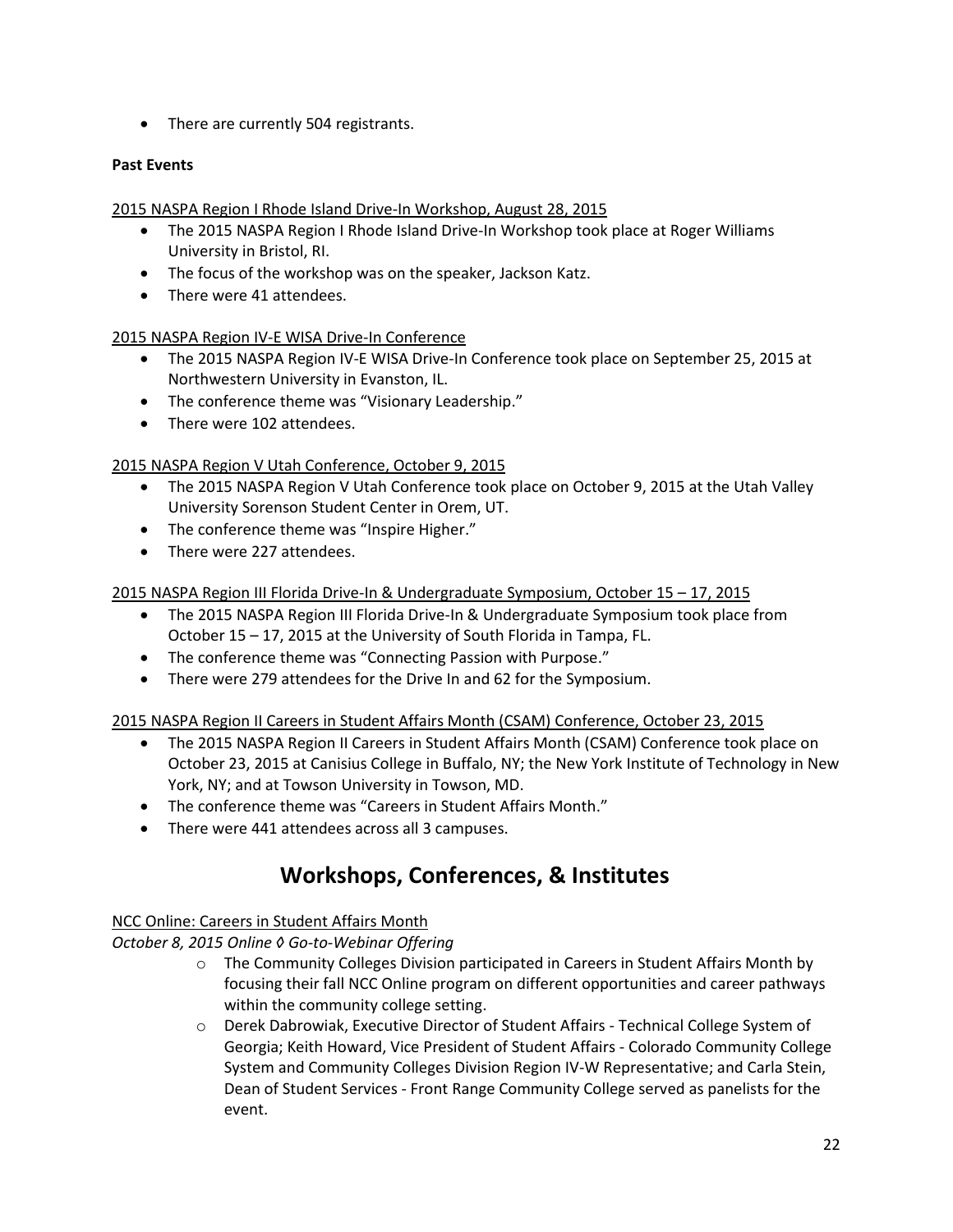■ 66 registered to attend and 34 logged in to participate

#### 2015 NASPA Institute for New Vice Presidents for Student Affairs

*October 11 – 14, 2015 ◊ Hilton Alexandria Old Town ◊ Alexandria, Virginia*

- This signature NASPA program is sponsored by the James E. Scott Academy.
- This year's theme was "Leadership and Management Effectiveness for the New Vice President for Student Affairs."
- Institute faculty included Joan Kindle, Institute Director, Eastern Iowa Community College District; Mamta Accapadi, Rollins College; Shannon Ellis, University of Nevada, Reno; and Ajay Nair, Emory University.
- Invited speakers included Kevin Kruger, President, NASPA; Ángel Cabrera, President, George Mason University; Kathleen Hetherington, President, Howard Community College; Iris Palmer, Senior Policy Analyst at the New America Foundation; Ellen Heffernan, President, Spelman Johnson; Tom Matson, Senior Director of Executive Leadership, Gallup; Brandon Busteed, Executive Director, Education and Workforce Development, Gallup; Traevena Byrd, General Counsel, Towson University; and Melinda Grier, Director of Legal Resources, National Association of College and University Attorneys.
- Institute faculty offered a two-hour, pre-Institute session for new VPSAs who are also relatively new to the field of student affairs (e.g., former faculty and academic administrators).
- Fifty one VPSAs attended the program, 13 of whom represented two-year institutions and 3 of whom represented non-U.S. institutions (i.e., Canada, Ghana, and Kuwait).

### 2015-16 NASPA Community Colleges Symposium Series at Montgomery College

*October 23, 2015 ◊ Montgomery College - Germantown Campus ◊ Germantown, Maryland*

- o Montgomery College hosted NASPA and 22 participants for the inaugural Symposium.
- $\circ$  All participants indicated they would attend a future NASPA professional development event for community college student affairs/services practitioners and every participant indicated that they would recommend the event to a colleague.
- o The following individuals served as speakers:
	- Tonya Mason, Ph.D., College-wide Dean for Student Success and Rockville Campus Dean of Students - Montgomery College
	- Diane Lane, Ph.D., Vice President of Student Services and Institutional Effectiveness - Cecil College
	- Marcus Peanort, M.Ed., Associate Professor and Counselor Montgomery College
	- **E** Jamin Bartolomeo, Ed.D., College-wide Dean of Student Access and Germantown Campus Dean of Students - Montgomery College
	- Ashley Babcock, Ed.D., Assistant Director, Writing, Reading, and Language Center - Montgomery College - Rockville
	- Angela Rhoe, Director, Writing, Reading, and Language Center Montgomery College - Rockville
	- **Jason Rivera, Ph.D., College-wide Director of Learning Centers Montgomery** College
	- James A. Felton, III, Chief Diversity Officer Anne Arundel Community College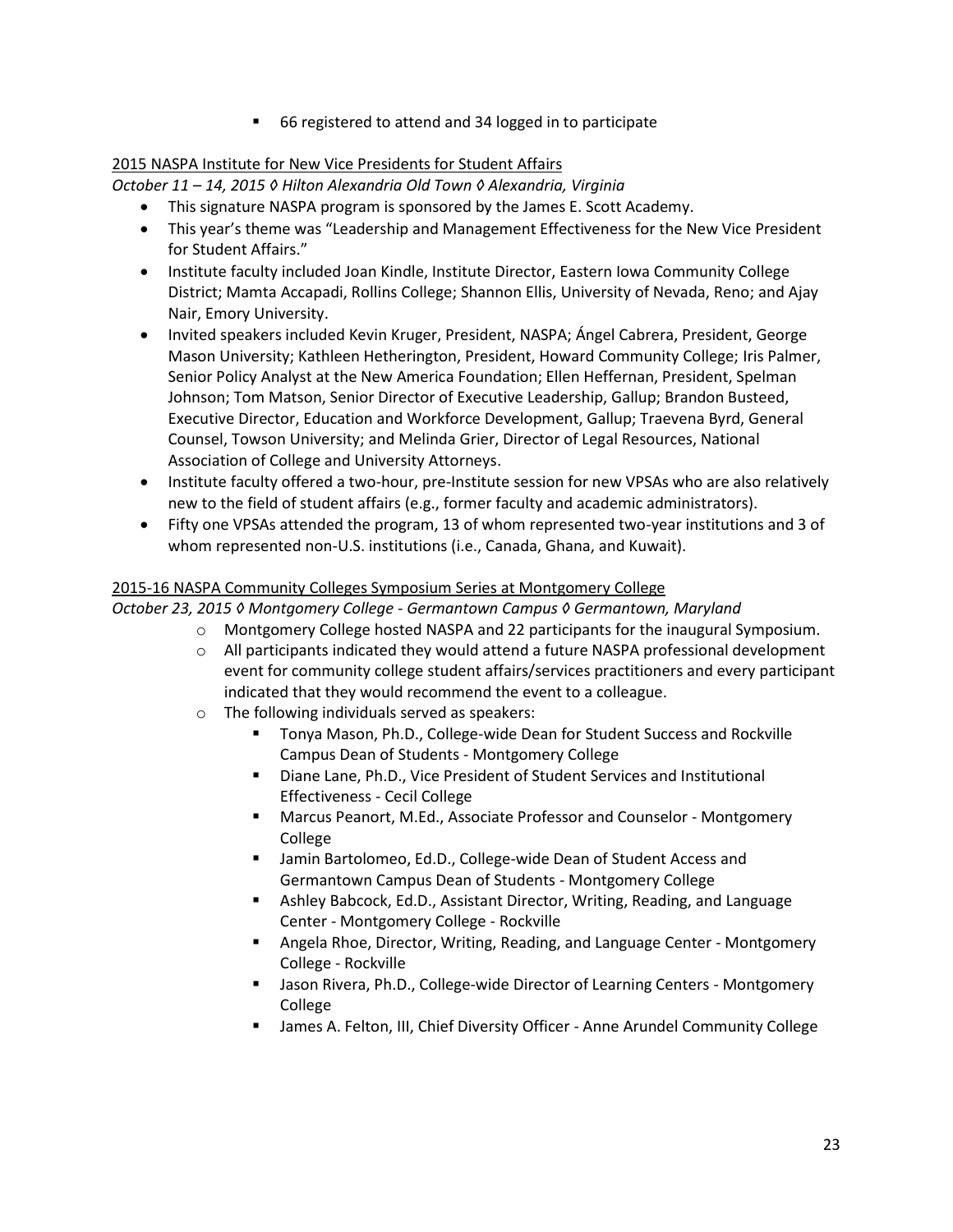#### Escaleras: Student Affairs Latin@ Leadership Institute

*October 25 – 27, 2015 ◊ University of Rhode Island ◊ Kingston, Rhode Island*

- $\bullet$  This new initiative was proposed by NASPA members and is designed for Latin @ student affairs professionals who aspire to attain senior student affairs officers or vice president for student affairs roles, which may ultimately lead to executive leadership roles, at institutions of higher learning.
- The inaugural institute faculty included Mary Jo Gonzales, Institute Director, University of Rhode Island; Frank Cuevas, University of Tennessee, Knoxville; Magdalena de la Teja, Tarrant County College, Northeast Campus; Walter Diaz, Eastern Connecticut State University; Elizabeth Palacios, Baylor University; and Frank Sanchez, City University of New York.
- Invited presenters included sitting college presidents and vice presidents, association leaders, and foundation representatives.
- Sixty people attended the Institute.

### 2015-16 NASPA Community Colleges Symposium Series at Central Piedmont Community College *October 30, 2015 ◊ Central Piedmont Community College ◊ Charlotte, North Carolina*

- o Central Piedmont Community College hosted NASPA and 45 participants for the Symposium.
- o The following individuals served as the curriculum development committee in consultation with the Community Colleges Division Director, Dr. Paulette Dalpes:
	- Michael A. Baston, J.D., Ed.D., vice president of student affairs LaGuardia Community College
	- Tricia Brand, associate dean of student development, Portland Community College
	- Marcia Conston, Ph.D., Vice President for Enrollment and Student Services Central Piedmont Community College
	- Quincy Martin, III, Ed.D., Associate Vice President of Student Affairs Triton Community College
	- **Scott Peska, Ed.D., Dean for Students Waubonsee Community College**
	- **Heather Wilcox, Associate Dean, Judicial Affairs and Support Services Arapahoe** Community College
- o The following individuals served as speakers:
	- Dr. Brenda Kays, President Stanly Community College
	- Ms. Rita Dawkins, Associate Vice President for Student Success Services Central Piedmont Community College
	- Dr. Kimberly Sepich, Associate Vice President for Student Services North Carolina Community Colleges
	- Dr. Amanda Capobianchi, Associate Dean of Student Life Central Piedmont Community College
	- Ms. Tiki Ayiku, Senior Director of Educational Programs NASPA
	- Dr. Ronald Rhames, President Midlands Technical College

#### 2015 NASPA Multicultural Institute

*December 10-12, 2015 ◊ Hyatt Regency, Miami FL*

- 422 people are currently registered for the institute.
	- o Regular registration deadline was November 8, 2015
- 126 programs were submitted through the call for programs process.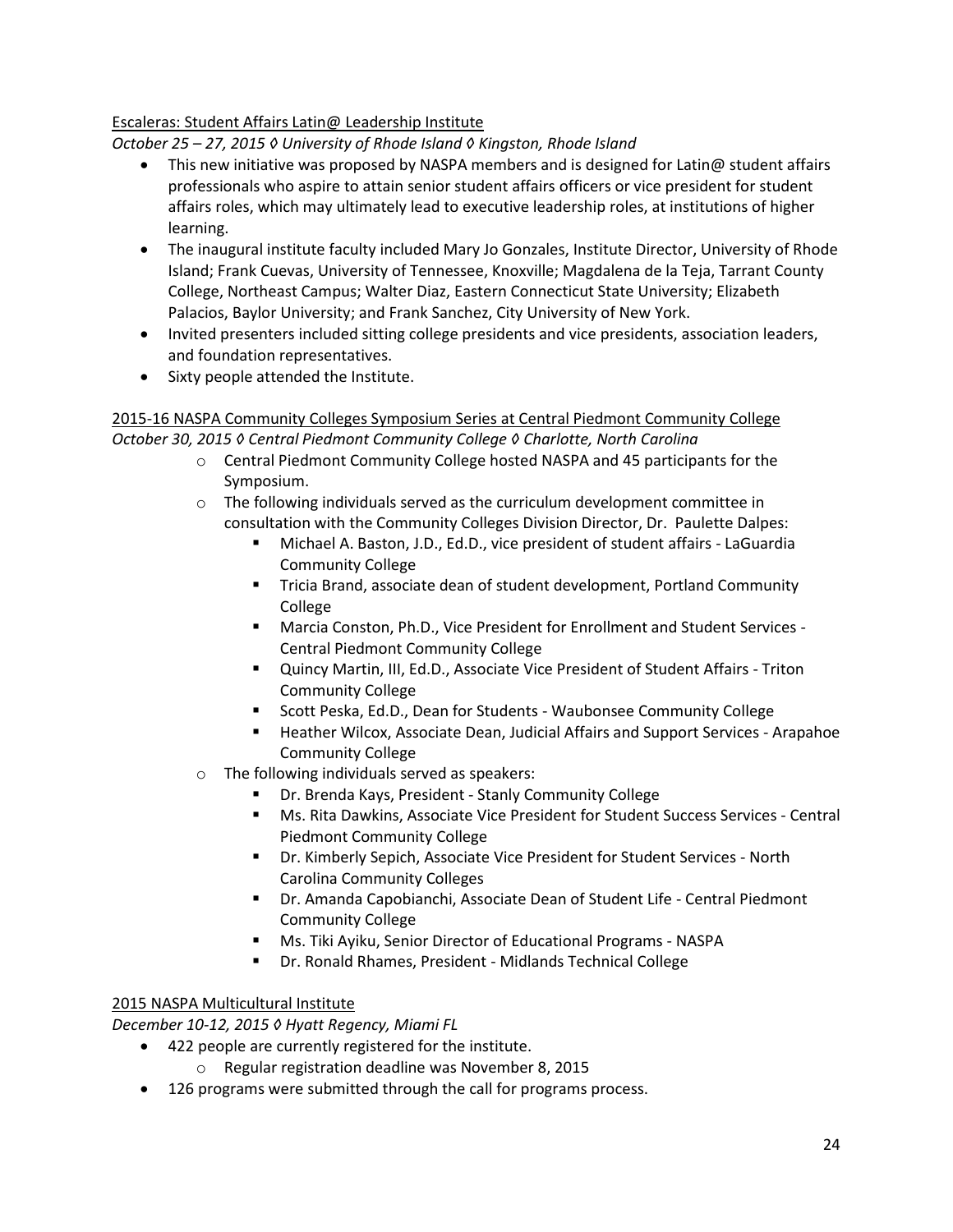- o 54 were accepted as concurrent programs
- o Five were accepted as mini-institutes
- o Nine were accepted as "flash sessions"
- Featured speakers include:
	- o Vijay Pendakur, Associate Vice President for Student Affairs, California State University Fullerton
	- o Kandy Mink Salas, Program Director and Assistant Professor College Counseling and Student Development Program, Department of Education - Azusa Pacific University
	- o Vernon Wall, Founding Faculty, Social Justice Training Institute; Director of Business Development, LeaderShape, Inc.
- Committee members include:
	- o Tava Bingham, Assistant Director, LEAD Scholars Academy University of Central Florida
	- o Kenzalia Bryant-Scott, Community Director Arizona State University at the Polytechnic Campus
	- o Derrick Bullock, Retention Coordinator, College of Professional Studies Bowie State University
	- $\circ$  J. Spenser Darden, Graduate Community Director University of Arizona
	- o Queena Hoang, Programs Coordinator, Conrad Prebys Aztec Student Union Board San Diego State University
	- o Herb Jones, Assistant Director of University Housing University of Illinois at Urbana-Champaign
	- o David Kessler, Academic & Student Services Coordinator Texas A&M University Texas Veterinary Medical Center
	- o Carrie Kortegast, Assistant Professor of Higher Education Northern Illinois University
	- o Andre Manukyan Interim Assistant Director of Residence Education University of Massachusetts Amherst
	- o Sara Mata, International Student Specialist Northern Oklahoma College
	- $\circ$  Jeffrey Tsang, Graduate Assistant for International Education University of Vermont
	- o Wanda Tyler, Director of Intercultural Relations University of New Haven
- Invited partners and sponsors: The Social Justice Training Institute (SJTI), Defamation the Play, and the Spelman Johnson Group.

#### 2015 NASPA Student Affairs Law Conference

*December 10-12, 2015 ◊ Washington Marriott ◊ Washington, D.C.*

- The Association for Student Conduct Administration, (ASCA) is a contributing sponsor to this event.
- There are currently 86 registrations for the event. Registration is still open for this event. There is one pre-conference: top ten higher education legal issues which has 20 registrants.
- Art Coleman, Managing Partner and Co-Founder, Education Counsel is the keynote speaker for this year.
- The conference is focused mainly on legal issues within higher education, which is different from previous conferences.

## **Future Workshops, Conferences, & Institutes**

2016 NASPA Strategies Conferences: Alcohol & Other Drug Abuse Prevention, Mental Health, & Violence Prevention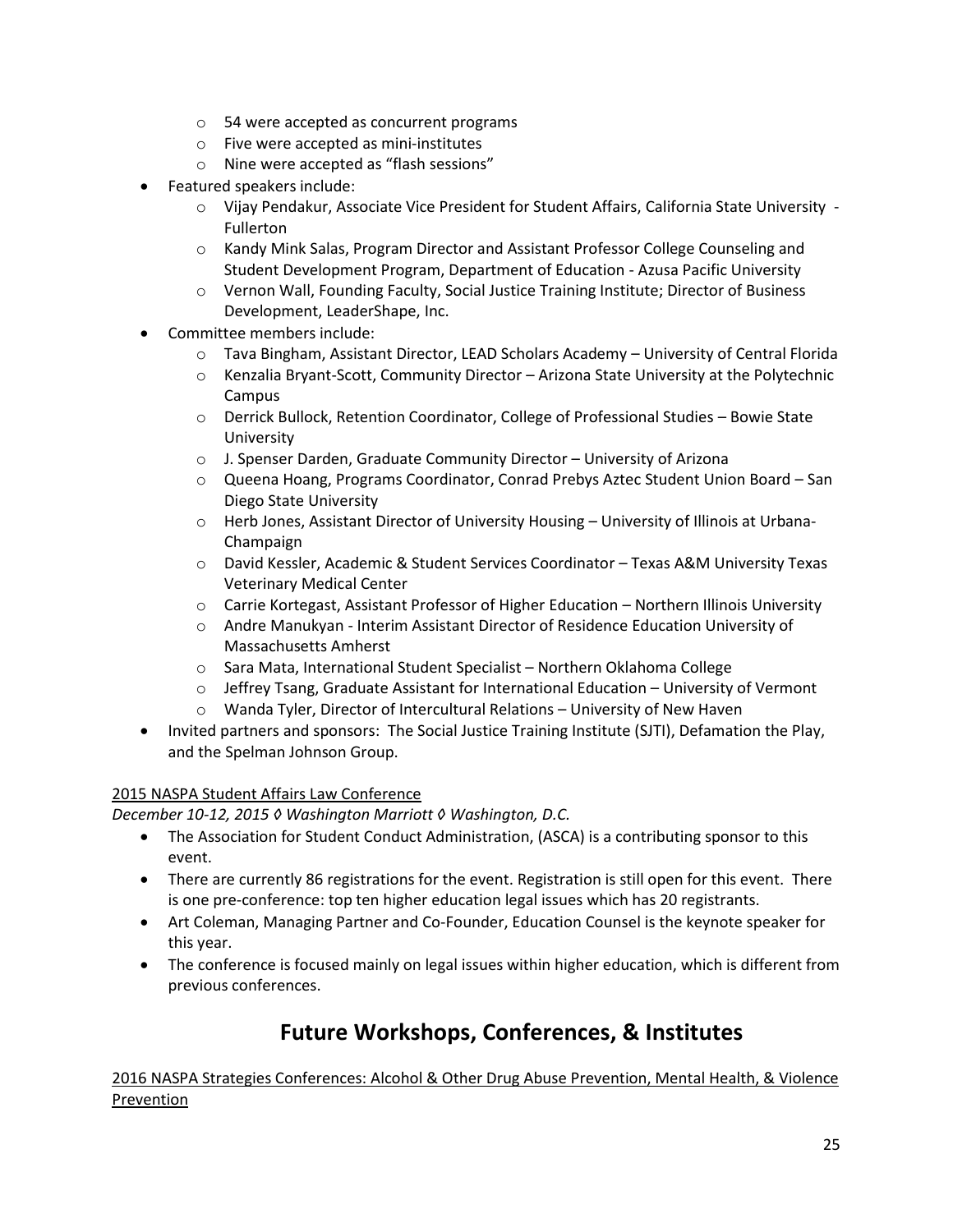#### *January 21 – 23, 2016 ◊ Orlando Marriott World Center, Orlando, Florida*

- The 2016 NASPA Strategies Conferences: Alcohol & Other Drug Abuse Prevention, Mental Health, & Violence Prevention will be held simultaneously in Orlando, Florida.
- Registration for the three conferences is currently open and numbers are ahead of last year's registrations at this time. The early-bird registration deadline was November 6, 2015.
	- o Violence Prevention: 88
	- o Mental Health 114
	- o Alcohol & Other Drug Abuse Prevention: 194
- Speakers include:
	- o Luoluo Hong, San Francisco State University
	- o Amelia Arria, University of Maryland College Park
	- o Jason Kilmer, University of Washington
	- o Daniel Eisenberg, University of Michigan
	- o Student Survivor and Activist Panel
		- Najaah Daniels, NASPA
		- **Ashley Rose, PAVE**
		- **Julia Dixon, Only With Consent**
		- **Jasmin Enriquez, Only With Consent**
		- Malik Washington, DC Coalition Against Domestic Violence
- Collaborating associations and organizations including AUCCCD, ACHA, IACLEA, SAMHSA, VTV Family Outreach Foundation, and Suicide Prevention Resource Center.
- 160 programs submitted to the event with 100 programs accepted.

#### 2016 Alice Manicur Symposium for Women Aspiring to be Vice Presidents for Student Affairs *January 21 – 24, 2016 ◊ Palacio del Rio ◊ San Antonio, Texas*

- 102 people applied and 88 applications were accepted.
- Pat Whitely, Teri Bump, and Ellen Heffernan will serve as guest presenters.
- The Symposium Chair is Shelia Higgs Burkhalter, Vice President for Student Affairs, University of Baltimore.
- Faculty include:
	- o Arnel W. Cosey, Vice Chancellor of Student Affairs, Delgado Community College
	- o Paulette Dalpes, Deputy to the Vice Chancellor for Student Affairs, City University of New York
	- o Laura A. De Veau, Vice President for Student Affairs, Mount Ida College
	- o Gage Paine, Vice President for Student Affairs, University of Texas, Austin
	- o M.L. "Cissy" Petty, Vice President for Student Affairs and Associate Provost, Loyola University New Orleans

### 2016 NASPA AVP Institute - *Excellence in the "Number Two" Role*

*January 28 – 30, 2016 ◊ Hilton Palacio del Rio ◊ San Antonio, Texas*

- The 2016 Institute will be the third in its short history. It will emphasize excellence in the "number two" role, and will therefore be differentiated from other NASPA programs designed for aspiring VPSAs.
- Institute faculty include Amy Hecht, Institute Director, The College of New Jersey; Ashanti Hands, San Diego Mesa College; Cynthia Hernandez, Texas A & M University; Byron McCrae, Hampshire College; Jason Pina, Bridgewater State University; and Julie Payne-Kirchmeier, Northwestern University.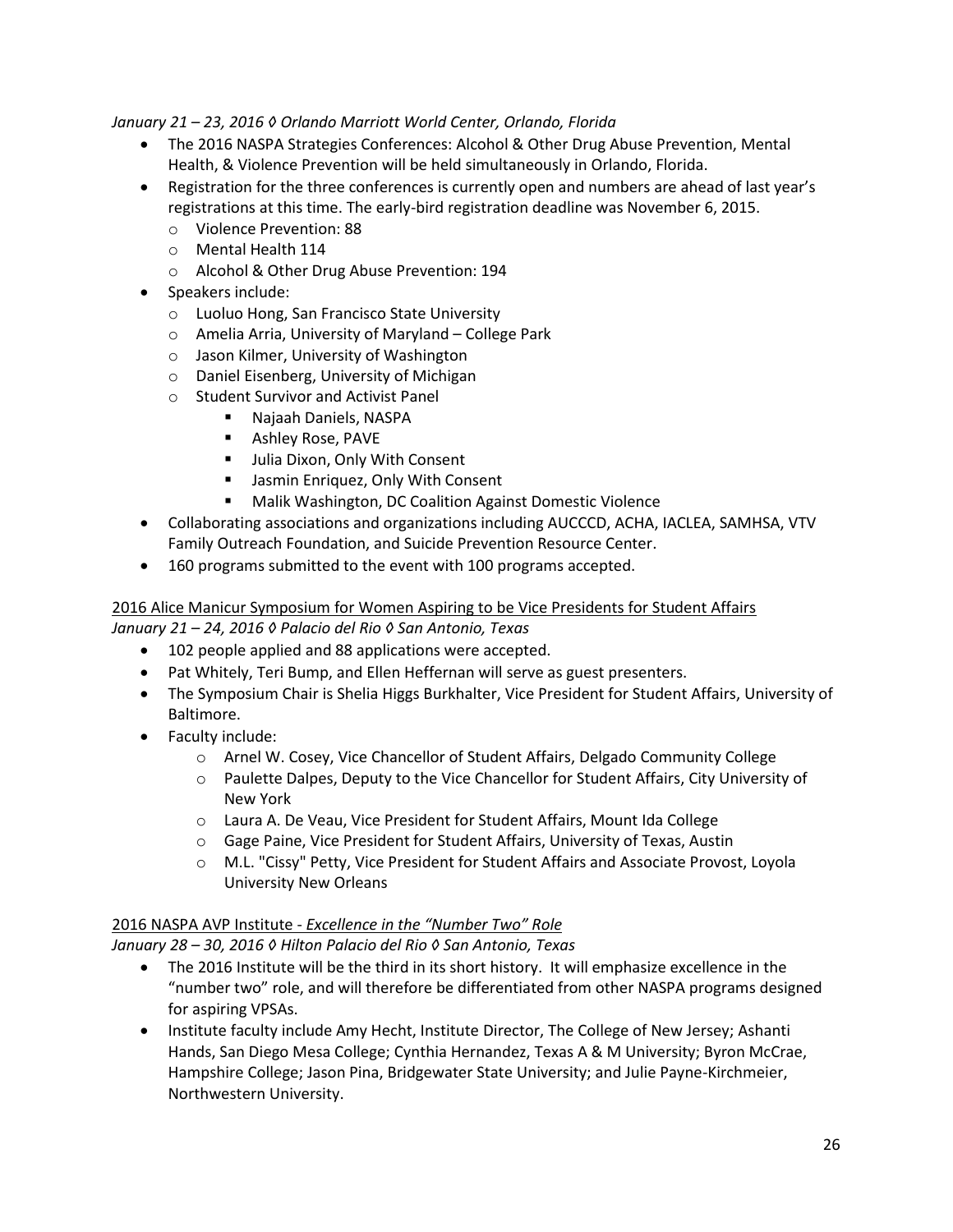- Invited presenters include Kevin Kruger, NASPA; Ellen Heffernan, Spelman & Johnson; and Teri Bump, American Campus Communities.
- The institute will address the topics of change management, responding to bias incidents, institutional politics, supervision, resource management, assessment, public policy developments, and more. Additionally, an optional pre-institute session for new AVPs will be offered.

### 2016 NASPA Symposium on Military-Connected Students

*February 4-6, 2015 ◊ Hilton Orlando Lake Buena Vista ◊ Orlando, Florida*

- o The NASPA Veterans Conference was renamed the NASPA Symposium on Military-Connected Students to align more closely with research in the field and to provide a more accurate understanding of the student population being served.
- o The call for programs generated 32% more program proposals this year.
- o Retired Vice Admiral Alfred Harms, former Vice President for Strategy, Marketing, Communications and Admissions at the University of Central Florida, and Dr. Tom Jackson, President - Black Hills State University will serve as plenary speakers.

#### 2016 MENASA NASPA Conference

#### *April 5-7, 2016, ◊ Higher Colleges of Technology, Dubai, United Arab Emirates*

Tarifa Ajaif, Executive Dean of Student Services, Higher Colleges of Technology serves as the host and chair of the planning committee for the 10<sup>th</sup> Annual MENASA NASPA Conference.

#### 2016 Civic Learning and Democratic Engagement (CLDE) Meeting

*June 2 – June 4, 2016 ◊ Indianapolis Marriott Downtown - Indianapolis, Indiana*

- Fourth annual offering of this meeting, co-organized by AASCU's American Democracy Project (ADP) and The Democracy Commitment (TDC).
- The Civic Learning and Democratic Engagement (CLDE) planning team members are:
	- o Carol Burton, Associate Provost for Undergraduate Studies, Western Carolina University
	- o Gerald A. Williams, Ph.D., Director of Career Opportunities, Valdosta State University,
	- o Assistant Director, Center for Leadership and Community Engagement, Rollins College
	- o David Hoffman, Assistant Director of Student Life for Civic Agency, University of Maryland Baltimore County
	- o Claire King, Assistant Professor, Experiential Education, Stella and Charles Guttman Community College at CUNY
	- o Kathy Nordyke, Director, Citizenship and Service-Learning, Missouri State University
	- o Kristin Norris, Director of Assessment, Office of Community Engagement, Indiana University-Purdue University Indianapolis
	- o Calandra Pervis, Professor of Education, Lone Star College Kingwood
	- o Kris Pierre, Senior Director, Academic and Community Partnerships, Northeastern Illinois University
	- o Harold Silva, Campus Director, Institute for Civic Engagement and Democracy, Miami Dade College
	- o Daniel Tome, Director of Service-Learning, Stockton University
	- o Anne Weiss, Director of Assessment, Indiana Campus Compact
- Call for Proposals opened on October 23, 2015 and will close on February 1, 2016.
- Civic Learning and Democratic Engagement planning team is working on identifying:
	- o sponsorships;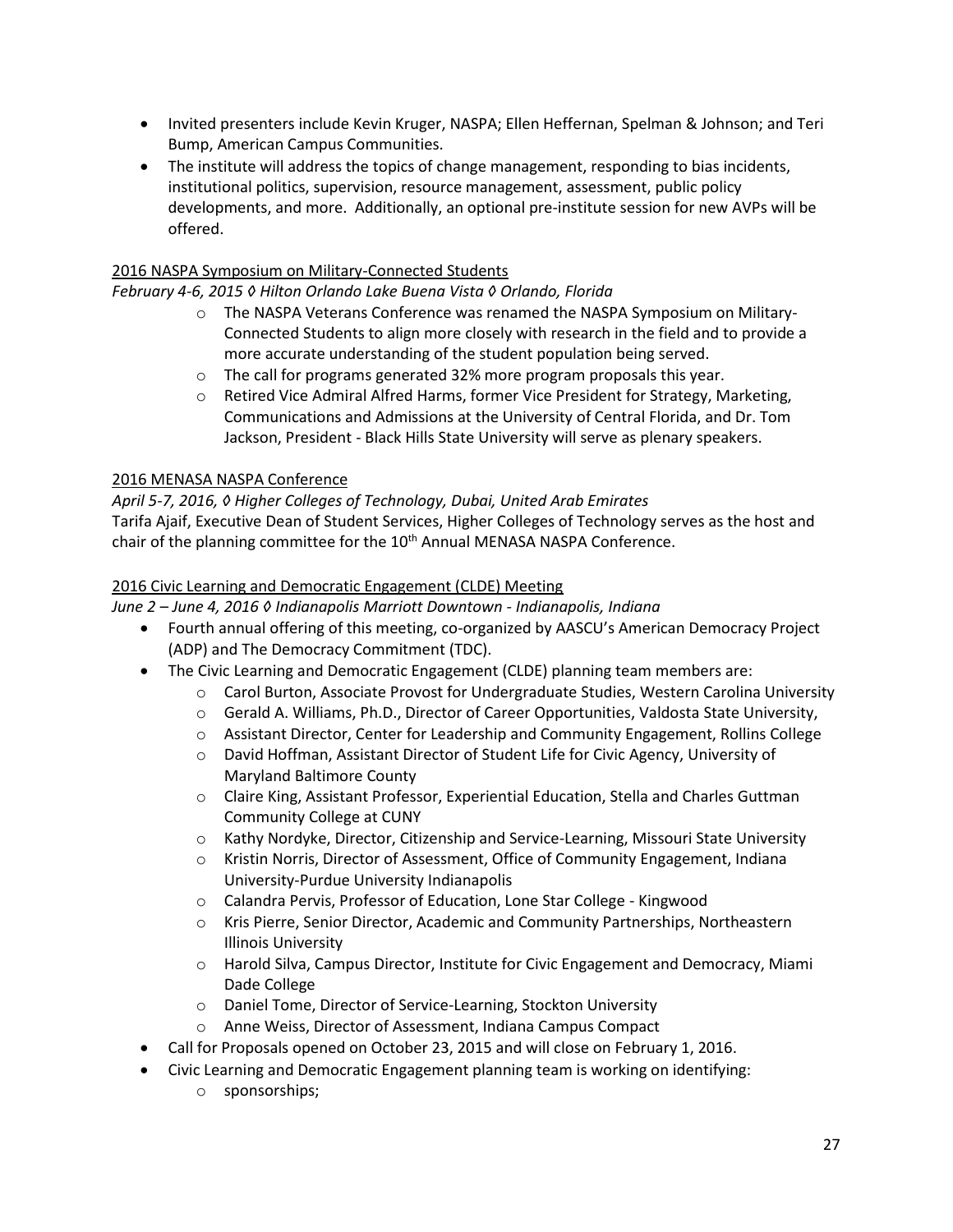- o keynote/plenary sessions;
- $\circ$  student engagement opportunities; and a year of advocacy projects leading up to the CLDE meeting.

### Student Affairs Certificate Program in Law and Policy

*June 6-10, 2016, ◊ Clearwater Beach, Florida*

- This certificate program is designed as a five-day, 23-hour course, and participants take a written final exam for completion.
- Peter F. Lake, Charles A. Dana Chair and Director, Center for Excellence in Higher Education Law and Policy, Stetson University College of Law will serve as head faculty.
- Additional faculty are being finalized.
- Applications are open until March 1, 2016.

### 2016 NASPA Student Success and Completion Conference

### *June 9-11, 2016 ◊ Marriott Hotel & Conference Center, College Park, MD*

- This is a new conference focused on addressing the achievement gap experienced in degree completion by low-income and first-generation college students. As a result of attending this conference, participants will:
	- $\circ$  understand barriers preventing students from entering college and how to implement support systems;
	- $\circ$  recognize the role that technology can play in serving this student population;
	- o expand knowledge of at-risk students and develop meaningful connection and engagement opportunities;
	- $\circ$  learn to further navigate economic barriers for at-risk students and provide support; and
	- $\circ$  recognize mental and emotional stressors for various types of at-risk students.
- Committee members are currently being identified, but we are soliciting the following individuals.

### Assessment and Persistence Conference

*June 16-18, 2016 ◊ Hyatt Regency Portland ◊ Portland, Oregon*

- Call for Programs will open November 6.
- Committees, featured speakers, and pre conference programming are currently being solidified.

### 2016 NASPA Small Colleges and Universities Institute

*June 26 – 28, 2016 ◊ Macalester College ◊ Saint Paul, Minnesota*

- The 2016 Institute will be the  $10<sup>th</sup>$  in its eighteen-year history.
- The Institute planning team is led by co-chairs Trina Dobberstein, Baldwin Wallace University and Damon Sloan, University of St. Francis**.**
- A unique and intentional component of this signature NASPA program is living and learning together on the host campus.
- Primary content foci include gender based violence ad Title IX compliance, presidential perspectives on higher education, leading just campus communities, and innovations and trends in campus career development initiatives.
- An optional pre-institute session will be offered for participants who are contemplating a move to the college presidency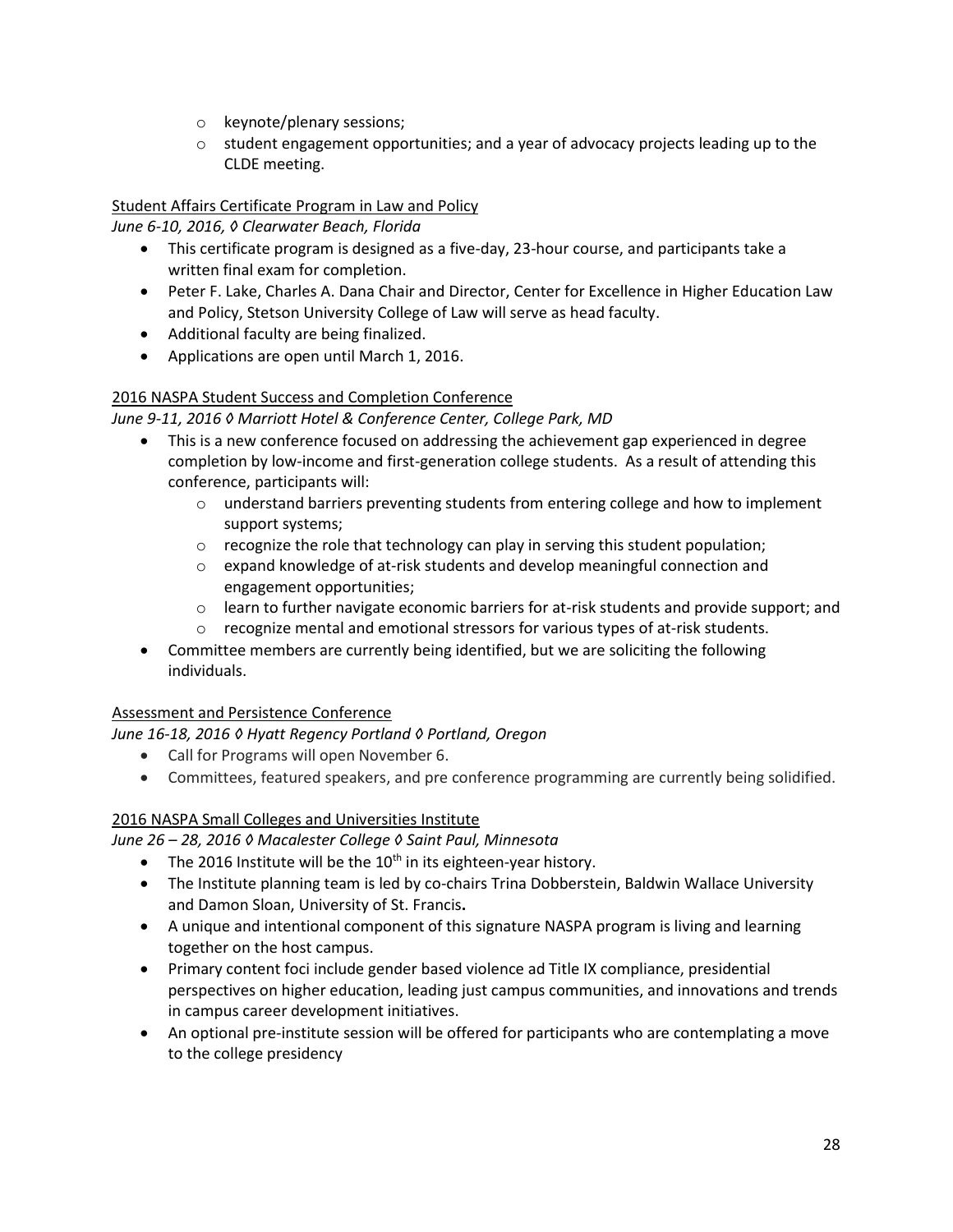### 2016 NASPA Student Affairs Fundraising Conference

*July 28-30, 2016 ◊ Ohio State University and the Hyatt Regency, Columbus, OH*

- Committee members include:
	- o KC/Conference Chair: Glenn Gittings, Director of Special Programs University of Louisville
	- o Host Institution Representatives:
		- Tracy Stuck, Assistant Vice President for Student Life The Ohio State University
		- Ashley Sinram, Multimedia Coordinator The Ohio State University
	- o Cedric Howard, Vice Chancellor for Student Affairs University of Washington Tacoma
	- $\circ$  Deanna Vatan Woodhouse, Director, Office of the Division of Student Affairs Bowling Green State University
	- o Leslie Gale, Coordinator for Parent Relations University of Missouri
	- o Myra Morgan, Director of External Relations University of Florida
	- o Pat Mahon, Vice President for Student Development and Dean of Students South Dakota School of Mines & Technology

#### Penn-NASPA Institute for Higher Education's Future: Engaging Senior Student Affairs Officers *August, 2016/January, 2017/June, 2017 ◊ Locations TBD*

- This new initiative involves a partnership between NASPA and the University of Pennsylvania's Graduate School of Education.
- The target audience is exclusively vice presidents for student affairs and other most senior student affairs officers.
- The Institute consists of three gatherings spread across multiple months in three different cities.
- This program is intended to provide an opportunity for experienced student affairs leaders to collaborate with colleagues and other higher education leaders and to think about and act on big picture issues related to their own leadership, the institutions they serve, and the student affairs profession.

### The 3rd NASPA – IASAS Global Summit on Student Affairs and Services

### *Fall 2016 ◊ Stellenbosch University – South Africa*

NASPA and the International Association of Student Affairs and Services (IASAS) will convene the third gathering of student affairs and services association representatives from around the world. Education is central to raising the socio-economic levels in any country. Higher education, including the support provided from student services and programs, only enhances opportunities for improving those conditions. This Global Summit allows participants to share ideas regarding the role of student affairs and services in bettering the world in which we all live.

- Stellenbosch University in South Africa will serve as the 2016 host for the Global Summit.
- Global Summit Planning Committee is comprised of:
	- o Kevin Kruger, NASPA
	- o Stephanie Gordon, NASPA
	- o Enrique Ramos, NASPA
	- o Brett Perozzi, Immediate Past Chair of the International Advisory Board, NASPA
	- o Tiki Ayiku, NASPA
	- o Rob Shea, Past-President, IASAS
	- o Lisa Bardill Moscaritolo, Secretary, IASAS
	- o Birgit Schreiber, Stellenbosch University
- Current plans include the continuation of discussion and a written document that will be created by the Global Summit participants.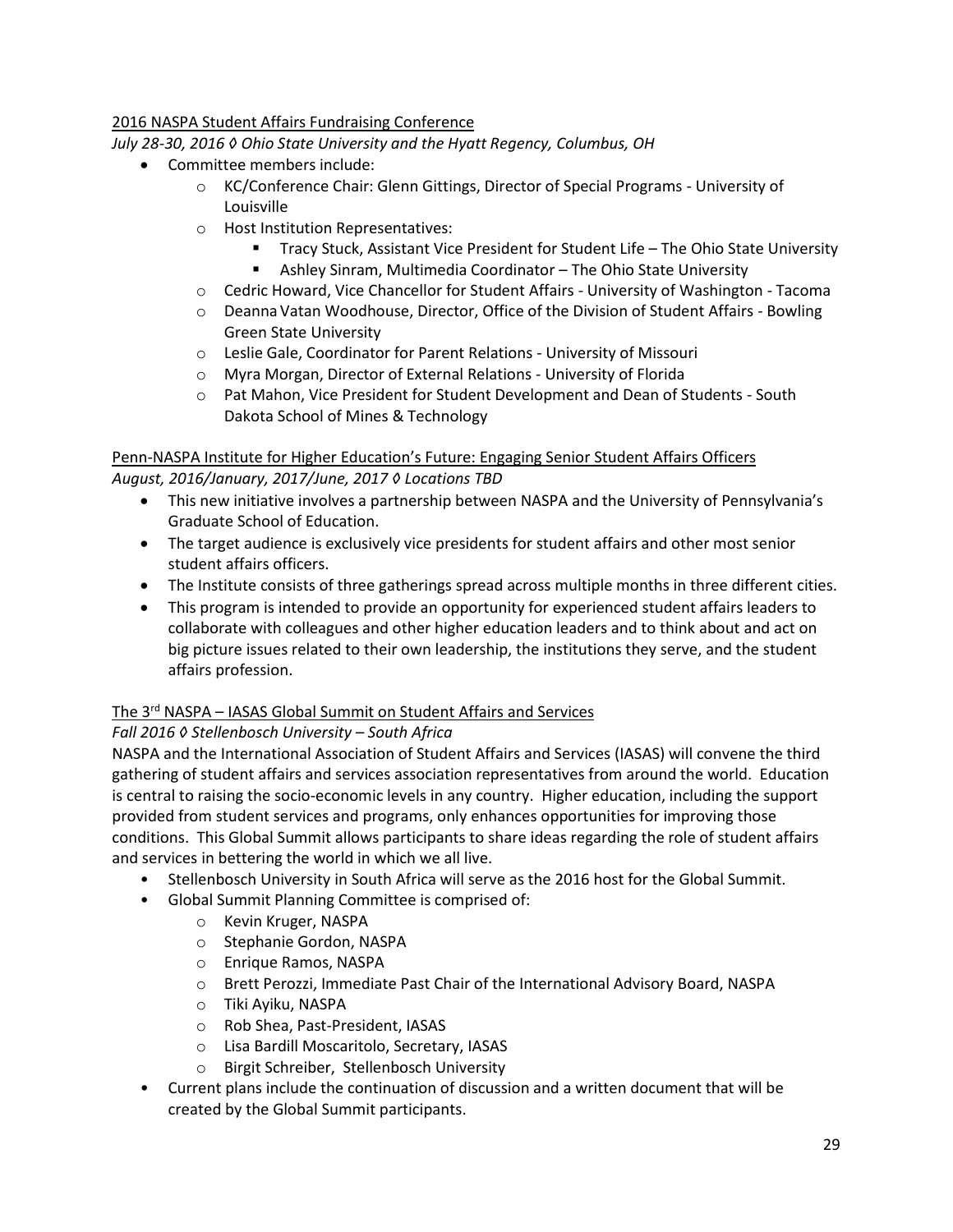## **BACCHUS Initiatives**

#### CSU Behavioral Intervention Team Trainings

*October 22-23, 2015 ◊ California State University, Fullerton, CA November 12-13, 2015 ◊ San Francisco State University, CA*

- New workshop piloted in California for CSU campuses.
- 100 registrants total for both workshops.
- Speakers included
	- o Frank Lamas, California State University, Fresno
	- o Dawn Meza Soufleris, Rochester Institute of Technology
	- o LeRoy Rooker, AACRAO
	- o Amber Eckert, Ashford University
	- o Monique Crandal, University of California, San Diego

#### BACCHUS Initiatives General Assembly

*November 12 – 15, 2015 ◊ Hyatt Regency, Reston, VA*

- Annual conference for undergraduate peer educators and their advisors.
- $\bullet$  This year marks the 40<sup>th</sup> anniversary of BACCHUS.
- 547 participants are registered from 83 campuses.
- 90 educational breakout sessions are being offered from BACCHUS member groups.
- Awards will be given for outstanding educational program, outstanding student, outstanding advisor, and outstanding peer education group.

#### BACCHUS Initiative Regional Spring Conferences

#### *April 2016*

Volunteer BACCHUS Regional Consultants are responsible for organizing and implementing a regional conference focused on collegiate peer education programming and management. Area spring conferences confirmed for spring 2016 to date are

- Region II, April 15-16, California University of Pennsylvania
- Region III, April 16-17, University of Virginia
- Region IV-W, April 7-9, Kansas City Marriott, Kansas City, MO

#### **BACCHUS Trainings**

#### Certified Peer Educator (CPE)

- NASPA staff conducted 11 CPE trainings between July 1 and November 6.
- Campuses/Organizations receiving training were:
	- o Alliance Behavioral Health Car (8/3-8/4): 14 students
	- o Fullerton College & College of the Canyons (8/11-8/12): 20 students
	- o Massachusetts Maritime Academy (8/12-8/13): 100 students
	- o American University (8/28-8/29): 32 students
	- o St. Louis Multi-Campus Training (9/11-9/12): 70 students
	- o Catholic University of America (9/12-9/13): 25 students
	- o Salish Kootenai College (9/15-9/16): 11 students
	- o Claremont University Consortium (9/25-9/26): 42 students
	- o Chabot College (10/9-10/10): 33 students
	- o Umpqua Community College (10/23-10/24): 28 students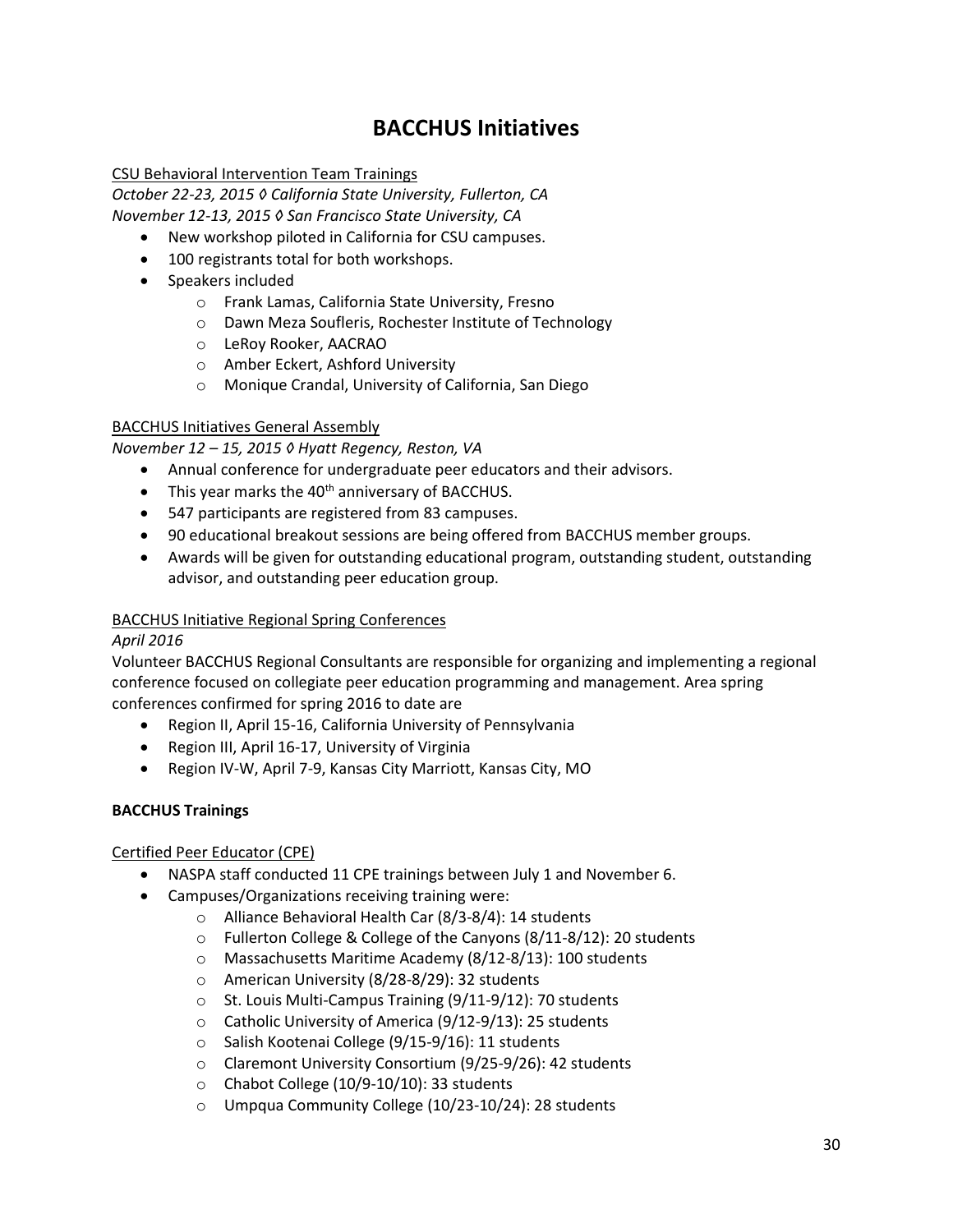- o National Urban League (11/4-11/5): 30 students
- 405 total students and advisors participated in these trainings.

### Other Trainings

- NASPA staff conducted an alcohol presentation at Westminster College on 10/21. o 54 total students and advisors participated in this presentation.
- NASPA staff conducted an alcohol-related training at Purdue University on 8/23. o 120 total students participated in the training.
- NASPA staff conducted a training on Screening, Brief Intervention and Referral to Treatment (SBIRT) at American University on 8/27.
	- o 11 professional staff members participated in the training.

## **Foundation**

### NASPA Foundation Ambassadors

• Sajko has continued the NASPA Foundation Ambassadors which allow opportunity for individuals from the regions to promote and serve for the Foundation at regional events.

Newsletters

 The Foundation Development officer created a monthly Foundation newsletter sent to all NASPA members. The provides updates on Foundation-related activities and involvement.

### Foundation Board Meeting

*September 20-22, 2015 ◊ Kansas City, Missouri*

• The Board reviewed the upcoming goals and priorities for the 2015-2016 year. Please see the NASPA Foundation report for details.

## **Research and Policy Institute**

The RPI launched the NASPA Policy Briefing Series in July 2015 and has thus far offered perspective and resources on four topics:

- Federal Higher Education Policy and the Importance of the Student Affairs Perspective (July)
- Military-connected undergraduates: Next steps in policy, research, and student affairs practice (August)
- Student Employment in the Context of the Affordable Care Act: Key Challenges & Policy Conversation (September)
- Reauthorizing the Higher Education Act: Policy Themes on Affordability and Student Success (October)

### Comprehensive Student Record Convening

NASPA will host a convening for representatives from 25 institutions that are collecting information related to students' participation in co-curricular activities. The gathering will be held in Washington, DC on January 27, 2015 and will provide information regarding several considerations for this work, including but not limited to, selecting the appropriate technology, assessing learning in co-curricular environments, and building an institution-wide culture that supports co-curricular engagement.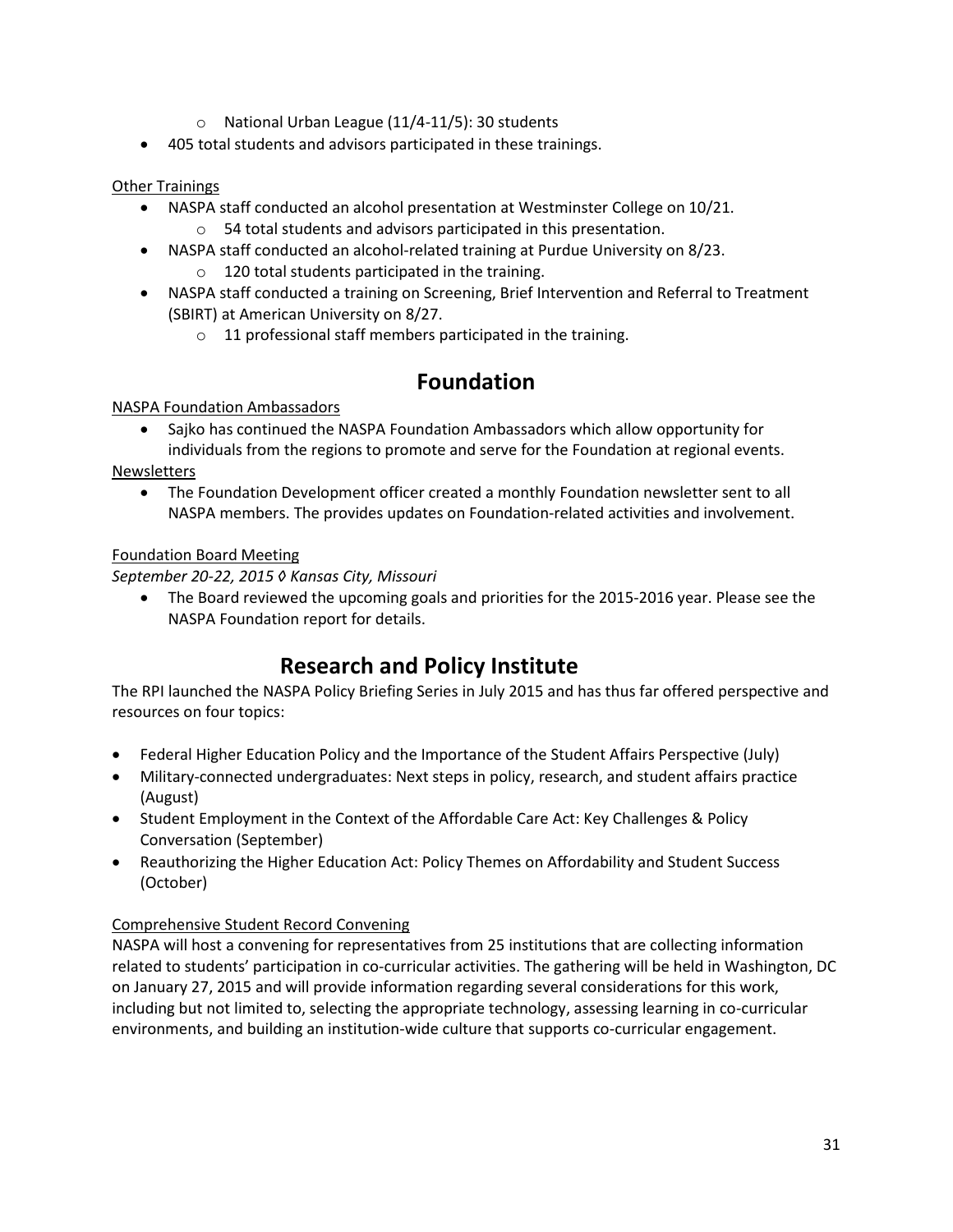# **Online Professional Development**

### Virtual and Connected Conferences

### Techne

### *August – December, 2015 ◊ Online*

- Approximately 30 live and recorded sessions focused on one of eight themes: Technology Competency, Increasing Access and Engagement, Social Media, Leadership and Management, Efficiency and Productivity, Personal Development and Self-Care, How-To, and Industry Partners
- 61 enrollees
- 2 industry partners with 2 more in the sales cycle

### 2015 NMI Pod

### *November – December, 2015 ◊ Online*

- This connected conference acts as a virtual learning community and materials repository for the 2015 NASPA Multicultural Institute.
- Presenters have enthusiastically created enhanced content and will use this community to connect with attendees and tailor session presentations.
- Attendees will have the opportunity to connect with peers at similar institutions and in similar functions prior to attending the live event.
- The expectation is that the connected conference will deepen the overall engagement for conference attendees and result in future attendance increases.

### **Live Briefings**

### At the Intersection Where Worlds Collide: The Quest for Character, Civility and Community *July 1 and July 22, 2015 ◊ Online*

- A hybrid online learning experience created in partnership with the Student Leadership Programs KC and Omicron Delta Kappa
- Included an opening and closing live session and 2 hours of recorded content
- Presented by Dr. Walter Fluker
- 39 attendees

### Live Briefing Series on the NASPA/ACPA Technology Competency

*August 19, 26 and September 2 and 9, 2015 ◊ Online*

- Each session was devoted to one level of the competency with the final session focused on how technology connects to the other competencies.
- Event was included for Techne attendees but also offered as a separate package
- 80 total attendees

The Rest of the Story: Effects on Administrators following Campus Incident of Bias *September 16, 2015 and recorded ◊ Online*

● 12 attendees to date

Building the F-Gap: a Roadmap to Success for First Generation Students *September 30, 2015 and recorded ◊ Online*

● 12 attendees to date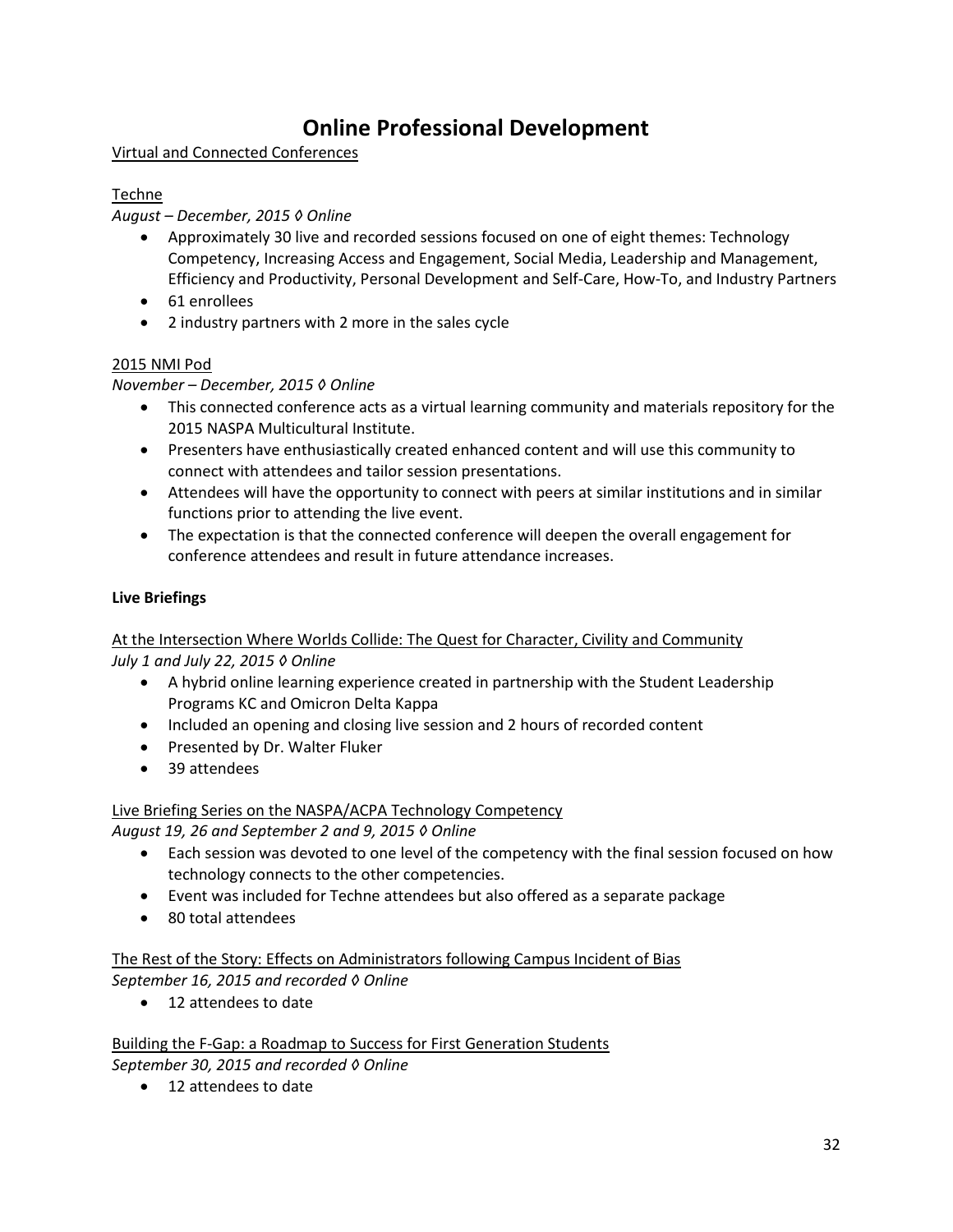Synergistic Supervision of Entry-Level Student Affairs Professionals: A Cross-Cultural Examination *October 21, 2015 and recorded ◊ Online*

- 41 attendees to date
- This Live Briefing was the first selection to be included in the Live Briefings Institutional Membership upgrade package.

When No One Knows Who You Are: Apps, Anonymity, and Accountability *October 27, 2015 and recorded ◊ Online*

- This session was the first in a series with Eric Stoller, Expert in Residence
- 2 attendees to date

#### Beginning Your Journey: Beyond the Book

*October 29, 2015 and recorded ◊ Online*

- The session was presented by the book editors at no cost to members
- 52 registrants to date

#### A Day in the Life of a Student Affairs Professional at a Small College or University *November 3, 2015 and recorded ◊ Online*

- This session was presented as an extension of Careers in Student Affairs Month
- 50 registrants to date

#### What Matters to Students: Using the Critical Incident Technique in Student Affairs Assessment *November 4, 2015 and recorded ◊ Online*

- This Live Briefing was the second selection to be included in the Live Briefings Institutional Membership Upgrade package.
- 43 attendees to date

### Understanding ADA: Guidance and Practical Takeaways

*November 10, 2015 and recorded ◊ Online*

 $\bullet$  10 attendees (as of 11/6/2015)

### College Students on the Autism Spectrum: Challenges and Strategies for Student Affairs Professionals *November 18, 2015 and recorded ◊ Online*

 $\bullet$  11 attendees (as of 11/6/2015)

### Where do we go from here? Demonstrating sensitive, caring, and justice-centered leadership *November 20, 2015 and recorded ◊ Online*

- 860 attendees with 1433registered attendees (as of 11/6/2015)
	- $\circ$  This briefing was hosted by NASPA President, Kevin Kruger. Dr. Kruger was joined by:
		- **E** Shaun Harper, University of Pennsylvania
		- Larry Roper, Oregon State University
		- Penny Rue, Wake Forest University
		- **Sumun L. Pendakur, Harvey Mudd College**
		- **Sam Museus, Indiana University**
		- **Miguel Macias, DePaul University**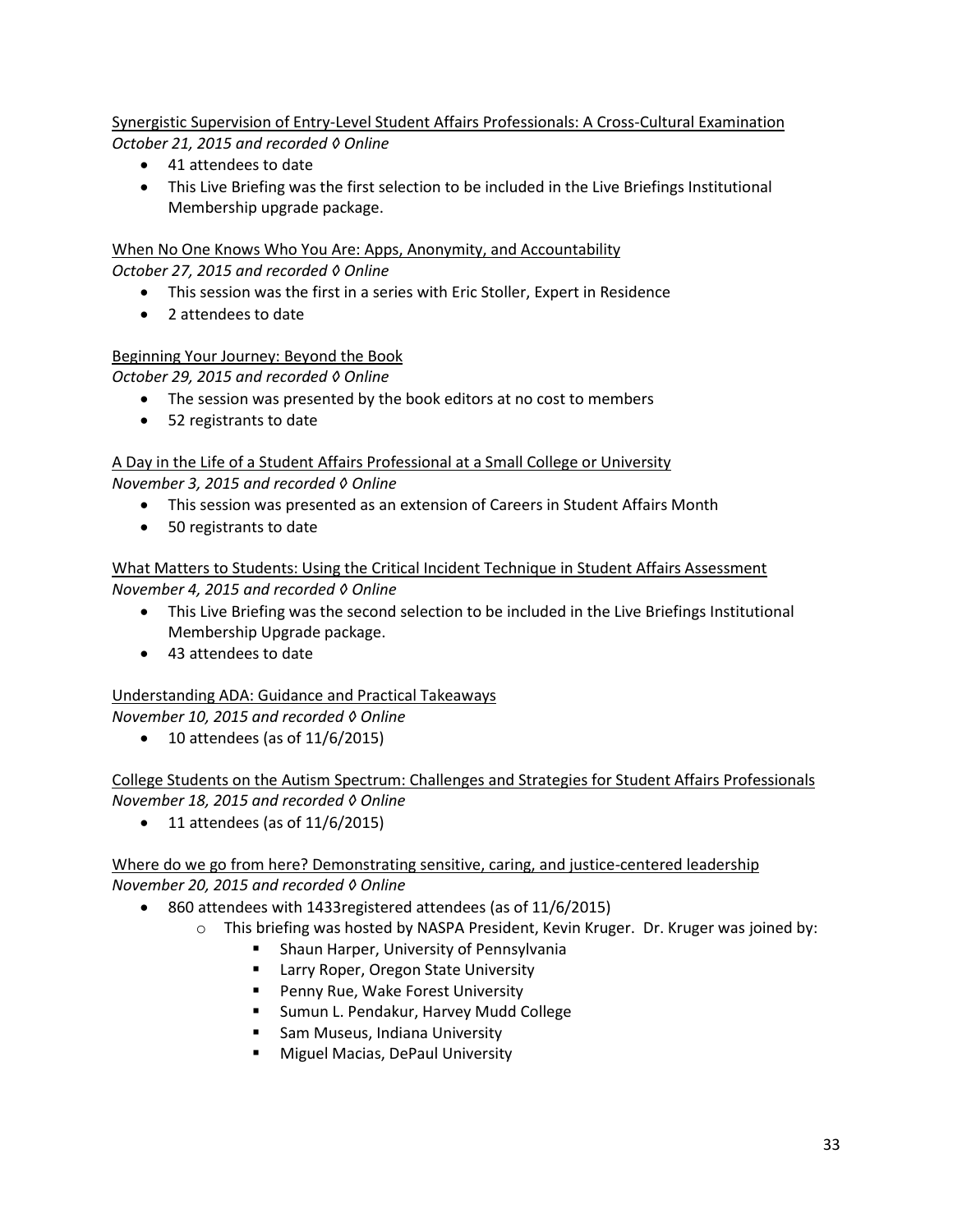Navigating Decentralized Campus Culture with Multiple Extended Orientation Programs *December 2, 2015 and recorded ◊ Online*

• Promotions begin after the date of this writing

### Learning to Love the Biennial Review

*December 3, 2015 and recorded ◊ Online*

• Promotions begin after the date of this writing

Get Digital or Get Out of the Way: Why Technology is the Future of Student Affairs *December 8, 2105 and recorded ◊ Online*

- This session is the second in a series with Eric Stoller, Expert in Residence
- Promotions begin after the date of this writing

### **Short Courses**

Outcomes Based Assessment Fundamentals

*Self-paced ◊ Online*

- 10 self-paced modules
- **•** Presented by Dr. Marilee Bresciani Ludvik
- 31 attendees to date

Advocating for Pregnant and Parenting Students: How to be Proactive not Reactive *Self-paced ◊ Online*

- Created by the Adult Learners and Students with Children Knowledge Community
- Includes three modules and resources for ongoing peer-to-peer communication and learning
- 25 attendees to date

## **Corporate and Foundation Relations**

### 2016 NASPA Annual Conference, as of November 6, 2015

- 83 Exhibitors signed up representing 107 booths.
- 28 Sponsors Secured (both annual conference and other events at annual conference).
- 20 Program Guide Advertisers.
- Attended 2015 Educause Annual Conference.
	- o Secured at least 2 exhibitors from that visit.
	- o Gained new ideas for future events.

Other Event Exhibits and Sponsorships, as of November 6, 2015

- 2015 Institute for New VPSAs: 4 sponsors (Campus Clarity, Skyfactor, e-checkuptogo, Corvias Campus Living.
- 2015 Escaleras Institute: 5 sponsors for this new event (S&J, e-checkuptogo, ACC, Lumina Foundation, Latinos in Higher Education).
- 2015 BAACHUS Assembly: 2 sponsors (NCAA and Are you Fit). 5 exhibitors.
- 2015 Multicultural Institute: 1 sponsor (Defamation of the Play). 4 exhibitors.
- 2016 AVP Institute: 3 sponsors (S&J, ACC and e-checkuptogo).
- 2016 Manicur Symposium: 2 sponsors (S&J and ACC).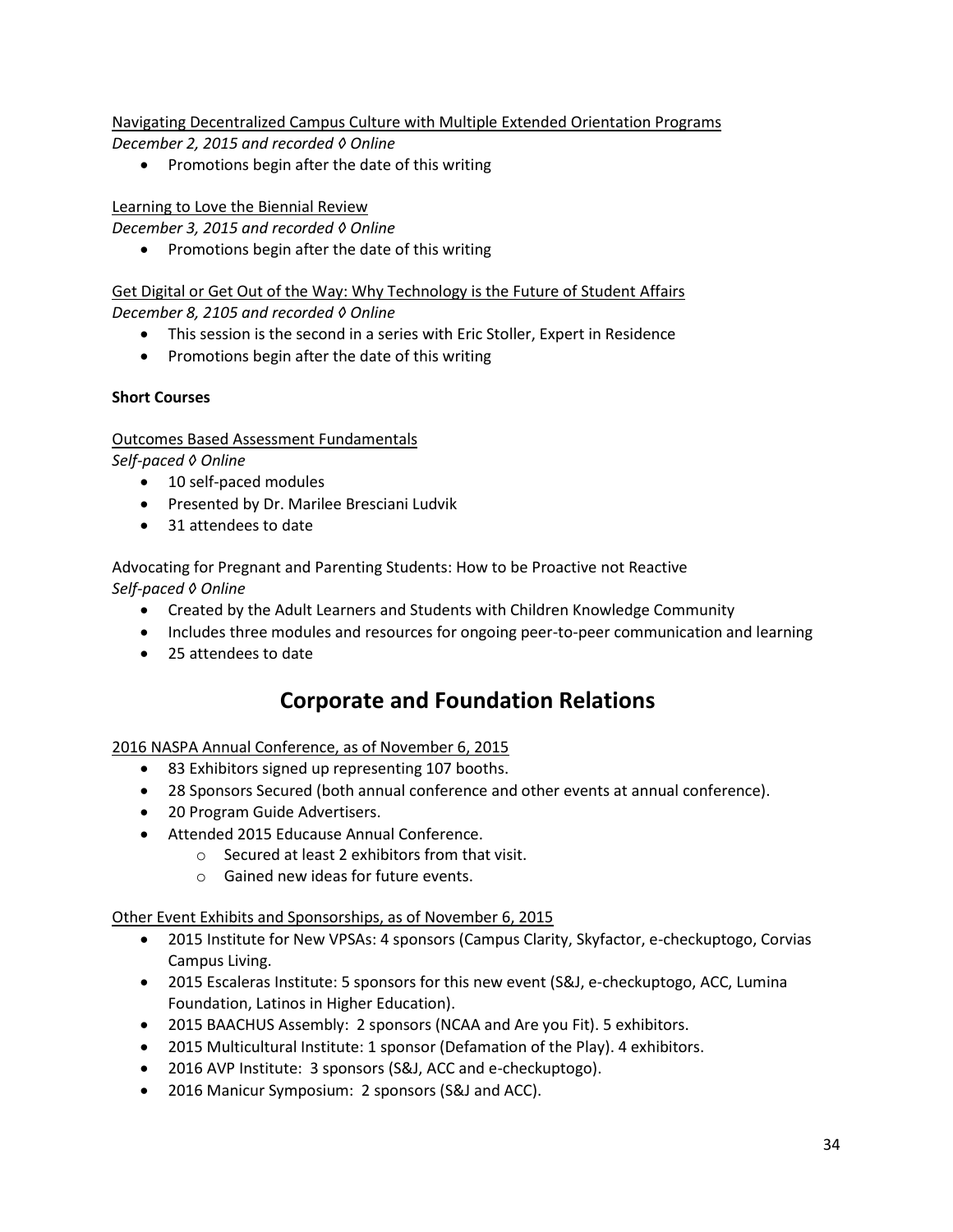- 2016 Strategies Conference: 4 sponsors: (Campus Clarity, e-checkuptogo, Everfi, Caron Treatment Center). 11 exhibitors.
- 2016 Assessment and Persistence Conference: 1 sponsor (Skyfactor).
- 2016 Small College Institute: 2 sponsors (S&J and Campus Clarity).
- Working with multiple KC leaders to help support their funding needs through sponsorships.
- Secured more sponsors (for annual conference and other events) in this 4-month time period than any other 4-month time period in the last 7 years.

#### Comprehensive Agreements

Secured six 2016 comprehensive multi-event partnership agreements from the following organizations:

- o E-checkuptogo
- o Campus Clarity
- o The Spelman and Johnson Group
- o Corvias Campus Living
- o Skyfactor
- o Everfi

#### Initiatives: Corporate Relations Department Expansion

- Hired Szymon Kesek, NASPA's new Exhibits and Advertising Coordinator.
	- o Secured two new advertisers for the Winter *Leadership Exchange*.
	- o Increased corporate participation at the BACCHUS General Assembly.
	- $\circ$  Created new exhibit/sponsorship forms for the Multicultural Institute and the Symposium on Military-Connected Students.
	- $\circ$  Established an exhibitor presence at the Multicultural Institute, 4 exhibitors.
	- o Assisting with many accounting/web site maintenance duties within corporate relations (invoicing, CC processing, web site updates, etc).
	- $\circ$  Updated the sponsorship guidelines for the regions and the Knowledge Communities.

### **Advocacy & Scholarship**

## **Research and Policy Institute - Advocacy**

NASPA staff assisted in the preparation of testimony of Dr. Penny Rue that she delivered before the U.S. House Subcommittee on Higher Education and Workforce Training in early September. The hearing was titled 'Preventing and Responding to Sexual Assault on Campuses.

NASPA joined in a community letter through CUPA-HR expressing concerns with the proposed FLSA white collar exemption salary thresholds. The letter was submitted in early September.

NASPA joined in a community letter with the six higher education presidential associations and AACRAO outlining concerns with the Department of Education's August 18<sup>th</sup> draft Dear Colleague Letter on the disclosure of student medical records as educational records. NASPA also submitted comments on our own.

NASPA joined ACE and 36 other national higher education associations in filing an amicus brief on the 2<sup>nd</sup> U.S. Supreme Court hearing of Fisher v. University of Texas.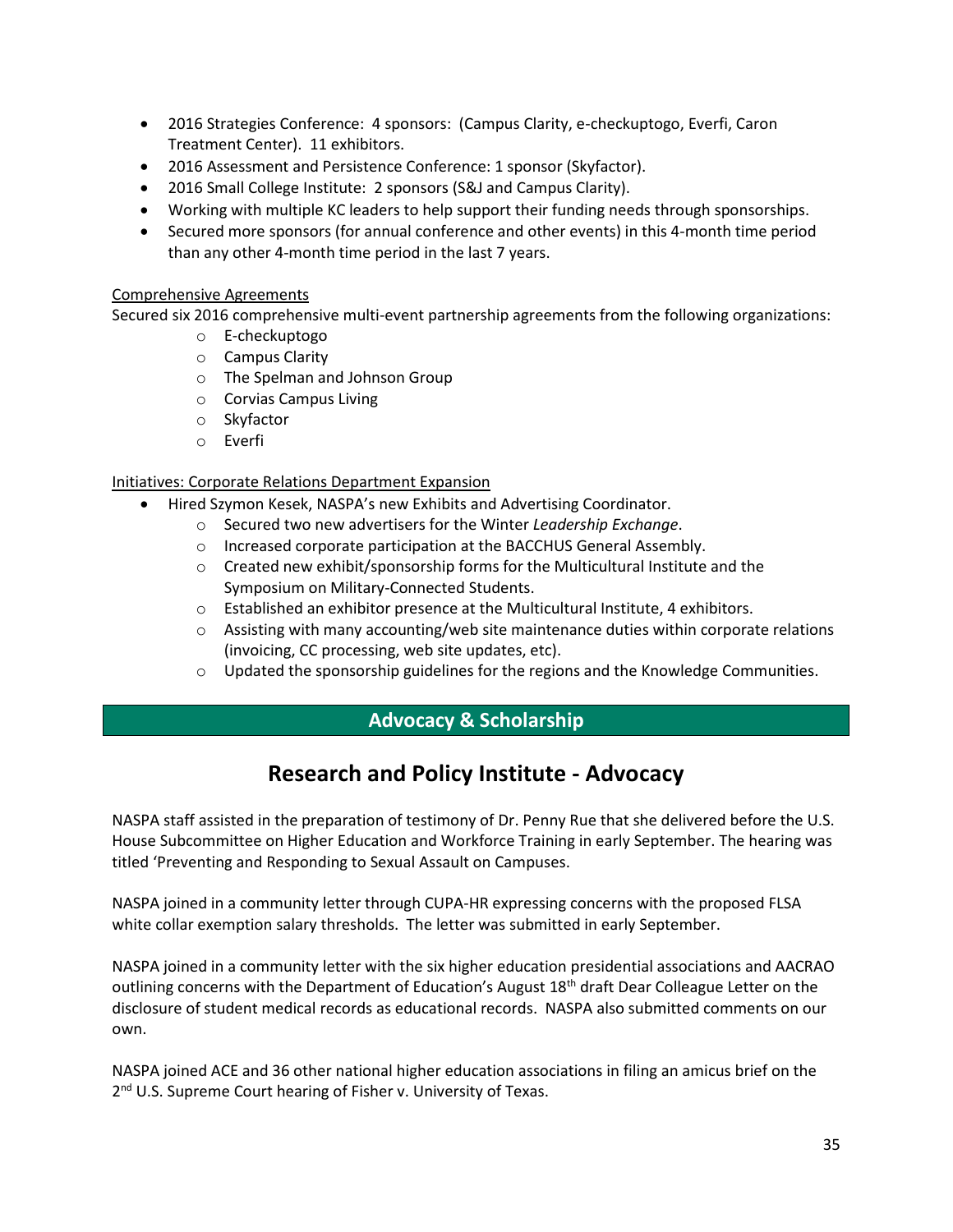NASPA's Director for Policy Research and Advocacy, Andrew Morse, goes on the record in the Huffington Post expressing deep concerns on the Safe and Fair Campus Acts.

Andrew Morse was lead author in an August op-ed appearing in the Chronicle of Higher Education titled *'*The Case against More Guns on Campus'.

Andrew Morse served as a panelist at the Clery Center's 25<sup>th</sup> Anniversary of the Jeanne Clery Act at the Newseum in Washington, DC. He was joined by representatives from ASCA, IACLEA, and UAW in a discussion on the past, present, and future of policy that intends to promote student safety on campus.

Amelia Parnell delivered a presentation at NALEO's 11<sup>th</sup> Annual National Summit on the State of Latino Education.

Amelia Parnell delivered two presentations for the 25<sup>th</sup> annual AACRAO Strategic Enrollment Management conference.

Amelia Parnell will present a session on co-curricular learning at the Winter 2015 Convening of the Competency-Based Education Network.

## **Research and Policy Institute - Scholarship**

#### 5 Things Issue Brief Series

- 5 Things Student Affairs Professionals Can Do To Support Diverse Students in STEM
- The next brief, which will focus on supporting international students, is in progress.

#### NASPA-ACE Partnership on Military-connected Students

Andrew Morse, NASPA's Director for Policy Research and Advocacy, published a summary of a convening with researchers and government officials who hold expertise on military-connected undergraduates in their respective roles. The summary, titled 'Military-Connected Undergraduates: The Current State of Research and Future Work' outlines key next steps for advancing our understanding of service members and veterans in higher education.

Andrew Morse also published a co-authored report with the American Council on Education titled 'Military-Connected Undergraduates: Exploring Differences between National Guard, Reserves, Active Duty, and Veterans in Higher Education'. The report uses existing federal data to analyze differences on factors associated with postsecondary access, educational characteristics, financial aid, and noncompletion.

Andrew Morse co-authored a book chapter on the future of institutional research that examines points of difference among military-connected undergraduates in higher education and frames considerations for campus-wide partnerships between IR professionals, student affairs leaders, and other key stakeholders to understand and address the unique characteristics associated with service background.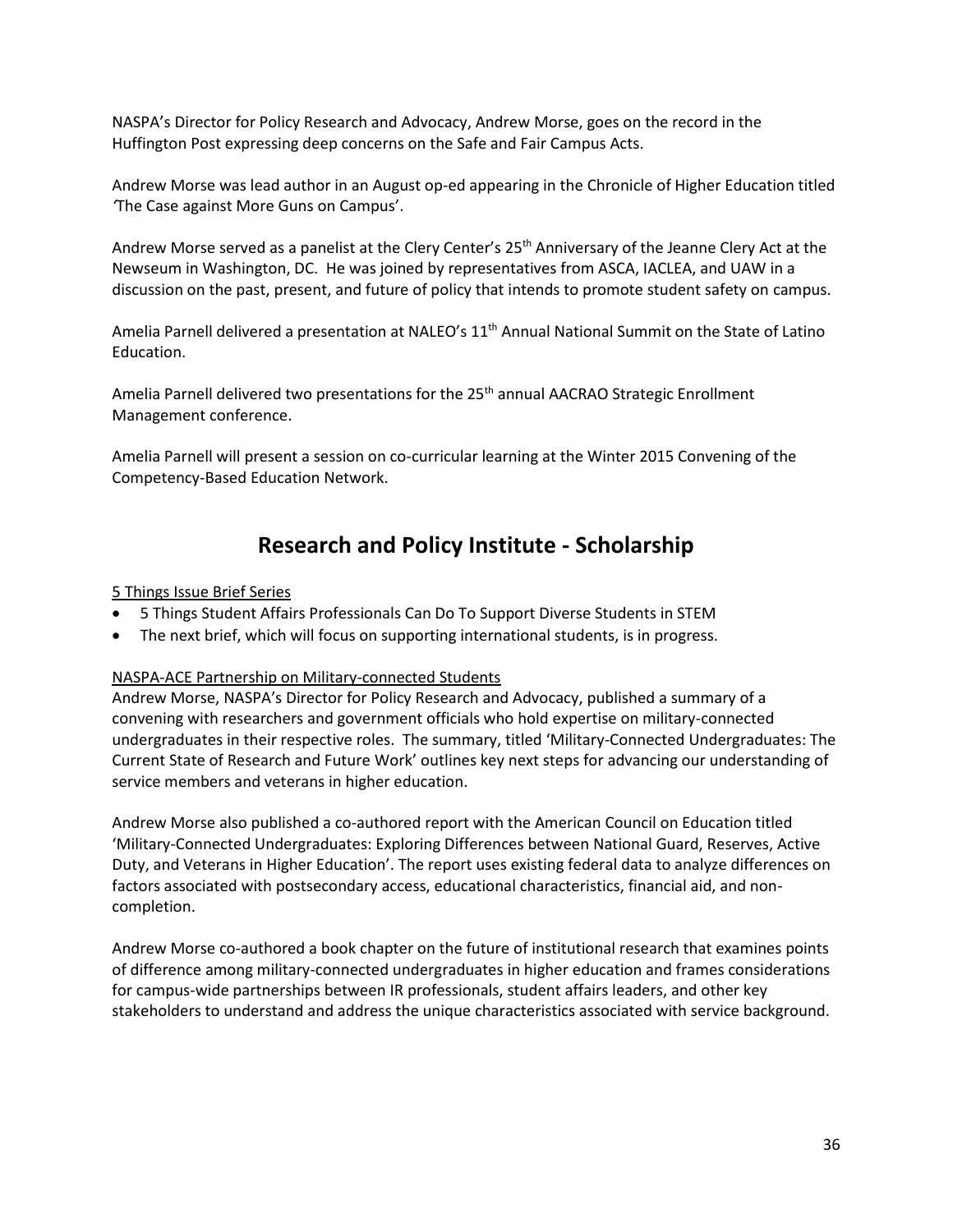#### Vice President for Student Affairs Census

The RPI launched the Vice President for Student Affairs (VPSA) Census website. Through the interactive website, the general public can explore the demographic characteristics of VPSAs and the characteristics of their division and institution, and filter the data to create custom charts and tables. Functional area profiles detail the job title and supervisor of the leader responsible for each of 39 services commonly found in student affairs divisions. The VPSA Census website includes a subscription-based salary tool, featuring director-level salaries for each of 39 functional areas, and associate/assistant vice president (AVP) and vice president salaries. Customized salary searches include demographics, geographic region, and other divisional and institutional characteristics.

The RPI has also started data collection for Year 3 of the annual census project.

#### ECS/NASPA State-Level Policy Analysis on Campus Sexual Violence and Guns on Campus

Andrew Morse is working with the Education Commission of the States to publish analyses of major policy actions on campus sexual violence and guns on campus across the states.

### Affordable Care Act Survey

NASPA's Research and Policy Institute conducted a survey on student employment arrangements in divisions of student affairs at two- and four-year public and private institutions in order to understand the impact of the Affordable Care Act Employer Mandate on student affairs divisions and student employment arrangements. RPI staff are packaging the results for future scholarly and advocacy efforts.

## **NUFP (NASPA Undergraduate Fellows Program)**

NUFP Welcome Packets:

 An itinerary calendar of all important deadlines for the program, NUFP stUFP, was created again for the 2015-2016 academic year.

### NUFP Notes:

**In an effort to increase communication about unique offerings to NUFP fellows, NUFP Notes** were continued. This monthly newsletter covers specific things for NUFP Fellows. NUFP is using the blog feature on the NASPA website to communicate with membership.

Capstone On-Campus Management/NUFP Partnership:

- Capstone has renewed its commitment of \$5,000 to NUFP and the Undergraduate Pre-Conference for the 2015-2016 year. This money will be used in the following ways:
	- o Undergraduate Pre-Conference Attendance Stipends: \$5,000 (12 students at \$250/each). These scholarships are available for both NUFP Fellows and NASPA Undergraduate Members.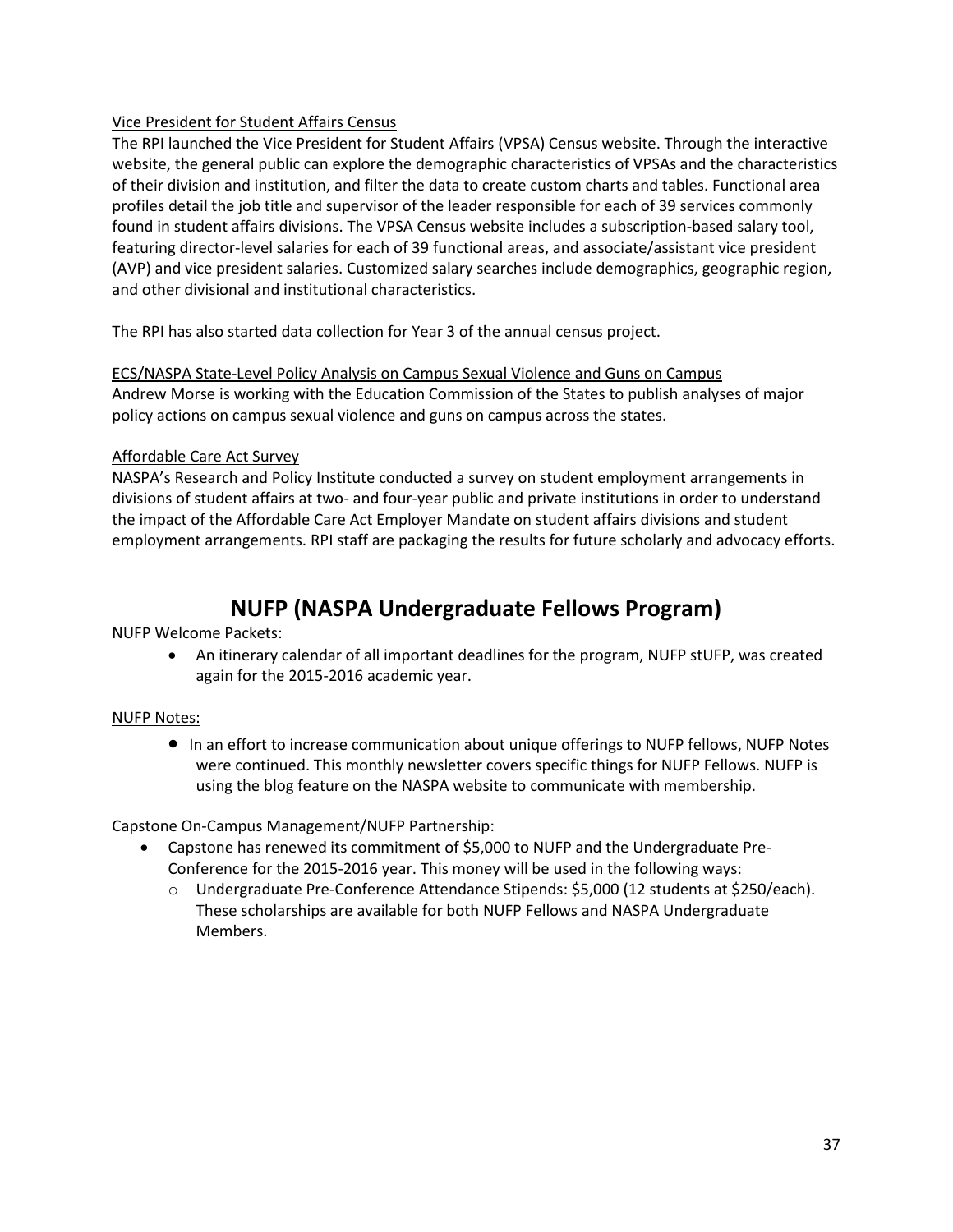# **Careers in Student Affairs Month (CSAM)**

- Over the course of the month, we had 670 unique engagements on Twitter, as well as 1,285 unique posts on Instagram for our photo a day challenge.
- In celebration of Careers in Student Affairs Month, NASPA hosted seven free webinars for the profession. These were open for both members and non-members. They included:
	- o Mission: I'mPossible Recruiting Student Affairs Agents
		- Panelists included:
			- Dr. Tiffany J. Davis, Teaching Assistant Professor, North Carolina State University
			- Jimmy Doan, Area Director, Residential Life Programs, Massachusetts Institute of Technology (MIT)
			- Raul Fernandez, Associate Director of Student Activities, Boston University
			- Dr. Tamara Himmelstein, Assistant Dean of Students and Director of Student Life, Occidental College
			- Dr. Christa Porter, Fixed Term Assistant Professor in Higher, Adult, and Lifelong Education, Michigan State University
				- 152 sites registered
	- o Transitioning into New Roles: Dealing with Transition
		- Panelists included:
		- Andrea De Leon, Residence Director, St. John's University
		- 101 sites registered
	- o The Current State of Student Affairs & Looking Toward the Future
		- Panelists included:
		- Dr. Kevin Kruger, President, NASPA
		- Dr. Frank Lamas, NASPA Board Chair, California State University, Fresno
		- 120 sites registered
	- o Pursuing Continued Education: Getting a Masters Degree
		- Panelists included:
			- Dr. Rozana Carducci, Assistant Professor and Program Coordinator, Salem Saint University
			- Dr. Jonathan O'Brien, Assistant Professor and Program Coordinator, California State University, Long Beach
			- Dr. Ken Schneck, Associate Professor and Program Director, Baldwin Wallace University
				- 114 sites registered
	- o The Different #SAPaths
		- Panelists included:
		- Marjie Blicharz, Education Specialist, NJ Department of Children and Families, Office of Educational Support & Programs within the Office of Adolescent Services
		- Darla Pires DeGrace, Director of National Diversity Recruitment and Strategic Partnerships, City Year, Inc.
		- Christopher Cole, Program Coordinator, One Million Degrees
		- Steve Loflin, Founder and CEO, The National Society of Collegiate Scholars
			- 121 sites registered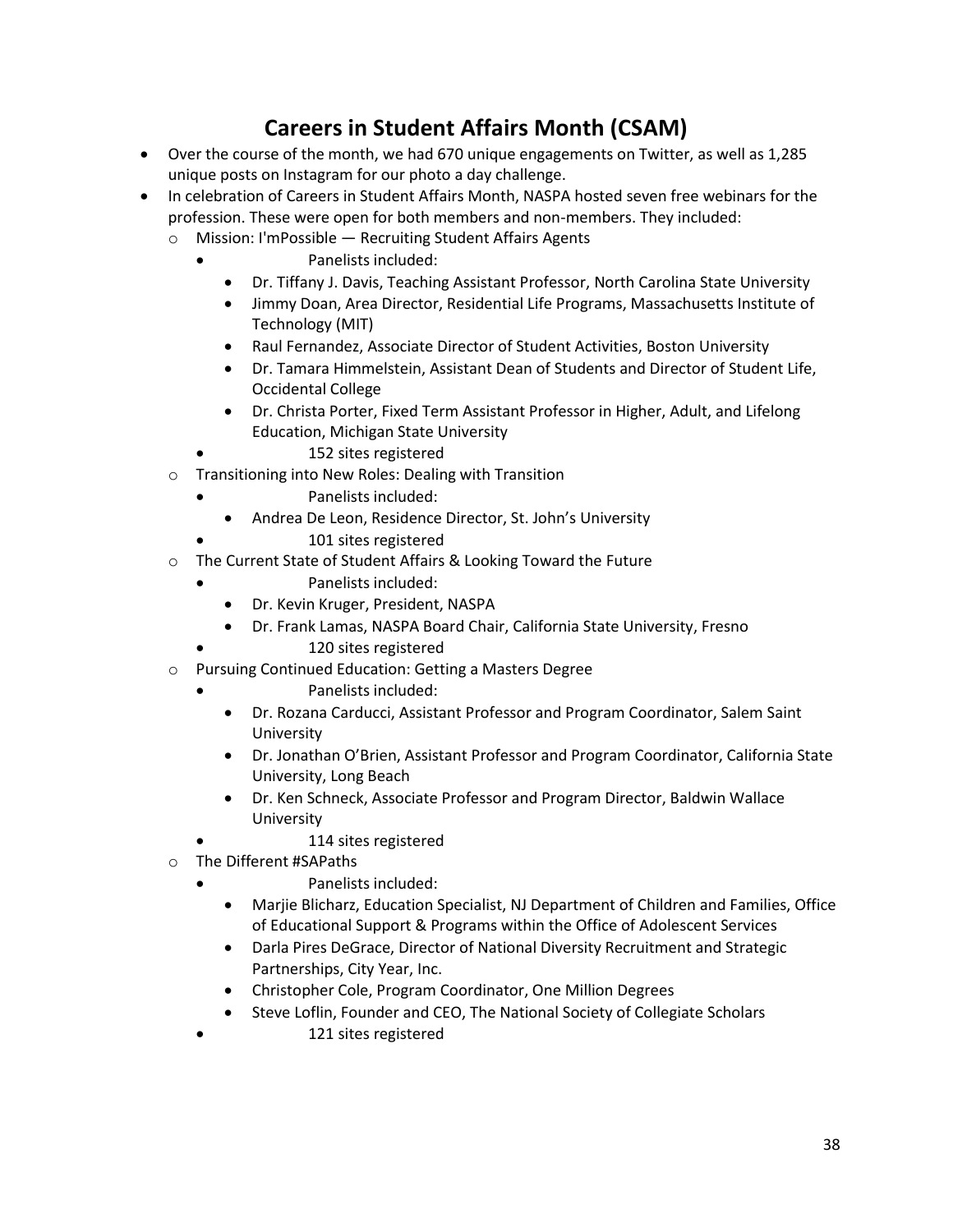- o Work Life Integration
	- Panelists included:
	- Dr. Sara Kathleen Henry, Foundation and CEO, WellnessLifestyle
	- Ed Cabellon, Assistant to the Vice President of Student Affairs, Bridgewater State **University** 
		- 141 sites registered
- o Navigating your NASPA Membership
	- Panelists included:
	- Nathan Victoria, Director of Member Engagement and Student Initiatives, NASPA 48 sites registered
- NASPA staff is currently working on an outreach plan to convert non-members who participated in the event to members.

## **NASPA Creation of Knowledge**

2016 Annual Meeting of the Association of American Colleges and Universities *January 20-23, 2016 ◊ Grand Hyatt Hotel, Washington, DC*

 NASPA will partner with AASCU's American Democracy Project and The Democracy Commitment to present the session: *Leveraging a Crucible Moment: Partnering Across Academic and Student Affairs to Advance Undergraduate Civic Learning and Democratic Engagement*.

### Campus Compact Celebrates 30 Years of Educating Citizens and Building Communities *March 26-28, 2016 ◊ Sheraton Boston Hotel, Boston, MA*

 NASPA staff and Lead Initiative members will present a panel discussion: *Navigating Civic Learning and Democratic Engagement – A Panel Discussion Connecting Colleges and Universities to Community*.

## **Lead Institutions Blog**

- Lead Institutions continue to engage in the third year of the initiative through NASPA's website. The blog features work being done by the Lead Institutions, the Lead Initiative, the CLDE Meeting, and NASPA. These posts are an opportunity to showcase work being done at each Lead Institution as well as to be a driving force for scholarship, assessment, programming, and dialogue in the realm of CLDE.
- Blog posts are published multiple times a week. These posts serve as a vehicle for member engagement and connect research, policy, promising practices, and scholarship with members. The blog can be accessed:<http://www.naspa.org/rpi/lead-initiative>

## **AVP Steering Committee**

 In January 2016, NASPA will publish a book edited by two former members of the AVP Steering Committee, Amy Hecht (The College of New Jersey) and Jason Pina (Bridgewater State University). Entitled *AVP: Leading from the Unique Role of Associate/Assistant Vice President for Student Affairs*, the book will explore topics relevant to the AVP role and will address the unique nuances of the position and the way in which it influences decisions.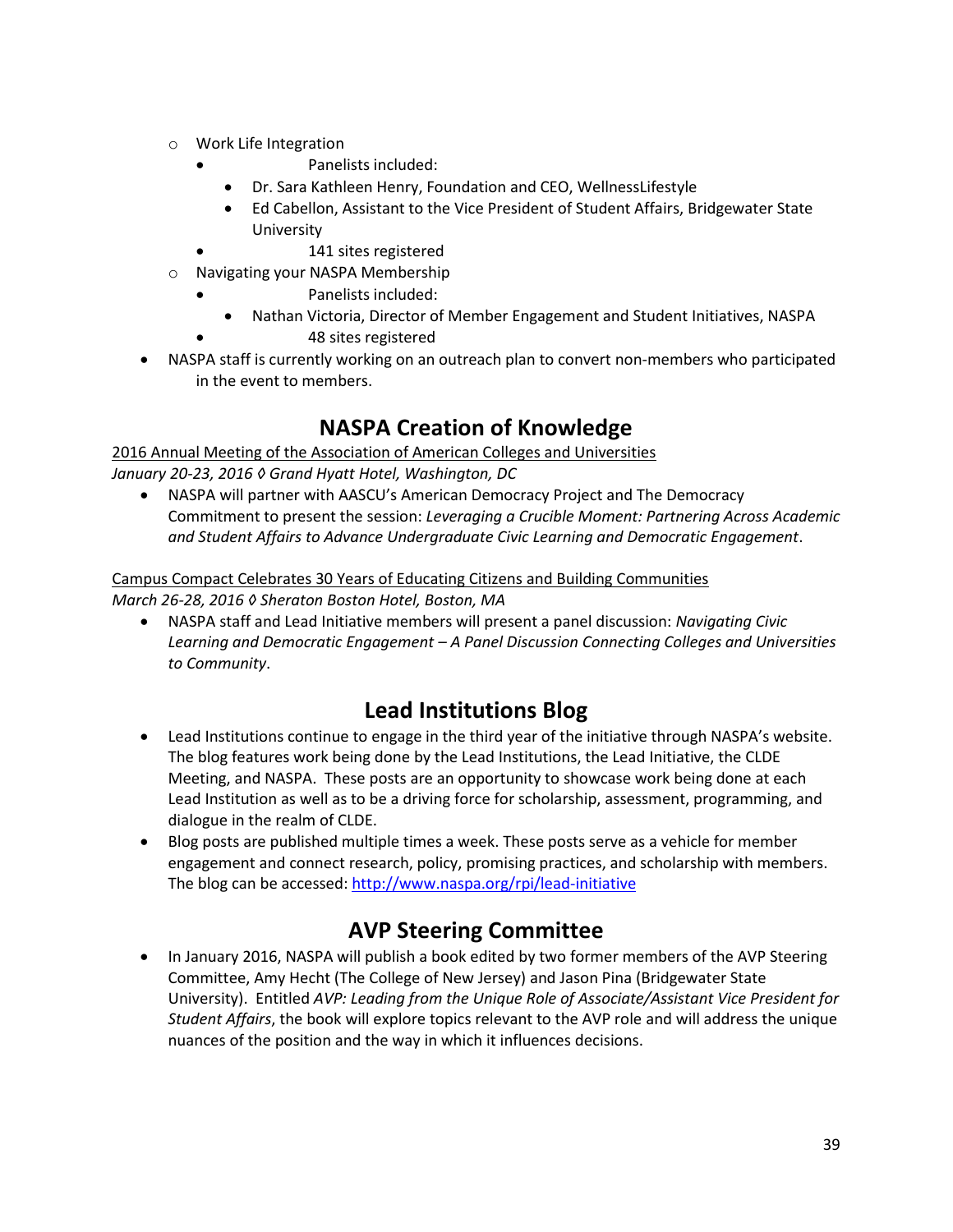## **BACCHUS**

### **Grant Projects**

### Montana Collegiate Tobacco Prevention Initiative (MCTPI)

- NASPA began a new two-year funding cycle for this statewide project, in existence since 2005.
- NASPA provides training, technical assistance, and grant management for twelve campuses, including one tribal campus.
- Since the project began, nine campuses have passed tobacco-free policies. Carroll College will implement their policy on July 1, 2016.

### Colorado Coalition of Alcohol and Drug Educators (CADE)

- NASPA has been awarded the contract for a new five-year funding cycle of this long-standing statewide coalition.
- NASPA provides training, technical assistance, and communication facilitation for campuses in Colorado to address alcohol and other drug issues.
- The coalition currently has seventeen member schools.

### **National Peer Educator Study (NPES)**

- The National Peer Educator Study, launched in 2005, was designed to provide evidence-based research outcomes associated with being a peer educator on a college or university campus. The NPES is a web-based survey administered to peer educators affiliated with BACCHUS on college and university campuses across the United States.
- The NPES research team has redesigning the layout for institutional reports this past year.
- The largest number of institutional reports (39) were disseminated from the 2014-2015 administration of the survey, an increase of about 33%.
- Presentations on the NPES occurred at NASPA, ACPA, and the BACCHUS General Assembly.

### **Conference Sessions / Presentations**

### 2016 HECAOD National Meeting

*August 4-6, 2015 ◊ Ohio State University, Columbus*

 NASPA staff presented information on the Coalition to Prevent ADHD Medication Misuse (CPAMM) and NASPA's research project on student misuse, abuse, and diversion of stimulant medication.

### Rocky Mountain College Health Association Biennial Meeting

*October 16-17, 2015 ◊ Montana State University, Billings*

 NASPA staff presented information on tobacco-free campus policy and methods for motivating student involvement in tobacco prevention.

### Montana Statewide Webinar – Great American Smokeout Programming

*October 21, 2015*

- NASPA staff presented information on current trends in collegiate tobacco use, prevention, and policy.
- Various community and health agencies participated in the webinar.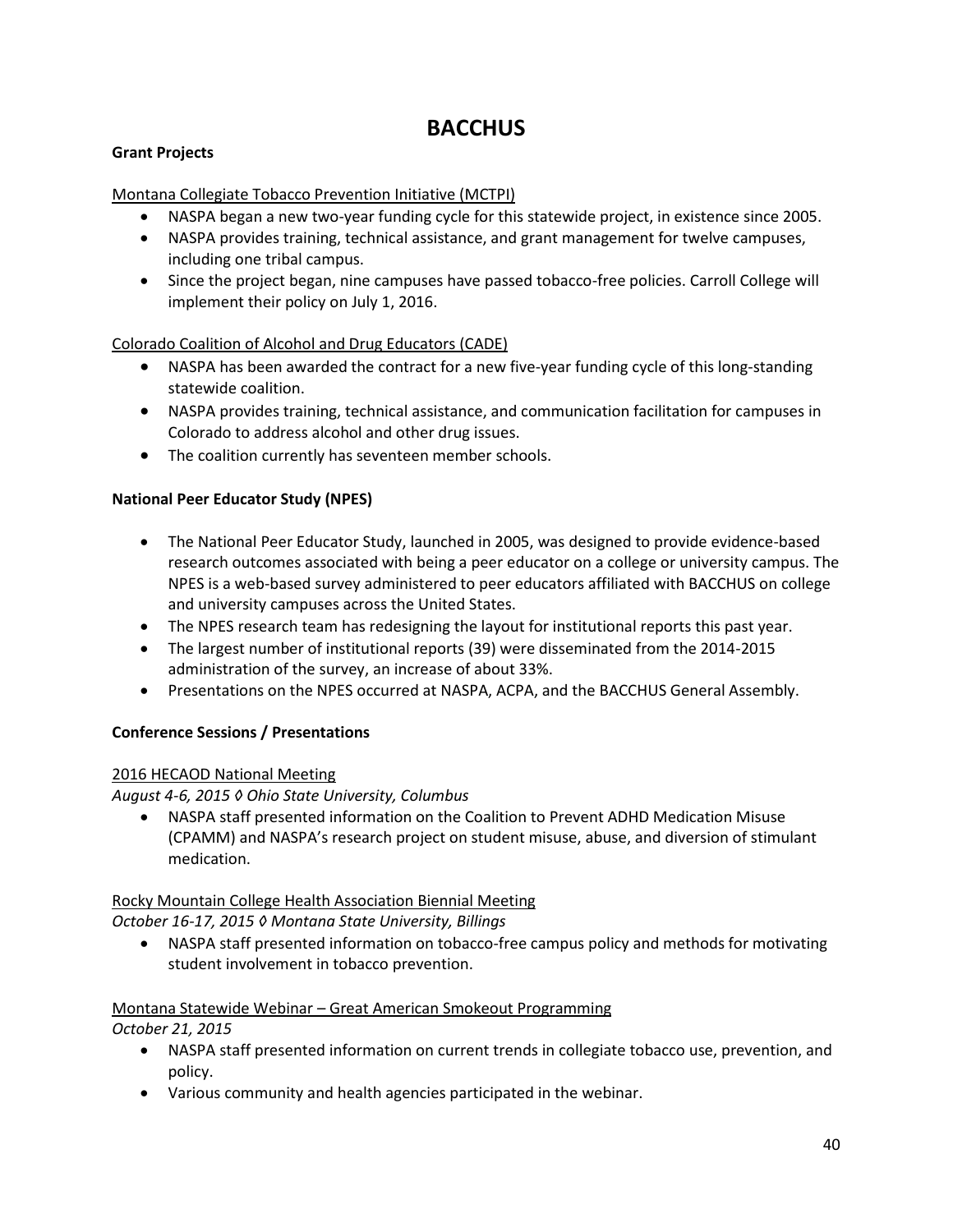# **Publications**

### New Releases (2015–16) *Coordinating Divisional Student Affairs Assessment* Erin Bentrim, Gavin Henning, and Kimberly Yousey-Elsener, Editors

• Released in November 2015

### *College in the Crosshairs*

Brian Hemphill and Brandi Hephner LaBanc, Editors

- Released in October 2015
- Authors presenting at the 2015 NASPA Student Affairs Law Conference and writing for the NASPA Blog

*Beginning Your Journey: A Guide for New Professionals in Student Affairs (4th Ed.)* Lori Reesor and Marilyn Amey, Editors

- Released in June 2015
- Complimentary copies given to attendees of the New Professionals Conference and mailed to voting delegates
- Authors participating in a *Beginning Your Journey* book club, webinar series, and blog series

### Forthcoming Titles (2015–16)

*AVP: Leading from the Unique Role of Associate/Assistant Vice President for Student Affairs*  Amy Hecht and Jason Pina, Editors

January 2016 release

*Globalizing Student Affairs and Services: Providing Support to Students in Higher Education* Kenneth J. Osfield, Brett Perozzi, Lisa Bardill Moscaritolo, and Robert Shea, Editors

• Summer 2016 release

Project CEO (Cocurricular Experience Outcomes): Demonstrating the Impact of Cocurricular Experiences on the Skills Employers Demand

Adam Peck, Editor

Fall 2016 release

What You Don't Know Can Hurt You: Applying Wisdom and Research to Your Higher Education Career Peggy Holzweiss and Kelli Peck Parrott, Editors

• Spring 2017 release

Using the CAS Professional Standards: Diverse Examples of Practice Needham Yancey Gulley, Shannon R. Dean, and Laura A. Dean, Editors

• Spring 2017 release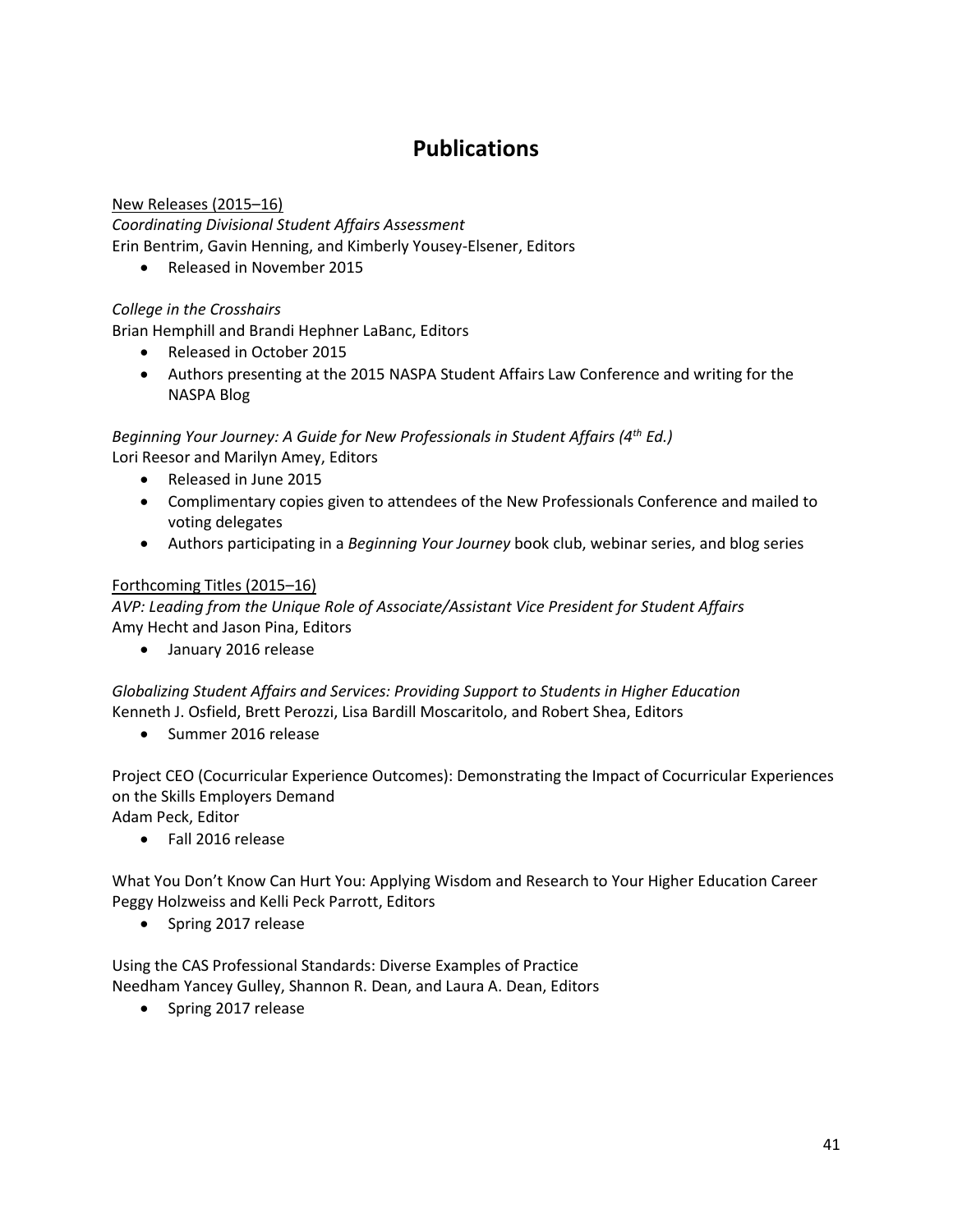## **Journals**

*Please see attached reports from journal editors and Routledge.*

## **Leadership Exchange**

- *Leadership Exchange* magazine focuses on management and leadership issues for vice presidents for student affairs. It is in its thirteenth year of publication and continues to be published quarterly. The print edition is mailed to voting delegates and subscribers, and the digital edition is sent via e-mail to all NASPA members and subscribers.
- The Fall 2015 issue was a themed issue on "Closing the Achievement Gap."
- The following chart summarizes feature articles published to date in Volume 13 (2015):

#### **Spring 2015 (Issue 1)**

International Influx: Student Services Go Global

*Zoe Ragouzeos, Trudy Steinfeld, and Marc Wais; C. Renee Romano and Anita Tsai; Madeline Estabrook; and Carol Solko-Olliff*

Fundraising and Student Affairs: Finding a Seat at the Academic Table

*Mary Jo Sekelsky and Stanley E. Henderson*

Campuses Respond to Gender-based Violence

*Nancy Chi Cantalupo, Claire Kaplan, Joni Bernbaum, Christine Mouton, and Jen Luettel Schweer*

The Art and Science of Mentorship: Lead by Teaching

*Tim Sanders*

**Summer 2015 (Issue 2)**

Times Are A-Changing

*Mary B. Coburn*

Increasing Value in Times of Decreasing Resources

*Brian O. Hemphill, Melanie V. Tucker, and Susan M. Gardner*

Guiding Students Through the Gateway: Student Affairs and the Community College *Paulette Dalpes, Linda Kuk, and Ashley Tull*

Making the Case: VPSAs as Agents for Change

*Miriam Feldblum*

**Fall 2015 (Issue 3)**

The New Access: Improving Degree Completion for Underrepresented Students *An Interview with James T. Minor*

Designing State Financial Aid Policy to Support Degree Attainment *Brian Sponsler*

Strategies for Student Success: California State University San Marcos: A Case Study *Karen S. Haynes*

First in the Family: Leaders Shaped by First-Generation Experiences

*Cathy Sandeen, Frank E. Ross III, Carolyn J. Stefanco, Timothy Alvarez, and Nancy P. Crimmin*

 The following chart shows e-mail table of contents alert open rates for e-mails deployed for Volume 13 (2015).

| <b>Issue</b>                    | <b>Deploy Date</b> | <b>Open Rate</b> |
|---------------------------------|--------------------|------------------|
| Spring 2015 (Issue 1)           | 3/5/2015           | 38.72%           |
| Summer 2015 (Issue 2) 7/14/2015 |                    | 35.04%           |
| Fall 2015 (Issue 3)D            | 9/29/2015          | 31.39%           |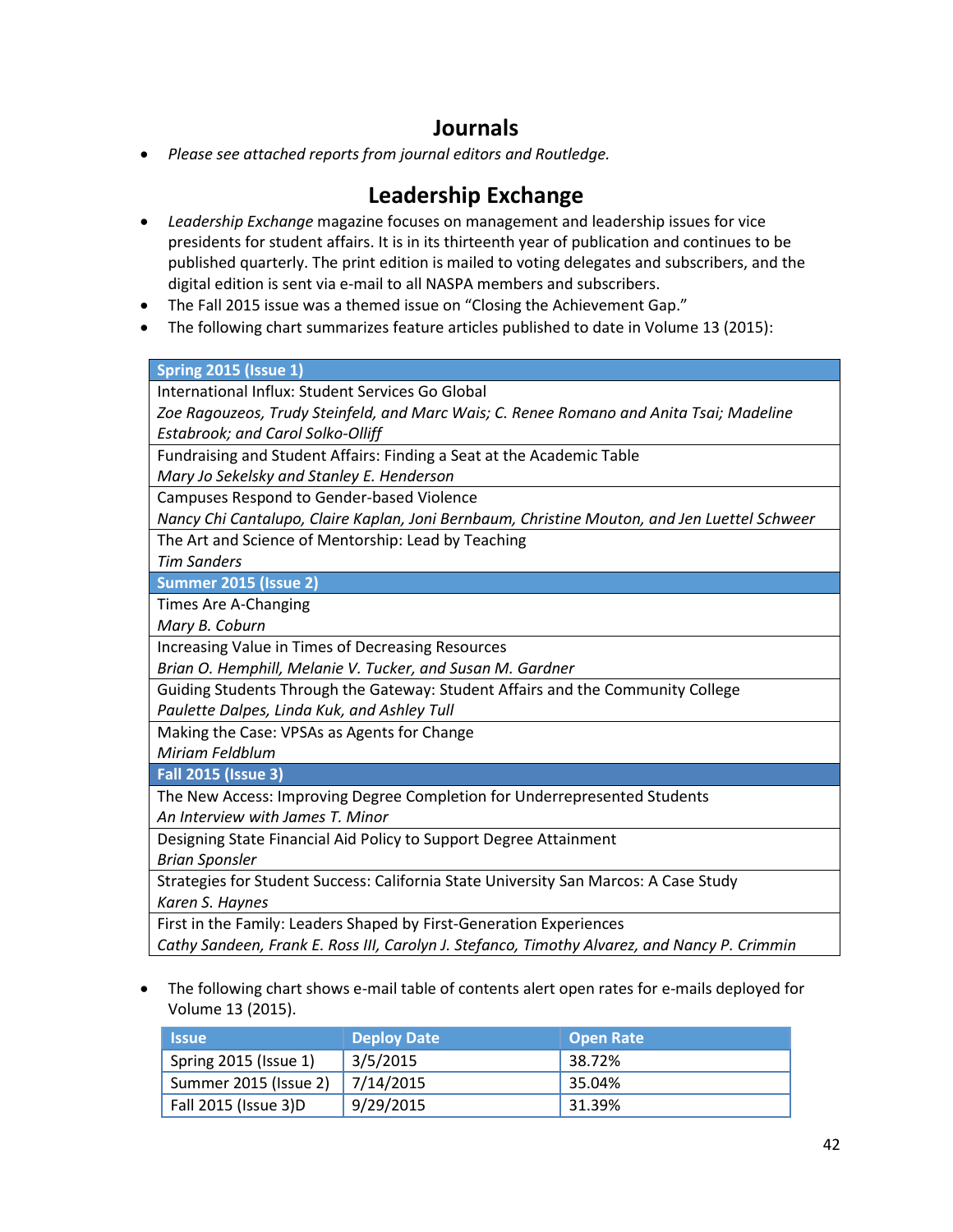The digital edition of Leadership Exchange has received 18,541 page views in 2015. The following graph shows total page views by month and year.



## **Corporate and Foundation Relations**

#### **Advertising**

- Fall *Leadership Exchange* 4 total new advertisers
- Winter *Leadership Exchange* 2 total new advertisers
- July November E-newsletter 3 new advertisers

# **Foundation Research Grants**

- The Foundation Board approved funding for a large grant in the amount of \$35,000. NASPA staff will manage submissions, evaluation process, and marketing.
- Foundation Board reviewed 63 Channing Briggs Small Grants proposals and approved 8 grants for a total award of \$29,450, from the July 2015 proposals. This included an extra grant as a result of #GivingTuesday. Last year the Board reviewed 46 applications.
- NASPA staff manages the submission and review process for the grants.
- Recipients for July 2015 Channing Briggs Small Grants include:

| <b>Title</b>                                                  | Investigator                                                        |
|---------------------------------------------------------------|---------------------------------------------------------------------|
| College Student Development: Self-Authorship in an Era of     | Dana Winters, Doctoral Student, University of                       |
| <b>Increased Parental Involvement</b>                         | Pittsburgh                                                          |
| Navigating the Senior-Year Transition: A Qualitative Study of | Blake Silver, Doctoral Student, University of                       |
| the Experiences of First-Generation American Students         | Virginia                                                            |
| How Generalists Function as a Community of Practice in        | Cheryl Warmann, Director of Enrollment                              |
| Community College One-Stop Student Services Center            | Services, Oakton Community College                                  |
| Racialized aggression and social media on campus              | Heather Rowan-Kenyon, Associate Professor,<br><b>Boston College</b> |